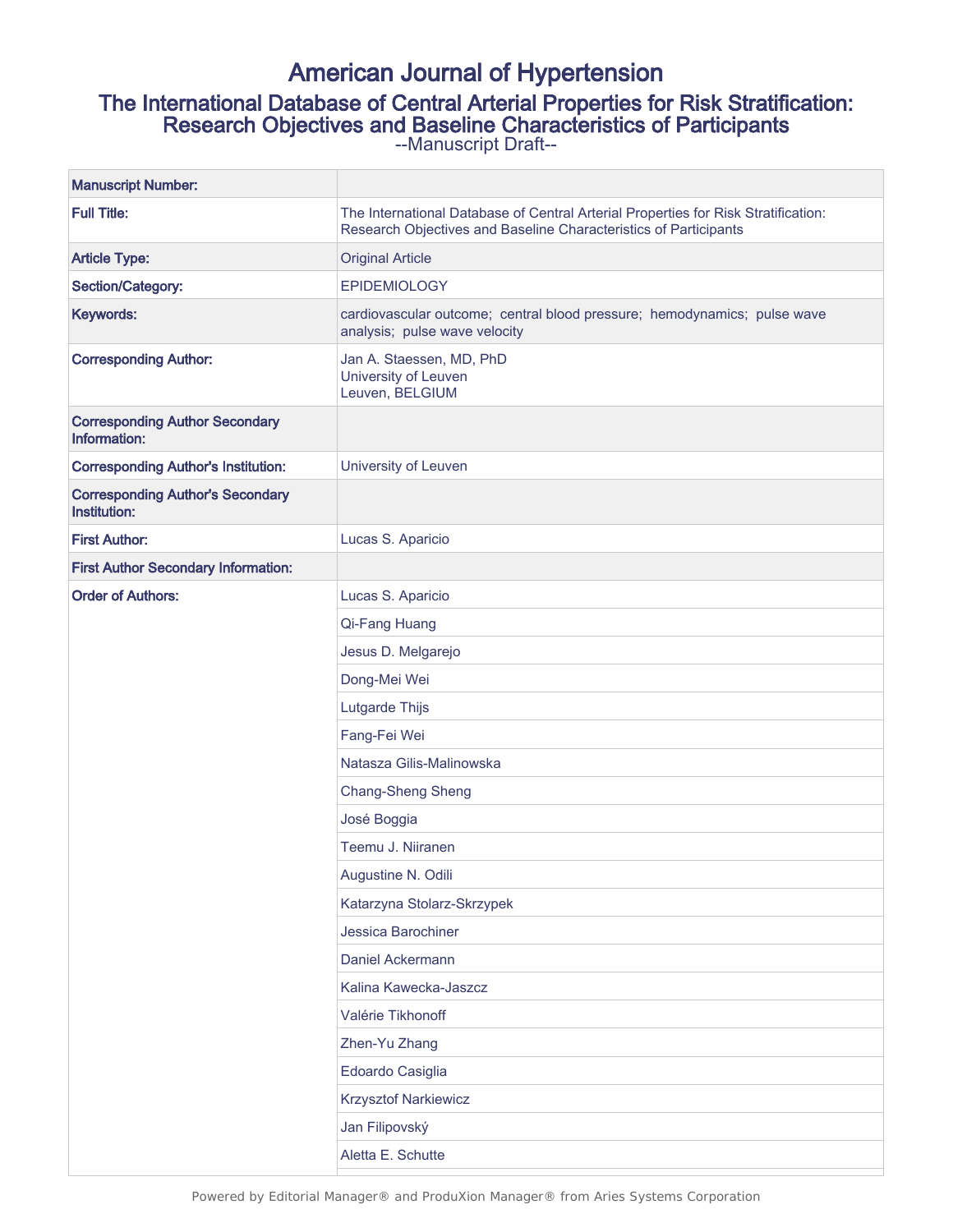|                                                | Wen-Yi Yang                                                                                                                                                                                                                                                                                                                                                                                                                                                                                                                                                                                                                                                                                                                                                                                                                                                                                                                                                                                                                                                                                                                                                                                                                                                                                                                                                                                                                                                                                                                                                                                                                                                                                                                                                                                            |
|------------------------------------------------|--------------------------------------------------------------------------------------------------------------------------------------------------------------------------------------------------------------------------------------------------------------------------------------------------------------------------------------------------------------------------------------------------------------------------------------------------------------------------------------------------------------------------------------------------------------------------------------------------------------------------------------------------------------------------------------------------------------------------------------------------------------------------------------------------------------------------------------------------------------------------------------------------------------------------------------------------------------------------------------------------------------------------------------------------------------------------------------------------------------------------------------------------------------------------------------------------------------------------------------------------------------------------------------------------------------------------------------------------------------------------------------------------------------------------------------------------------------------------------------------------------------------------------------------------------------------------------------------------------------------------------------------------------------------------------------------------------------------------------------------------------------------------------------------------------|
|                                                | Antti M. Jula                                                                                                                                                                                                                                                                                                                                                                                                                                                                                                                                                                                                                                                                                                                                                                                                                                                                                                                                                                                                                                                                                                                                                                                                                                                                                                                                                                                                                                                                                                                                                                                                                                                                                                                                                                                          |
|                                                | Angela J. Woodiwiss                                                                                                                                                                                                                                                                                                                                                                                                                                                                                                                                                                                                                                                                                                                                                                                                                                                                                                                                                                                                                                                                                                                                                                                                                                                                                                                                                                                                                                                                                                                                                                                                                                                                                                                                                                                    |
|                                                | Murielle Bochud                                                                                                                                                                                                                                                                                                                                                                                                                                                                                                                                                                                                                                                                                                                                                                                                                                                                                                                                                                                                                                                                                                                                                                                                                                                                                                                                                                                                                                                                                                                                                                                                                                                                                                                                                                                        |
|                                                | Gavin R. Norton                                                                                                                                                                                                                                                                                                                                                                                                                                                                                                                                                                                                                                                                                                                                                                                                                                                                                                                                                                                                                                                                                                                                                                                                                                                                                                                                                                                                                                                                                                                                                                                                                                                                                                                                                                                        |
|                                                | Ji-Guang Wang                                                                                                                                                                                                                                                                                                                                                                                                                                                                                                                                                                                                                                                                                                                                                                                                                                                                                                                                                                                                                                                                                                                                                                                                                                                                                                                                                                                                                                                                                                                                                                                                                                                                                                                                                                                          |
|                                                | Yan Li                                                                                                                                                                                                                                                                                                                                                                                                                                                                                                                                                                                                                                                                                                                                                                                                                                                                                                                                                                                                                                                                                                                                                                                                                                                                                                                                                                                                                                                                                                                                                                                                                                                                                                                                                                                                 |
|                                                | Jan A. Staessen, MD, PhD                                                                                                                                                                                                                                                                                                                                                                                                                                                                                                                                                                                                                                                                                                                                                                                                                                                                                                                                                                                                                                                                                                                                                                                                                                                                                                                                                                                                                                                                                                                                                                                                                                                                                                                                                                               |
| <b>Order of Authors Secondary Information:</b> |                                                                                                                                                                                                                                                                                                                                                                                                                                                                                                                                                                                                                                                                                                                                                                                                                                                                                                                                                                                                                                                                                                                                                                                                                                                                                                                                                                                                                                                                                                                                                                                                                                                                                                                                                                                                        |
| <b>Manuscript Region of Origin:</b>            | <b>BELGIUM</b>                                                                                                                                                                                                                                                                                                                                                                                                                                                                                                                                                                                                                                                                                                                                                                                                                                                                                                                                                                                                                                                                                                                                                                                                                                                                                                                                                                                                                                                                                                                                                                                                                                                                                                                                                                                         |
| Abstract:                                      | Objective: To address to what extent central hemodynamic measurements improve<br>risk stratification, and determine outcome-based diagnostic thresholds, we constructed<br>the International Database of Central Arterial Properties for Risk Stratification<br>(IDCARS), allowing a participant-level meta-analysis. The purpose of this article was<br>to describe the characteristics of IDCARS participants and to highlight research<br>perspectives.<br>Methods: Longitudinal or cross-sectional cohort studies with central blood pressure<br>measured with the SphygmoCor devices and software were included.<br>Results: The database included 10930 subjects (54.8% women; median age 46.0<br>years) from thirteen studies in Europe, Africa, Asia and South America. The<br>prevalence of office hypertension was 4446 (40.1%), of which 2713 (61.0%) were<br>treated, and of diabetes mellitus was 629 (5.8%). The peripheral and central<br>systolic/diastolic blood pressure averaged 129.5/78.7 mm Hg and 118.2/79.7 mm Hg,<br>respectively. Mean aortic pulse wave velocity was 7.3 meter per seconds. Among<br>6871 participants enrolled in 9 longitudinal studies, the median follow-up was 4.2 years<br>(5th-95th percentile interval, 1.3-12.2 years). During 38957 person-years of follow-up,<br>339 participants experienced a composite cardiovascular event and 212 died, 67 of<br>cardiovascular disease.<br>Conclusions: IDCARS will provide a unique opportunity to investigate hypotheses on<br>central hemodynamic measurements that could not reliably be studied in individual<br>studies. The results of these analyses might inform guidelines and be of help to<br>clinicians involved in the management of patients with suspected or established<br>hypertension. |
| <b>Suggested Reviewers:</b>                    | Marc L. De Buyzere<br>marc.debuyzere@ugent.be<br>Expert in vascular disease and population study<br>Alberto P. Avolio<br>alberto.avolio@mq.edu.au<br>Expert in central hemodynamics<br>Paul M. Muntner<br>pmuntner@uab.edu                                                                                                                                                                                                                                                                                                                                                                                                                                                                                                                                                                                                                                                                                                                                                                                                                                                                                                                                                                                                                                                                                                                                                                                                                                                                                                                                                                                                                                                                                                                                                                             |
|                                                | Expert in epidemiology<br>Hao-Min Cheng<br>hmcheng@vghtpe.gov.tw<br>Expert in central hemodynamics                                                                                                                                                                                                                                                                                                                                                                                                                                                                                                                                                                                                                                                                                                                                                                                                                                                                                                                                                                                                                                                                                                                                                                                                                                                                                                                                                                                                                                                                                                                                                                                                                                                                                                     |
| <b>Opposed Reviewers:</b>                      | Giuseppe Mancia<br>giuseppe.mancia@unimib.it<br>All investigators affiliated with the Milan group have competing interest.                                                                                                                                                                                                                                                                                                                                                                                                                                                                                                                                                                                                                                                                                                                                                                                                                                                                                                                                                                                                                                                                                                                                                                                                                                                                                                                                                                                                                                                                                                                                                                                                                                                                             |
|                                                | Julio A Chirinios<br>julio.chirinos@uphs.upenn.edu<br>competing interest                                                                                                                                                                                                                                                                                                                                                                                                                                                                                                                                                                                                                                                                                                                                                                                                                                                                                                                                                                                                                                                                                                                                                                                                                                                                                                                                                                                                                                                                                                                                                                                                                                                                                                                               |
|                                                | <b>James Sharman</b><br>James.Sharman@utas.edu.au<br>competing interest                                                                                                                                                                                                                                                                                                                                                                                                                                                                                                                                                                                                                                                                                                                                                                                                                                                                                                                                                                                                                                                                                                                                                                                                                                                                                                                                                                                                                                                                                                                                                                                                                                                                                                                                |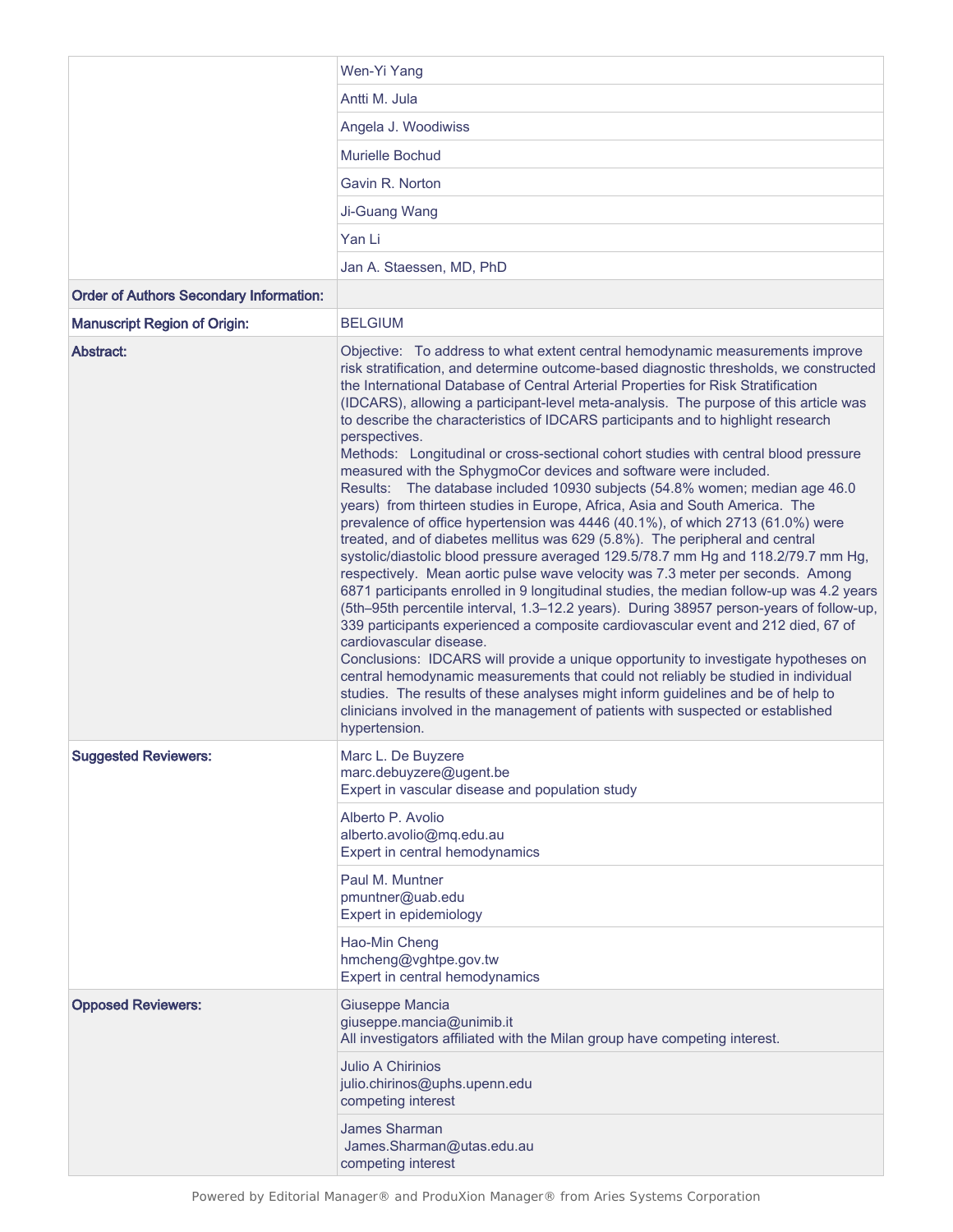Manuscript



DVI (05/07/21 11:12) Idcprt6.doc and ART.RMD *Am J Hypertension*

# **The International Database of Central Arterial Properties for Risk Stratification: Research Objectives and Baseline Characteristics of Participants**

Running title: IDCARS database and study design

Lucas S. Aparicio<sup>a,b\*</sup>, Qi-Fang Huang<sup>c\*</sup>, Jesus D. Melgarejo <sup>b</sup>, Dong-Mei Wei <sup>b</sup>, Lutgarde Thijs<sup>b</sup>, Fang-Fei Wei<sup>b,d</sup>, Natasza Gilis-Malinowska<sup>e</sup>, Chang-Sheng Sheng<sup>c</sup>, José Boggia<sup>f</sup>, Teemu J. Niiranen<sup>g,h</sup>, Augustine N. Odili<sup>i</sup>, Katarzyna Stolarz-Skrzypek<sup>j</sup>, Jessica Barochiner<sup>a</sup>, Daniel Ackermann<sup>k</sup>, Kalina Kawecka-Jaszcz<sup>j</sup>, Valérie Tikhonoff<sup>I</sup>, Zhen-Yu Zhang<sup>b</sup>, Edoardo Casiglia<sup>I</sup>, Krzysztof Narkiewicz<sup>e</sup>, Jan Filipovský<sup>m</sup>, Aletta E. Schutte<sup>n,o</sup>, Wen-Yi Yang<sup>b,p</sup>, Antti M. Jula<sup>g</sup>, Angela J. Woodiwiss<sup>q</sup>, Murielle Bochud<sup>r</sup>, Gavin R. Norton<sup>q</sup>, Ji-Guang Wang<sup>c</sup>, Yan Lict, Jan A. Staessen<sup>s,t†</sup>,

and the International Database of Central Arterial Properties for Risk Stratification (IDCARS) Investigators‡

Word counts: Manuscript 7775; Abstract 228; Number: Tables 3; Figures 1; References 58

> **Correspondence:** Jan A. Staessen, MD, PhD, Research Institute Allliance for the Promotion of Preventive Medicine Leopoldstraat 59, BE-2800 Mechelen, Belgium

Telephone: +32-15-41-1747 +32-47-632-4928 (mobile) Facsimile: +32-15-41-4542 email: [jan.staessen@appremed.org](mailto:jan.staessen@appremed.org) [jan.staessen@med.kuleuven.be](mailto:jan.staessen@med.kuleuven.be)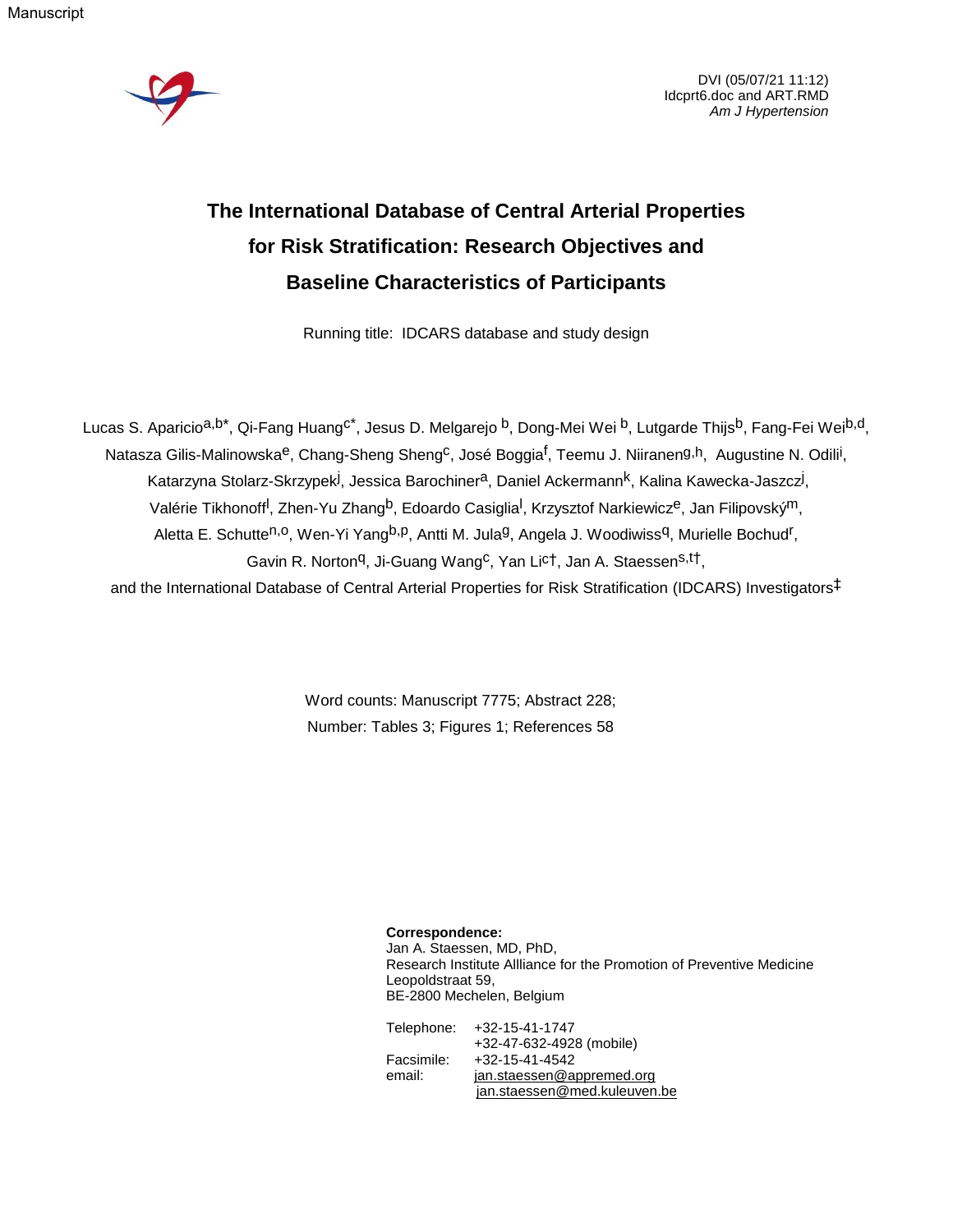## **AFFILIATIONS**

aServicio de Clínica Médica, Sección Hipertensión Arterial, Hospital Italiano de Buenos Aires, Argentina; bResearch Unit Hypertension and Cardiovascular Epidemiology, KU Leuven Department of Cardiovascular Sciences, University of Leuven, Belgium; Center for Epidemiological Studies and Clinical Trials and Center for Vascular Evaluations, Shanghai Key Laboratory of Hypertension, Shanghai Institute of Hypertension, Ruijin Hospital, Shanghai Jiaotong University School of Medicine, Shanghai, China; dDepartment of Cardiology, the First Affiliated Hospital of Sun Yat-Sen University, Guangzhou, Guangdong, China; <sup>e</sup>Hypertension Unit, Department of Hypertension and Diabetology, Medical University of Gdańsk, Gdańsk, Poland; fCentro de Nefrología and Departamento de Fisiopatología, Hospital de Clínicas, Universidad de la República, Montevideo, Uruguay; gDepartment of Chronic Disease Prevention, Finnish Institute for Health and Welfare, Turku, Finland; <sup>h</sup>Department of Medicine, University of Turku and Turku University Hospital, Turku, Finland; <sup>i</sup>Department of Internal Medicine, Faculty of Clinical Sciences, College of Health Sciences, University of Abuja, Abuja, Nigeria; jFirst Department of Cardiology, Interventional Electrocardiology and Hypertension, Jagiellonian University Medical College, Kraków, Poland; <sup>k</sup>Clinic for Nephrology and Hypertension, Inselspital, Bern University Hospital and University of Bern, Bern, Switzerland; <sup>I</sup>Department of Medicine, University of Padua, Padua, Italy; <sup>m</sup>Faculty of Medicine, Charles University, Pilsen, Czech Republic; <sup>n</sup>Hypertension in Africa Research Team (HART), South African Medical Research Council and Unit of Hypertension and Cardiovascular Disease, North-West University, Potchefstroom, South Africa; <sup>O</sup>School of Population Health, University of New South Wales, The George Institute for Global Health, Sydney, Australia; pDepartment of Cardiology, Shanghai General Hospital, Shanghai Jiao Tong University School of Medicine, Shanghai, China; <sup>q</sup>Cardiovascular Pathophysiology and Genomics Research Unit, Schools of Physiology, Faculty of Health Sciences, University of the Witwatersrand, Johannesburg, South Africa; <sup>r</sup>Institute of Social and Preventive Medicine, University Hospital of Lausanne, Lausanne, Switzerland; <sup>S</sup>Research Institute Allliance for the Promotion of Preventive Medicine; <sup>t</sup>Biomedical Sciences Group, Faculty of Medicine, University of Leuven, Leuven, Belgium.

\* Joint first authors who contributed equally.

† Joint last authors who contributed equally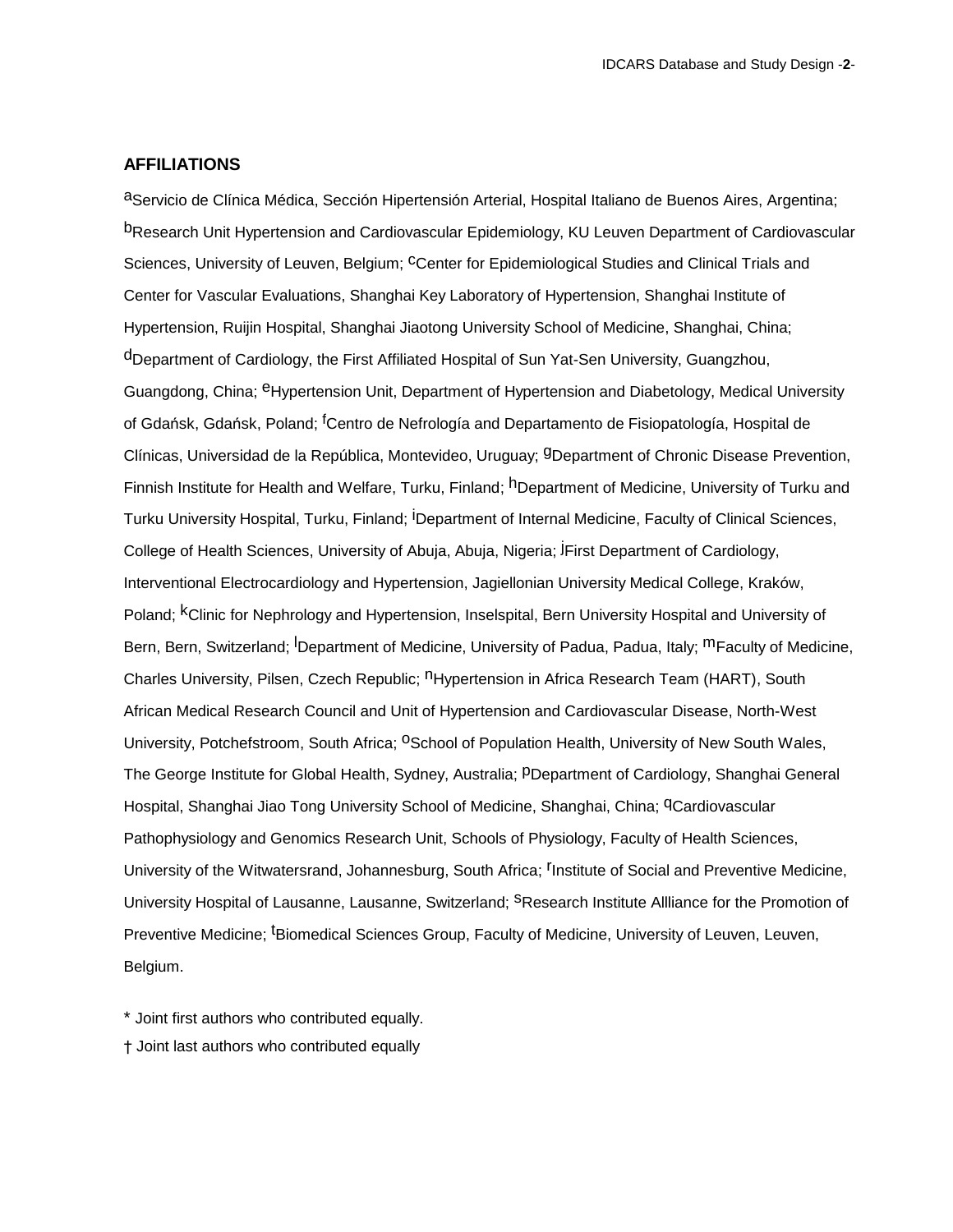‡ The International Database of Central Arterial Properties for Risk Stratification (IDCARS) Investigators are listed in the Appendix.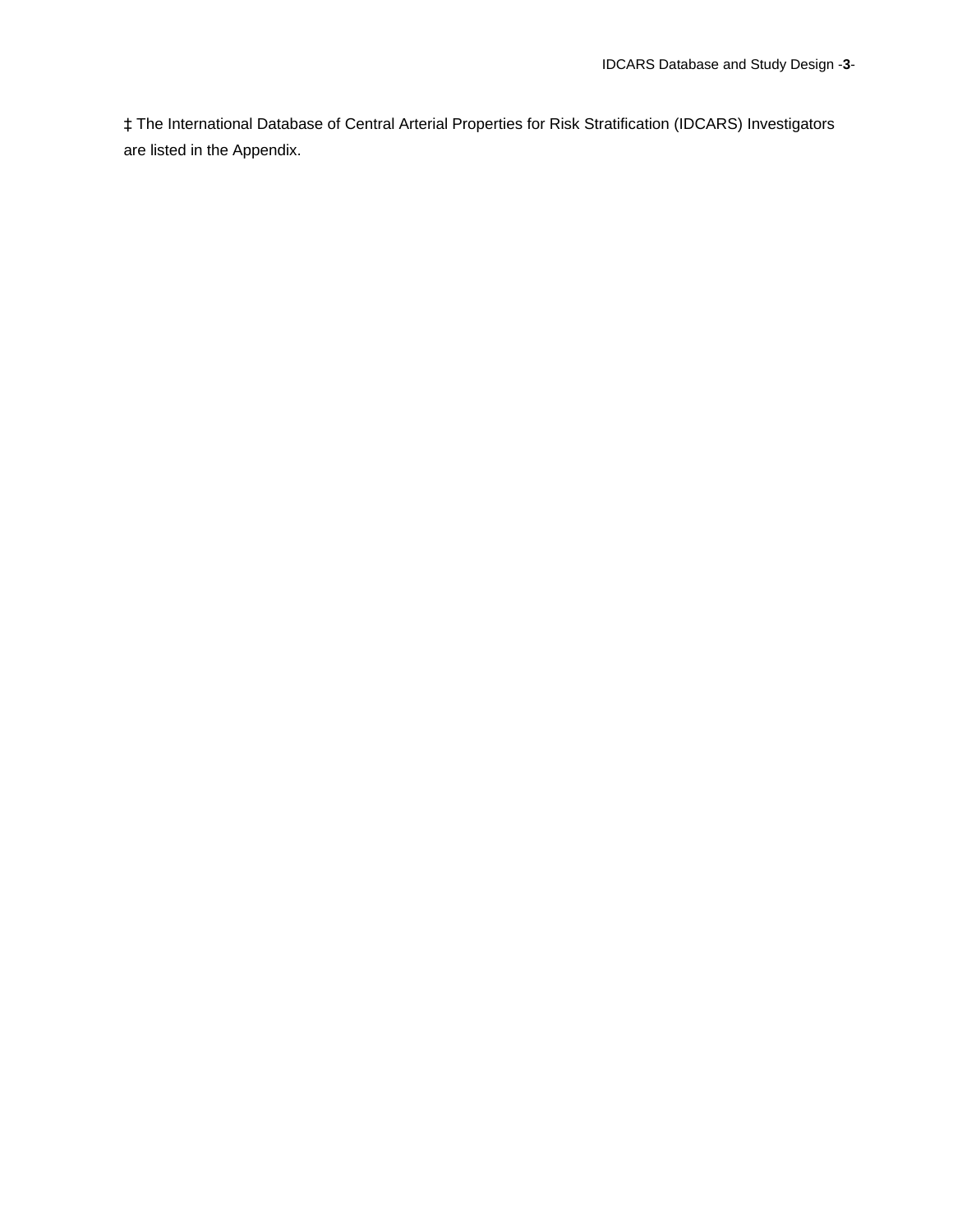#### **ABSTRACT**

**Objective:** To address to what extent central hemodynamic measurements improve risk stratification, and determine outcome-based diagnostic thresholds, we constructed the International Database of Central Arterial Properties for Risk Stratification (IDCARS), allowing a participant-level meta-analysis. The purpose of this article was to describe the characteristics of IDCARS participants and to highlight research perspectives.

**Methods:** Longitudinal or cross-sectional cohort studies with central blood pressure measured with the SphygmoCor devices and software were included.

**Results:** The database included 10930 subjects (54.8% women; median age 46.0 years) from thirteen studies in Europe, Africa, Asia and South America. The prevalence of office hypertension was 4446 (40.1%), of which 2713 (61.0%) were treated, and of diabetes mellitus was 629 (5.8%). The peripheral and central systolic/diastolic blood pressure averaged 129.5/78.7 mm Hg and 118.2/79.7 mm Hg, respectively. Mean aortic pulse wave velocity was 7.3 meter per seconds. Among 6871 participants enrolled in 9 longitudinal studies, the median follow-up was 4.2 years (5th–95th percentile interval, 1.3–12.2 years). During 38957 person-years of follow-up, 339 participants experienced a composite cardiovascular event and 212 died, 67 of cardiovascular disease.

**Conclusions:** IDCARS will provide a unique opportunity to investigate hypotheses on central hemodynamic measurements that could not reliably be studied in individual studies. The results of these analyses might inform guidelines and be of help to clinicians involved in the management of patients with suspected or established hypertension.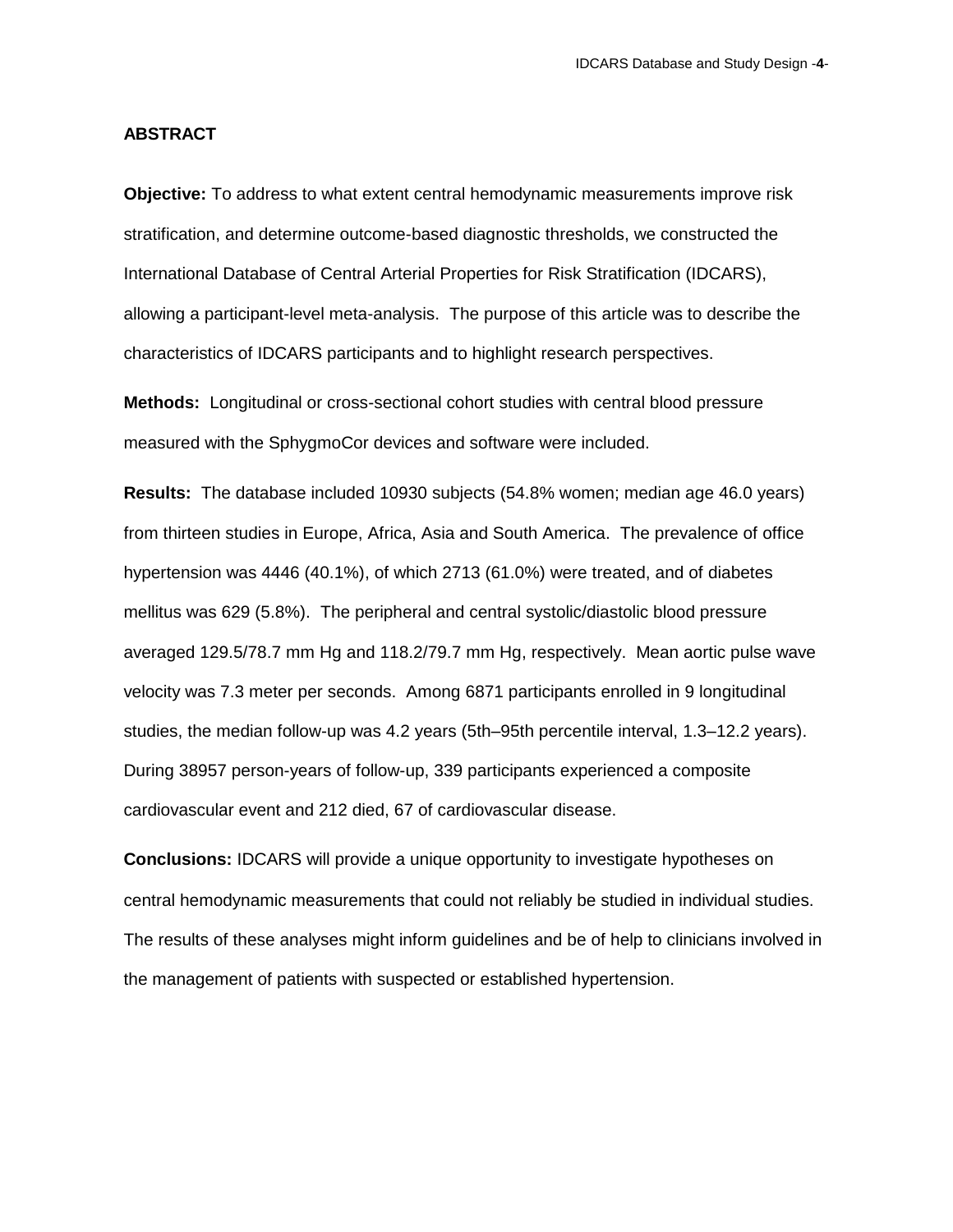## **KEYWORDS**

Cardiovascular outcome; central blood pressure; hemodynamics; pulse wave analysis; pulse

wave velocity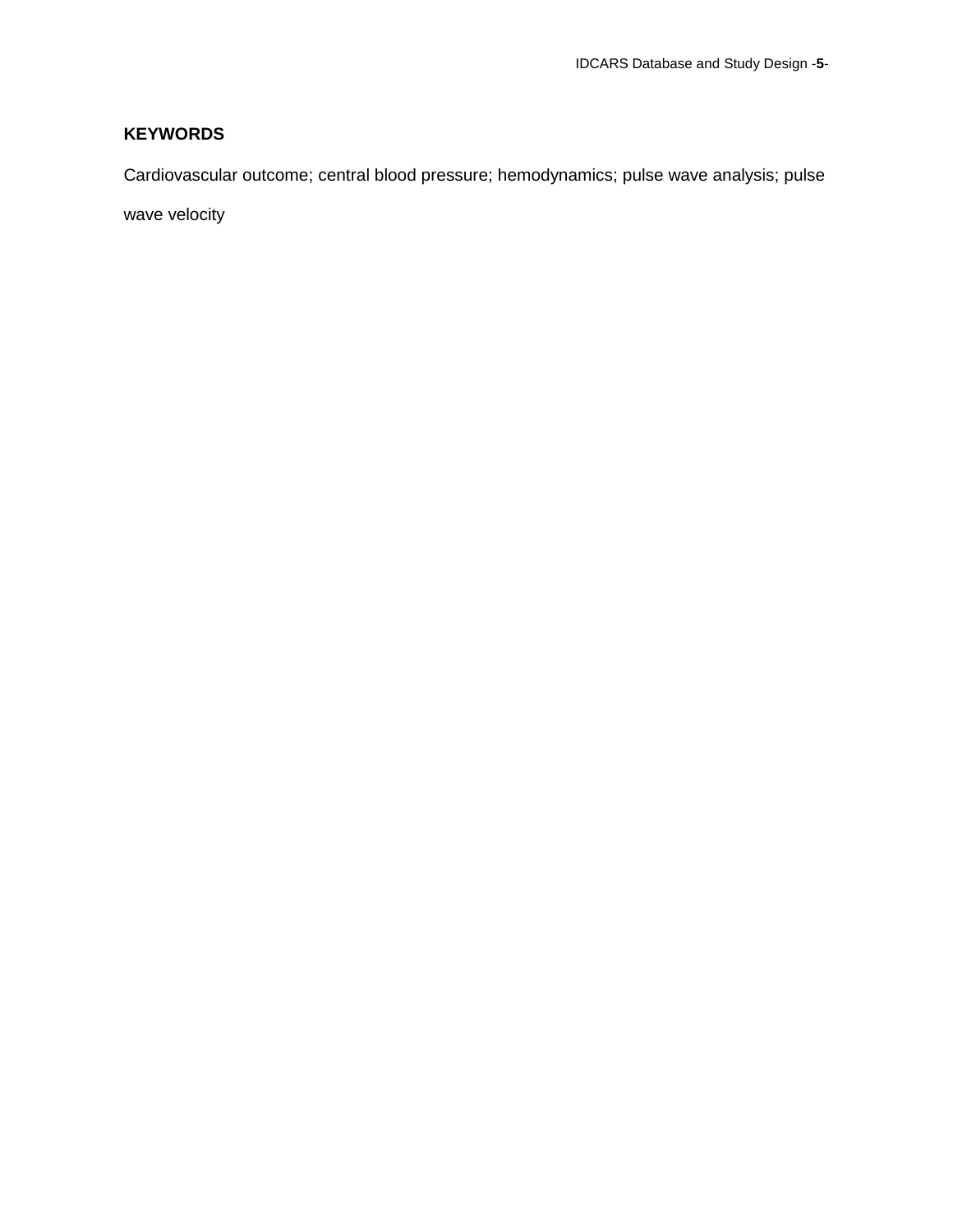## **Introduction**

Blood pressure is the major modifiable cardiovascular risk factor.1 The Global Burden of Diseases Study reported that hypertension is the leading risk factor for ill health, causing 10.8 million deaths worldwide each year, which is more than half of the total cardiovascular mortality.<sup>2</sup> Based on the seminal work by Michel Safar<sup>3</sup> and Michael O'Rourke,<sup>4</sup> the perception that cardiovascular events are closer related to central than to brachial blood pressure has become a mainstream idea. The anatomical proximity of the aorta to the heart, brain and kidney, systolic augmentation from the central to the peripheral arteries, and the degradation of the arterial elastic properties with advancing age also contributed to the growing interest in the pathophysiological role of central blood pressure.

While theoretically sound,<sup>5-7</sup> the evidence supporting the association of cardiovascular events with central blood pressure, over and beyond brachial blood pressure, remains controversial. Roughly half of the published studies had a cross-sectional design with preclinical outcomes.8-15 The longitudinal studies related a wide array of outcomes with central blood pressure, but applied different technologies to quantify the risk marker and not always accounted for peripheral blood pressure.10,11,16-25 Other factors limiting the interpretation of the available literature are a sample size of less than 200 study participants,8,9,17,18,26-29 a follow-up of 12 months or less,16-18 selective enrollment of patients with hypertension, 8,13,21,22,26,27,30,31 chronic kidney disease 9,12,18 or coronary heart disease.<sup>16,17,20</sup> To address this knowledge gap, we constructed the International Database of Central Arterial Properties for Risk Stratification (IDCARS), allowing a participant-level meta-analysis. The purpose of this article was to describe the baseline characteristics of IDCARS participants and to highlight research perspectives that will be pursued in the future, using the IDCARS resource.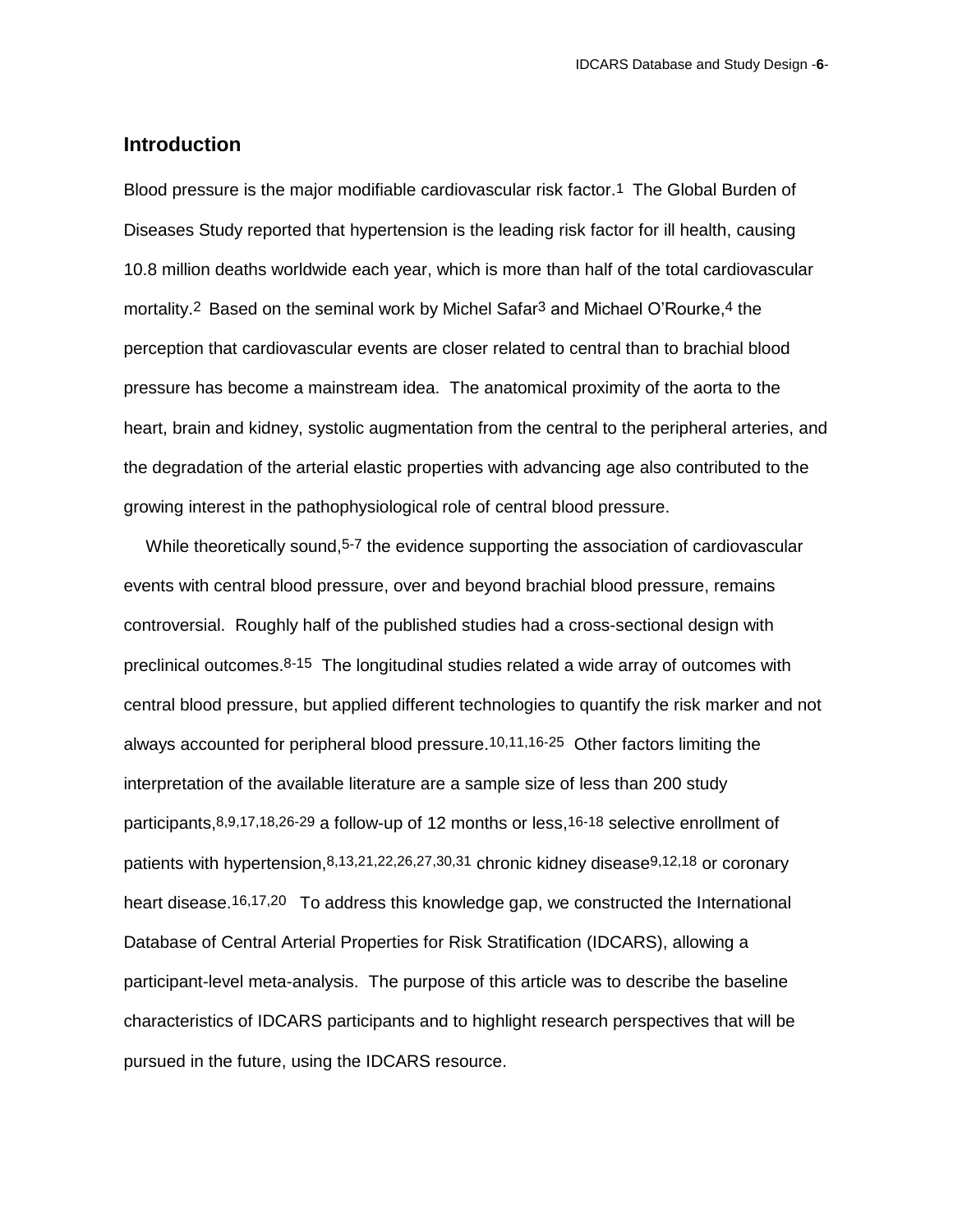## **Methods**

#### *Identification of studies*

Longitudinal cohort studies qualified for inclusion if information on brachial and central blood pressure and cardiovascular risk factors was available at baseline, if the central blood pressure had been tonometrically measured, using SphygmoCor devices and software (AtCor Medical Pty. Ltd., West Ryde, New South Wales, Australia and AtCor Medical Inc., Itasca, IL), if follow-up included both fatal and nonfatal endpoints, if study reports had been published in peer-reviewed articles, and if the study participants had been sampled from a population or in case of a convenience sample they were representative for the community from which they were enrolled. Cross-sectional studies of populations and hypertensive patients without information on fatal and nonfatal outcomes also qualified, provided that all other eligibility criteria were met. We identified studies qualifying for inclusion in the IDCARS resource by approaching investigators networked in the International Databases on Ambulatory (IDACO)<sup>32</sup> and Home (IDHOCO)<sup>33</sup> Blood Pressure in Relation to Cardiovascular Outcome.

All studies complied with the Helsinki Declaration on research in humans<sup>34</sup> and were approved by the competent Institutional Review Boards. Participants provided informed written consent. Before transfer to the coordinating office in Leuven, Belgium, the data were stripped from all personal identifiers, and if required by national legislations, additional ethical clearances were obtained. The online-only Data Supplement provides further studyspecific information on the catchment areas, sampling strategies, recruitment, participation rate, the number of participants enrolled and related literature sources (**Table S1** and **Table S2** available in the online-only Data Supplement).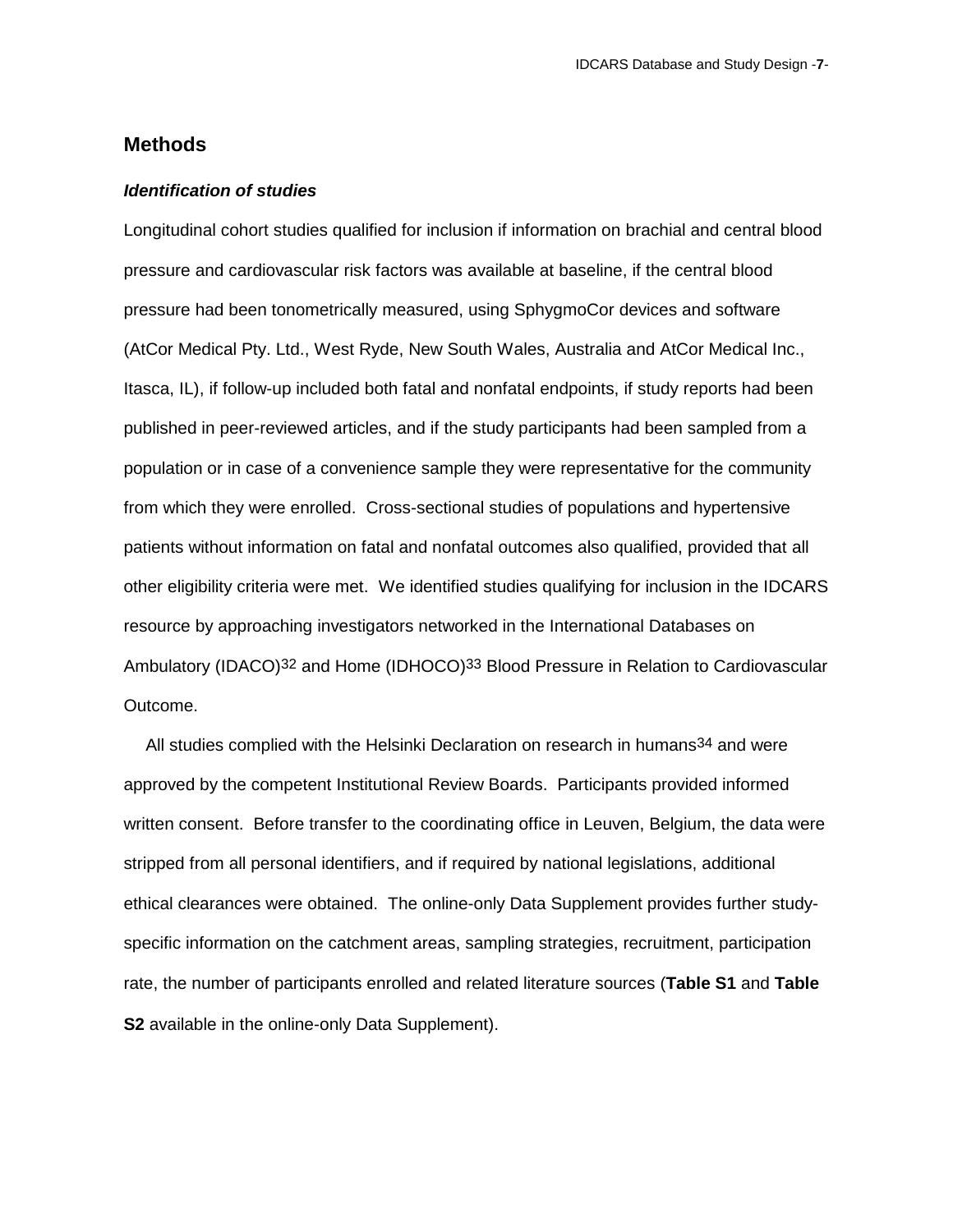#### *Brachial blood pressure*

Office blood pressure was measured in the sitting position by auscultation of the Korotkoff sounds or oscillometrically according to contemporary national or European guidelines, which did not substantially change over time.<sup>35</sup> Up to five consecutive readings were recorded (**Table S3**), but for analysis only the first two were averaged. In some instances, only a single office reading was available. Office hypertension was a blood pressure of at least 140 mm Hg systolic or 90 mm Hg diastolic or use of antihypertensive drugs irrespective of the blood pressure level. Estimates of central blood pressure were calibrated, using one or the average of three additional blood pressure readings, which were obtained after the participants had rested in the supine position for at least 5 minutes, but in most instances for a longer period up to 15 minutes. If two blood pressure readings were obtained, the second was employed for calibration (**Table S3**).

#### *Pulse wave analysis*

In most cohorts, experienced observers recorded the radial arterial waveform at the dominant arm during an 8-second period by applanation tonometry. They used a high fidelity SPC-301 micromanometer (Millar Instruments Inc., Houston, TX) interfaced with a SphygmoCor CvMS device and a laptop computer running SphygmoCor software. If multiple recordings were available from an individual, the record with the highest quality was selected for inclusion in the IDCARS database.

From the radial signal, the SphygmoCor software calculates the aortic pulse wave by means of a validated generalized transfer function.36,37 The software returns the central systolic, diastolic and pulse pressure, and the pressure at the first and second peak (shoulder) of the central waveform (**Figure S1**). The augmentation ratio and index are quotients of the second over the first peak of the central blood pressure wave and of the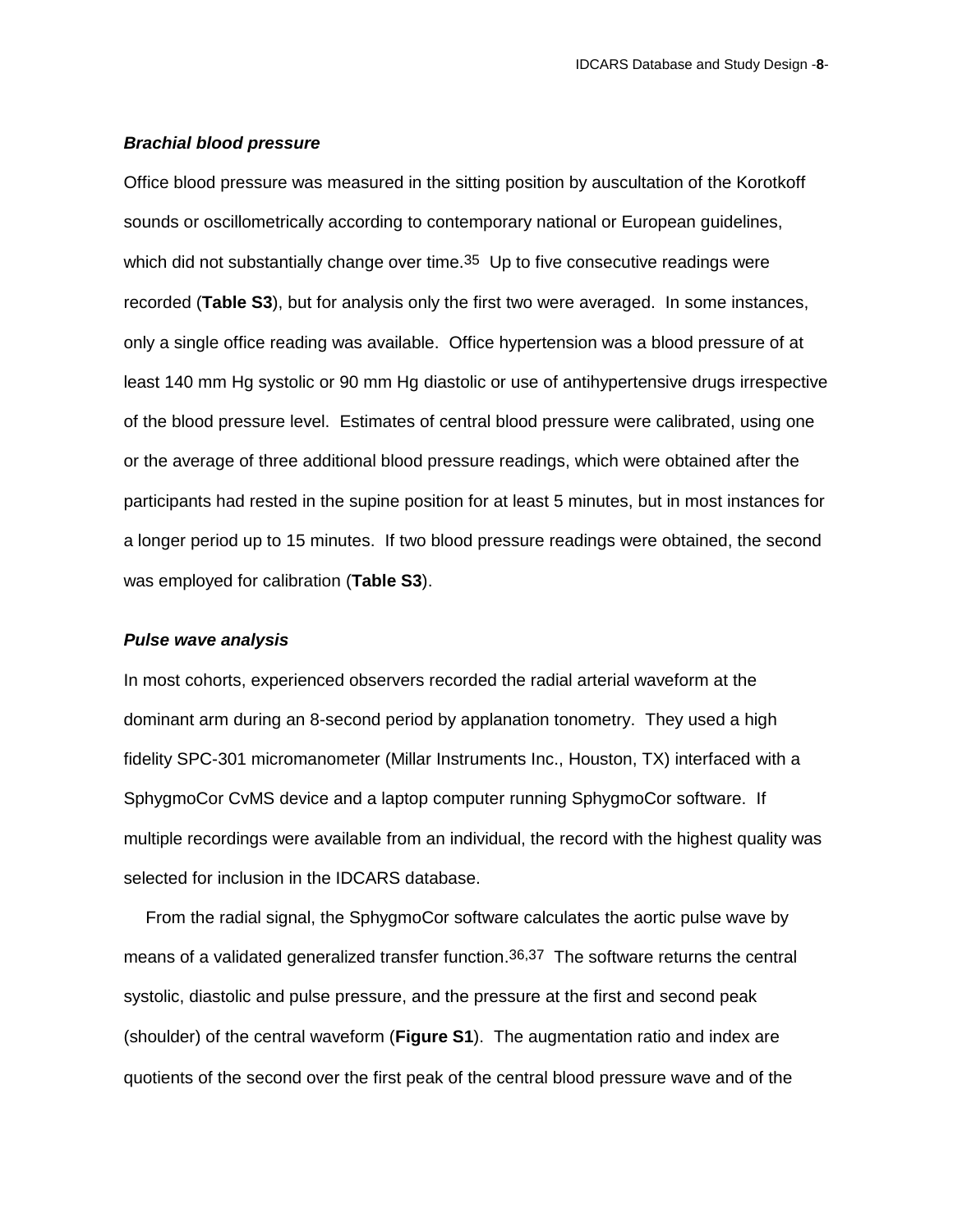absolute difference between the second and first peak over central pulse pressure, both expressed as a percentage. For future analyses, a pressure-based triangular-flow wave separation algorithm will be applied, 38 as implemented in the SphygmoCor software, version 10, which allows computing the forward and backward pulse pressure amplitudes (**Figure S1**) and the timing of their peak height, relative to the electrocardiographic QRS complex. Similarly, reimporting the SphygmoCor data files into software version 10 will also enable recalibrating the pulse wave analysis based on mean arterial pressure defined as diastolic blood pressure plus either 33% or 40% of pulse pressure, the difference between systolic and diastolic blood pressure.<sup>39</sup> The reflection index is the ratio of the backward to the forward pulse pressure amplitude, expressed as percentage.

In the cohort enrolled at Potchefstroom, South Africa, central blood pressure was recorded by the SphygmoCor XCEL, according to the procedures recommended by the manufacturer [\(www.youtube.com/watch?v=cjps2t1f6X8\)](http://www.youtube.com/watch?v=cjps2t1f6X8). This automated device has been validated against invasive recordings of central blood pressure40,41 and manual tonometric measurements.42

#### *Pulse wave velocity*

In most cohorts, aortic pulse wave velocity was measured by sequential electrocardiographically gated recordings of the arterial pressure waveform at the carotid and femoral arteries. The observers measured the distance from the suprasternal notch to the carotid sampling site (distance A), and from the suprasternal notch to the femoral sampling site (distance B). Pulse wave travel distance was calculated as distance B minus distance A.43 Pulse transit time was the average of 10 consecutive beats.44 Carotidfemoral pulse wave velocity is the ratio of the travel distance in meters to transit time in seconds. Pulse wave velocity was discarded if the standard error of the mean of 10 beats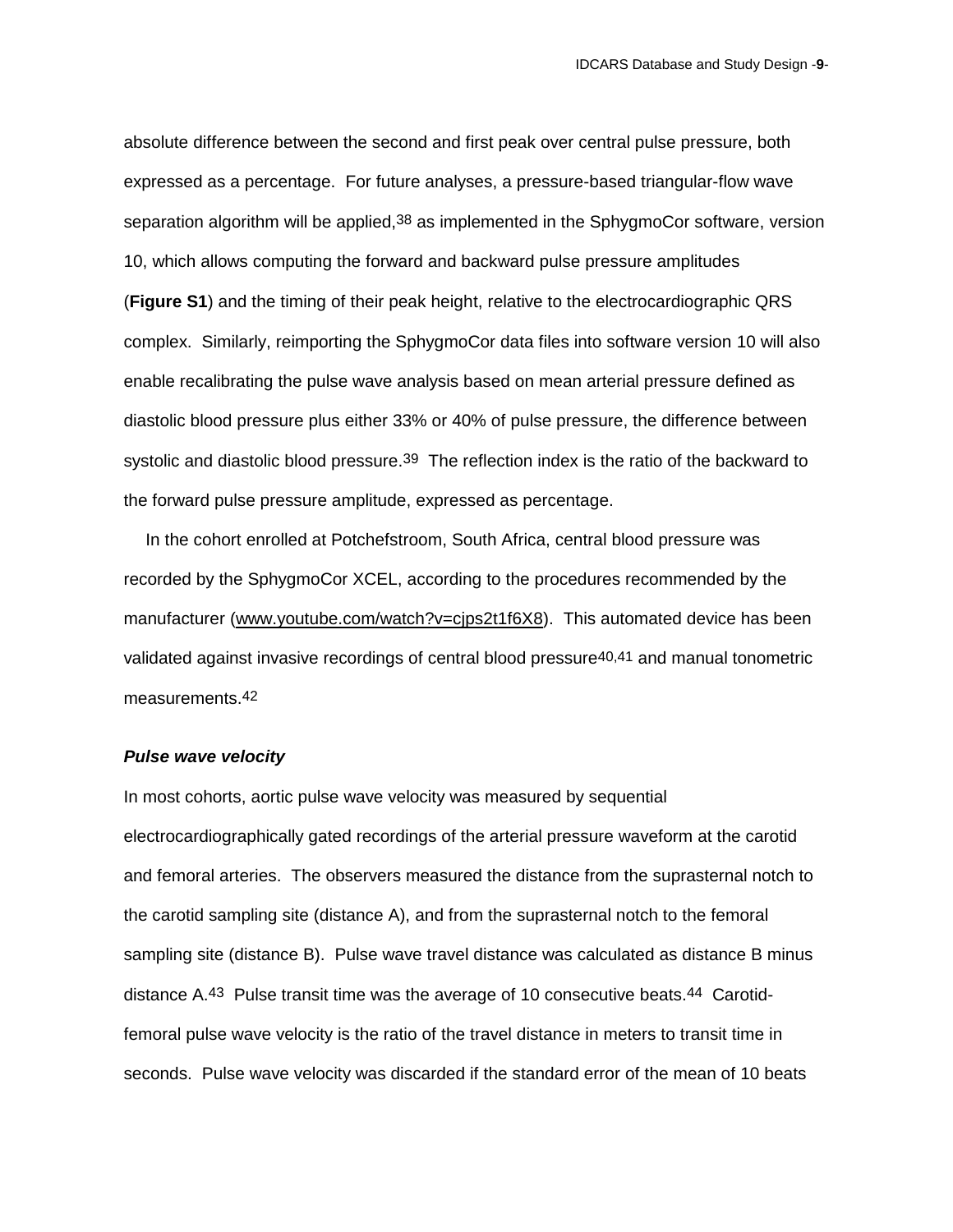was more than 10%. Participants enrolled at Potchefstroom, South Africa, had their pulse wave velocity measured using the SphygmoCor XCEL, according to the instructions of the manufacturer [\(www.youtube.com/watch?v=7SPFDToCR0U\)](http://www.youtube.com/watch?v=7SPFDToCR0U). This device has been validated for assessment of pulse wave velocity.42,45 Carotid pulse waves were registered with a tonometer, as with the SphygmoCor device, whereas the femoral pulse wave was recorded, using a partially inflated oscillometric cuff positioned around the thigh.46,47 Thus, in contrast to the SphygmoCor CvMS, the SphygmoCor XCEL allows simultaneous registration of the carotid and femoral pulse waves.

## *Other baseline measurements*

Data collection at baseline included information on each individual's medical history, smoking and drinking habits, and intake of medications. Body mass index was body weight in kilograms divided by height in meters squared. Serum levels of total and high-density lipoprotein (HDL) cholesterol and creatinine and blood glucose were determined at the study sites by automated techniques in certified laboratories. Diabetes mellitus was a selfreported diagnosis, a fasting or non-fasting blood glucose level of at least 126 mg per deciliter (7.0 mmol per liter) or 200 mg per deciliter (11.1 mmol per liter) or higher, or use of antidiabetic drugs.48

#### *Primary and secondary outcomes*

The primary endpoint in future analyses will be a composite cardiovascular endpoint, including cardiovascular mortality, nonfatal myocardial infarction, heart failure and stroke, and surgical or percutaneous coronary revascularization or pacemaker implantation. Secondary endpoints include (i) all-cause, cardiovascular and noncardiovascular mortality, (ii) coronary events (mortality from ischemic heart disease and sudden death, nonfatal myocardial infarction, acute coronary syndrome and coronary revascularization, including or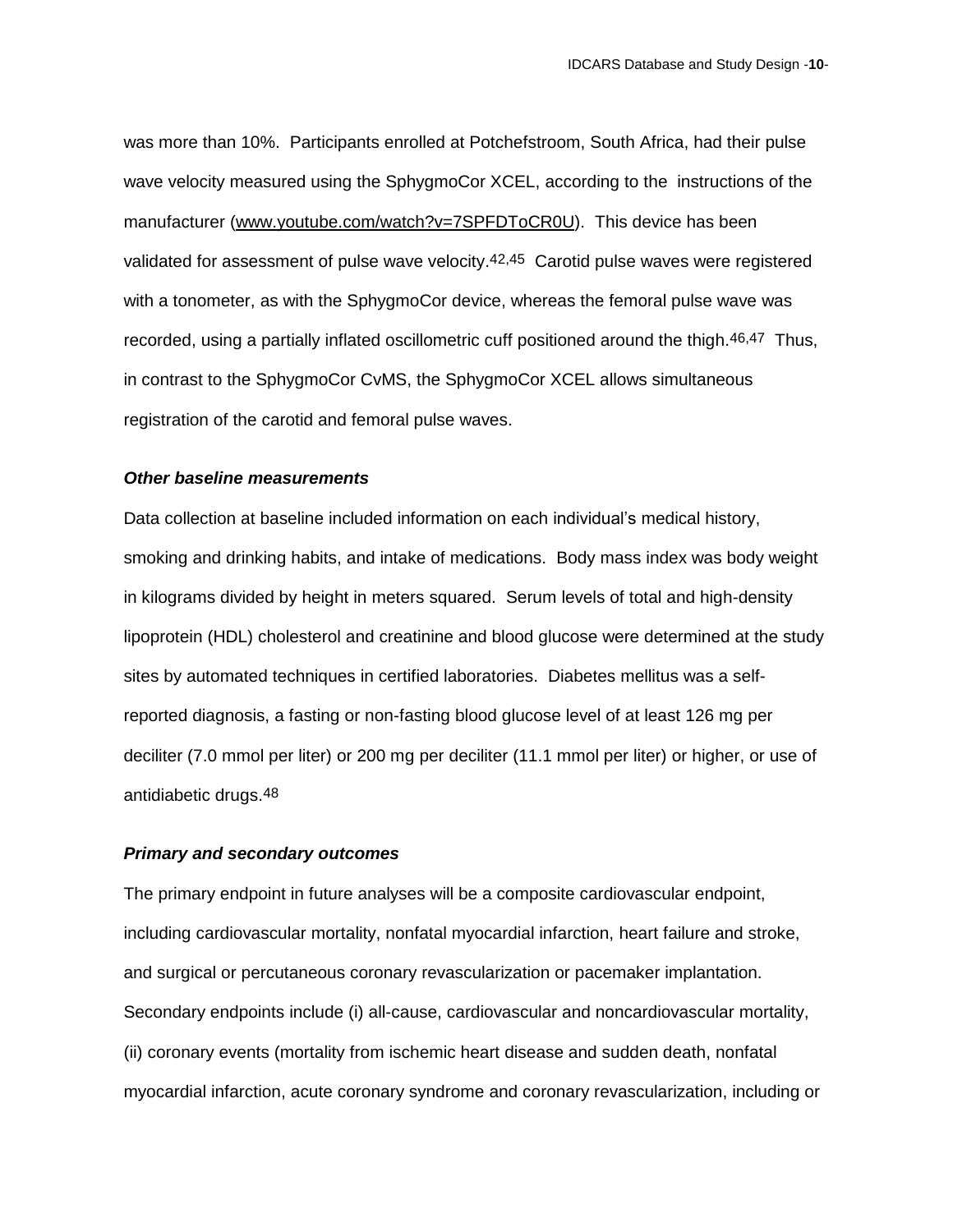not including stable angina pectoris); (iii) cardiac events (coronary events, fatal and nonfatal heart failure, pacemaker implantation and other cardiac deaths), (iv) and cerebrovascular events (fatal and nonfatal stroke, including or not including transient ischemic attack).

In terms of coding according to the international classification of diseases (ICD), stroke is defined as ICD-8 or ICD-9 codes 430–434 or 436, or ICD-10 codes I60–I64. Myocardial infarction is coded ICD-8 or ICD-9 code 410 or ICD-10 codes I21–I22, and heart failure as ICD8 codes 4270, 4271, 4280, 4290, 5191 or 7824, or ICD-9 codes 429 or 5184, or ICD-10 codes I50 or J81. Sudden death is ICD-8 code 4272 or 795, or ICD-9 code 4275 or 798, or ICD-10 codes I46 or R96. Peripheral arterial disease corresponds with ICD-8 or ICD-9 codes 441–444, or ICD-10 codes I71–I74, and includes surgical or peripheral revascularization procedures. In case ICD codes were unavailable in the transferred data, the definition of events as provided by the investigators were accepted with reference to the publications on each cohort in the peer-reviewed literature.

## *Statistical analysis*

For database management and statistical analysis, SAS software, version 9.4 (SAS Institute, Cary, NC) was used. For longitudinal studies, median follow-up time was estimated by the reverse Kaplan-Meier method. We standardized the time-dependent hemodynamic measurements, including the augmentation index and pressure amplification to a heart rate of 75 beats per minute. Means and proportions were compared between groups by the large sample z-test or ANOVA and by the  $\chi^2$  statistic, respectively. Statistical methods also included single and multiple regression analysis.

After stratification for cohort and sex, we interpolated missing values of body mass index and serum cholesterol levels from the regression slopes on age. In participants with unknown status of smoking, drinking, antihypertensive treatment, diabetes mellitus, or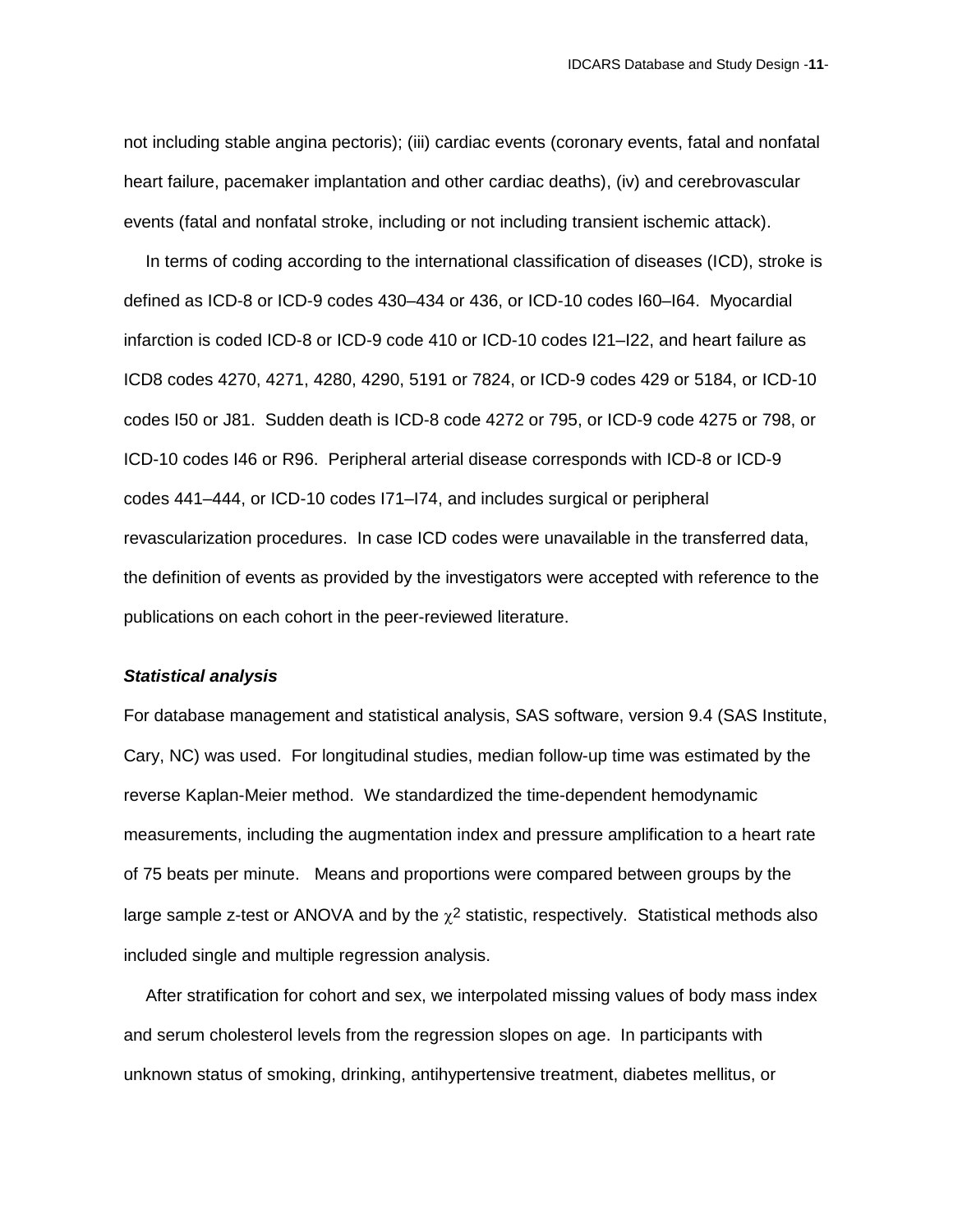unknown history of cardiovascular disease, we set the indicator (dummy) variable to the cohort- and sex-specific mean of the codes (0, 1). Information on alcohol intake was not available for the cohort recruited in Buenos Aires, Argentina. Following methods applied in previous publications,49 we extrapolated alcohol consumption in adult Argentinians from data stratified by sex and age.50-52

## **Results**

#### *Characteristics of studies*

Thirteen studies were included in the IDCARS database, of which eleven were population studies. Among the population studies (Table S1), six were conducted in Europe, three in Africa, one in Asia, and one in South America. The sampling of participants was random, using a family-based ( $n = 7$ ) or age-stratified ( $n = 1$ ) sampling frame or, in the case of Finland and South Africa, a two-stage cluster sampling method with the goal to enroll individuals representative of the Finnish population ( $n = 1$ ) or a random sample of Black residents of Johannesburg (n=1) or a convenience sample of healthy volunteers, aged 20-30 years, who were stratified by ethnicity and recruited in Potchefstroom ( $n = 1$ ). Of the population studies (**Table S1**), eight applied epidemiological and phenotyping methods similar to those used in the Flemish Study on Environment and Genes in Relation to Health Outcomes. The IDCARS database included two studies of hypertensive patients, respectively recruited in Buenos Aires, Argentina, and in Gdańsk, Poland. **Table S2** and the reference list available in the online-only Data Supplement provide the literature sources describing the design characteristics of the 13 studies in detail.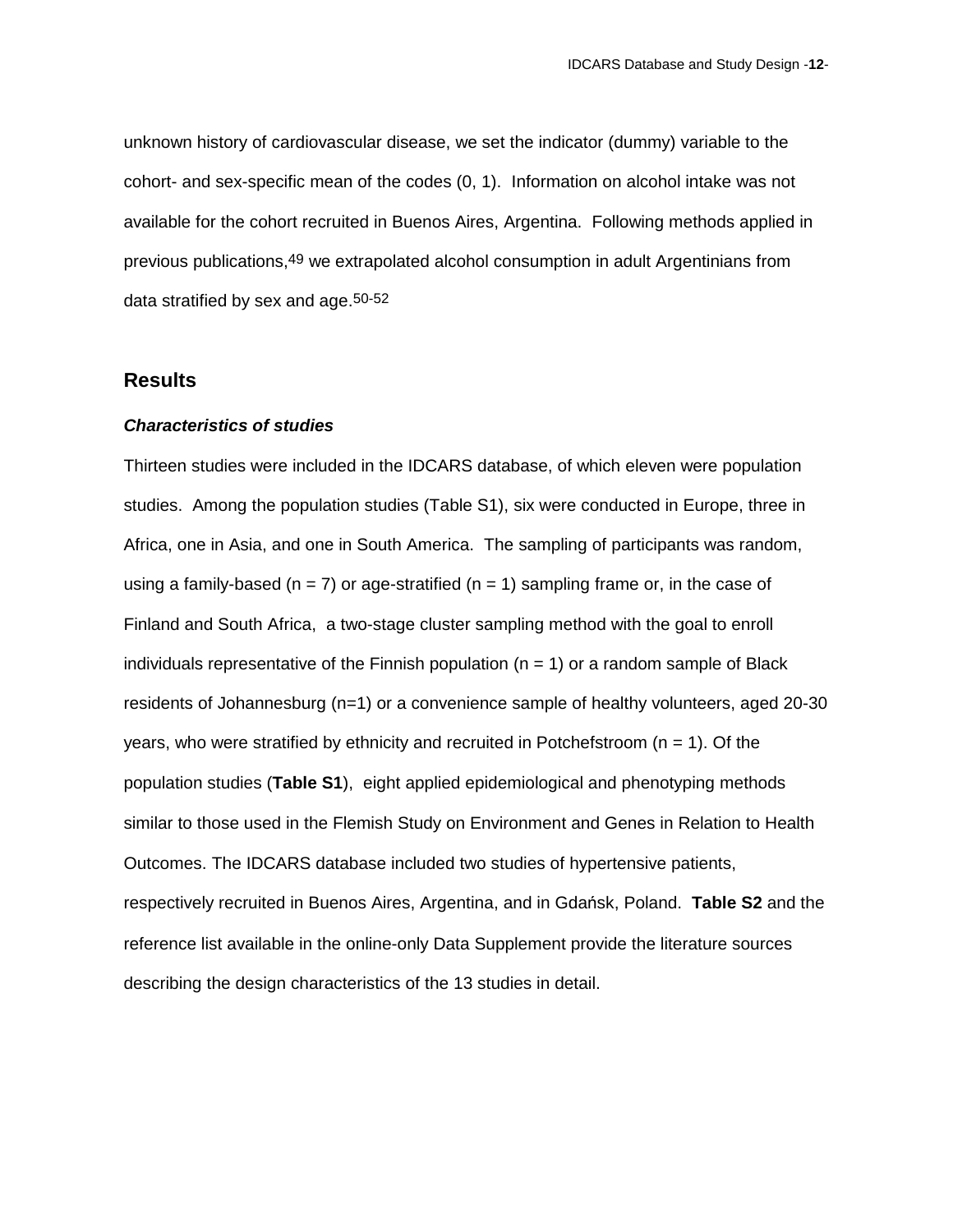#### *Assessment of the central hemodynamics*

Published articles describing the procedures for measuring the central hemodynamics are available for each study in **Table S2**. In 12 studies (**Table S3**), the central hemodynamics were recorded by SphygmoCor CvMS devices and software versions ranging from 6.2 to 9.0. In Potchefstroom, South Africa, investigators used the SphygmoCor XCEL and software version 1.3 to acquire the hemodynamic data. To calibrate the pulse wave analysis with the signal recorded by the SphygmoCor CvMS approach, investigators measured brachial blood pressure by either Omron 705CP, Omron M6 or Omron 714/7220 devices, or by a standard mercury sphygmomanometer after participants had rested in the supine position for intervals ranging from 5 to 15 minutes (**Table S3**). The number of readings obtained ranged from 1 to 3, but only the average or the last of two readings was used for calibration of the central pulse wave in IDCARS. At the acquisition stage, the pulse wave analysis was calibrated on brachial systolic and diastolic blood pressure, but recalibration will be effected, if appropriate, using software version 10.0.

#### *Clinical and biochemical characteristics of participants*

At the time of writing of this article, the IDCARS database included 10930 individuals. Missing values at baseline, i.e., the date at which the hemodynamic measurements were obtained, were interpolated for body mass index ( $n = 32$ ), total ( $n = 483$ ) and high-density lipoprotein (n = 828) serum cholesterol, serum creatinine (n = 704), blood glucose (n = 322), smoking ( $n = 344$ ) and drinking ( $n = 1243$ ) status, use of antihypertensive medications at baseline ( $n = 77$ ), and history of cardiovascular disease ( $n = 513$ ).

The whole study population included 5994 women (54.8%). The self-reported ethnicity was White in 6391 participants (58.5%), Black in 2389 (21.9%), Chinese in 2069 (18.9%) and mixed or other in 81 (0.7%). The prevalence of office hypertension was 4446 (40.7%),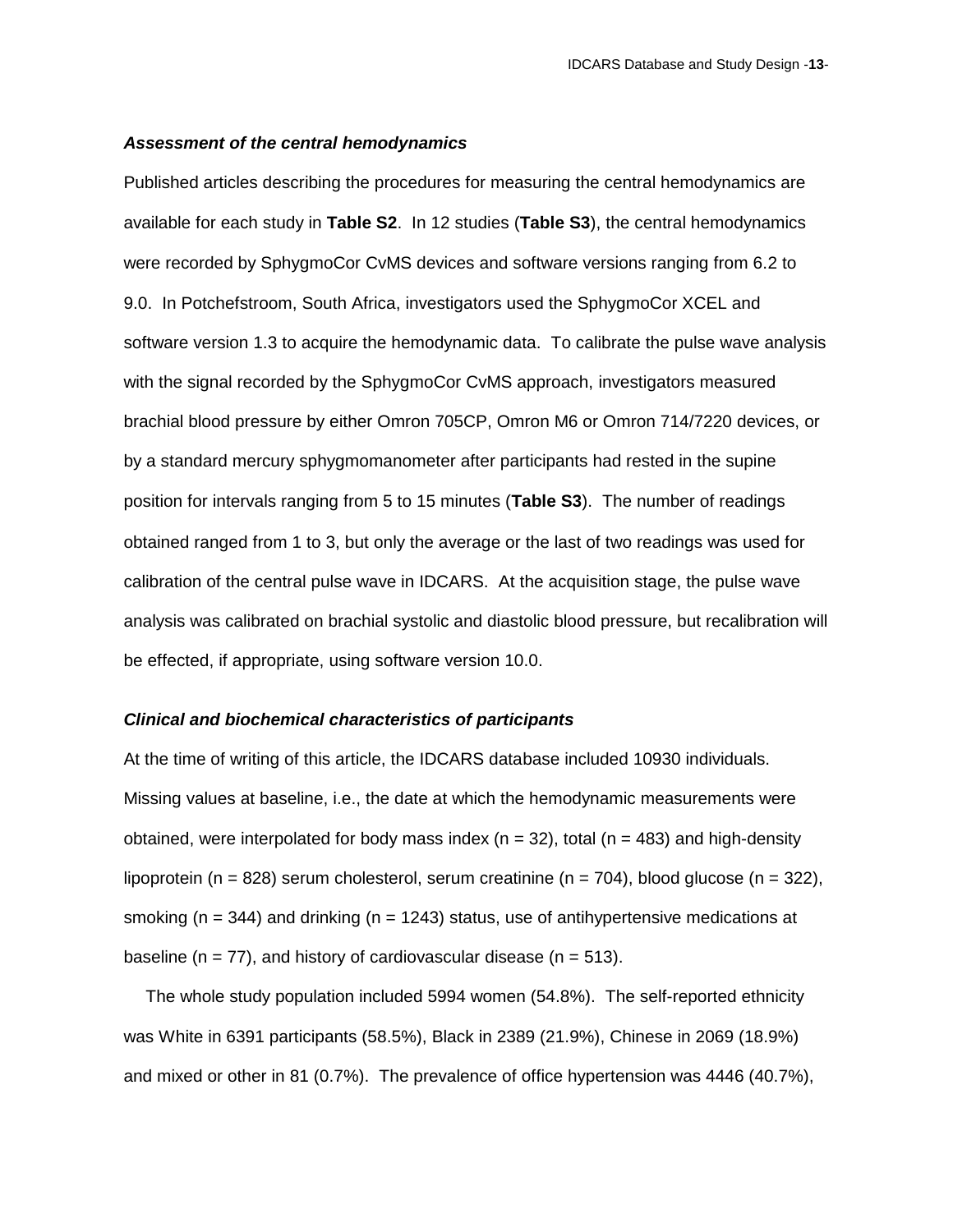of which 2713 (61.0%) were treated; 629 (5.8%) participants had diabetes. A history of cardiovascular disease, ischemic heart disease or stroke was reported in 1052 (10.1%), 241 (2.6%) and 130 (1.3%) participants.

Mean age at baseline was 46.0 years (5th-95th percentile interval, 21.0–76.2 years). In all study participants (Table 1), mean values were 26.1 kg/m<sup>2</sup> (5th–95th percentile interval  $[P|_{5-95}]$  19.0–36.7kg/m<sup>2</sup>) for body mass index, 127.5/78.8 mm Hg ( $[P|_{5-95}$ , 100.0–166.0/61.0– 98.5 mm Hg) for office systolic/diastolic blood pressure, 68.4 beats per minute (PI<sub>5-95</sub>, 52– 87 beats per minute) for pulse rate, 184.8 mg/dL ( $PI<sub>5-95</sub>$ , 116.9–257.7 mg/dL) and 55.3 mg/dL (PI<sub>5-95</sub>, 31.9–83.6 mg/dL) for total and HDL serum cholesterol, 0.9 mg/dL (PI<sub>5-95</sub>, 0.6–1.3 mg/dL for serum creatinine, and 88.8 mg/dL ( $PI<sub>5-95</sub>$ , 60.5-117.0 mg/dL) for blood glucose. The prevalence of smoking and drinking was 660 (11.4%) and 1845 (35.1%) among women and 1558 (32.6%) and 2864 (64.7%) among men. The waist-to-hip ratio averaged 0.83 (PI<sub>5-95</sub>, 0.7–1.0) in women and 0.89 (PI<sub>5-95</sub>, 0.8–1.0) in men. **Tables S4-S16** provide detailed information on the baseline measurements in each of the 13 cohorts.

#### *Hemodynamic measurements*

**Table 2** lists mean values of the peripheral (brachial) blood pressure levels as recorded in the supine position just prior to the hemodynamic assessment, the central blood pressure levels, and the time-dependent hemodynamic measurement. The peripheral supine blood pressure averaged 129.5 mm Hg systolic and 78.7 mm Hg diastolic. The corresponding central values were 118.2 mm Hg and 79.7 mm Hg, respectively. Mean aortic pulse wave velocity was 7.3 meters per second. **Tables S4-S16** provide the similar information for each cohort and **Table S17** highlights the sex differences in the peripheral and central blood pressure and in the time dependent hemodynamic measurements.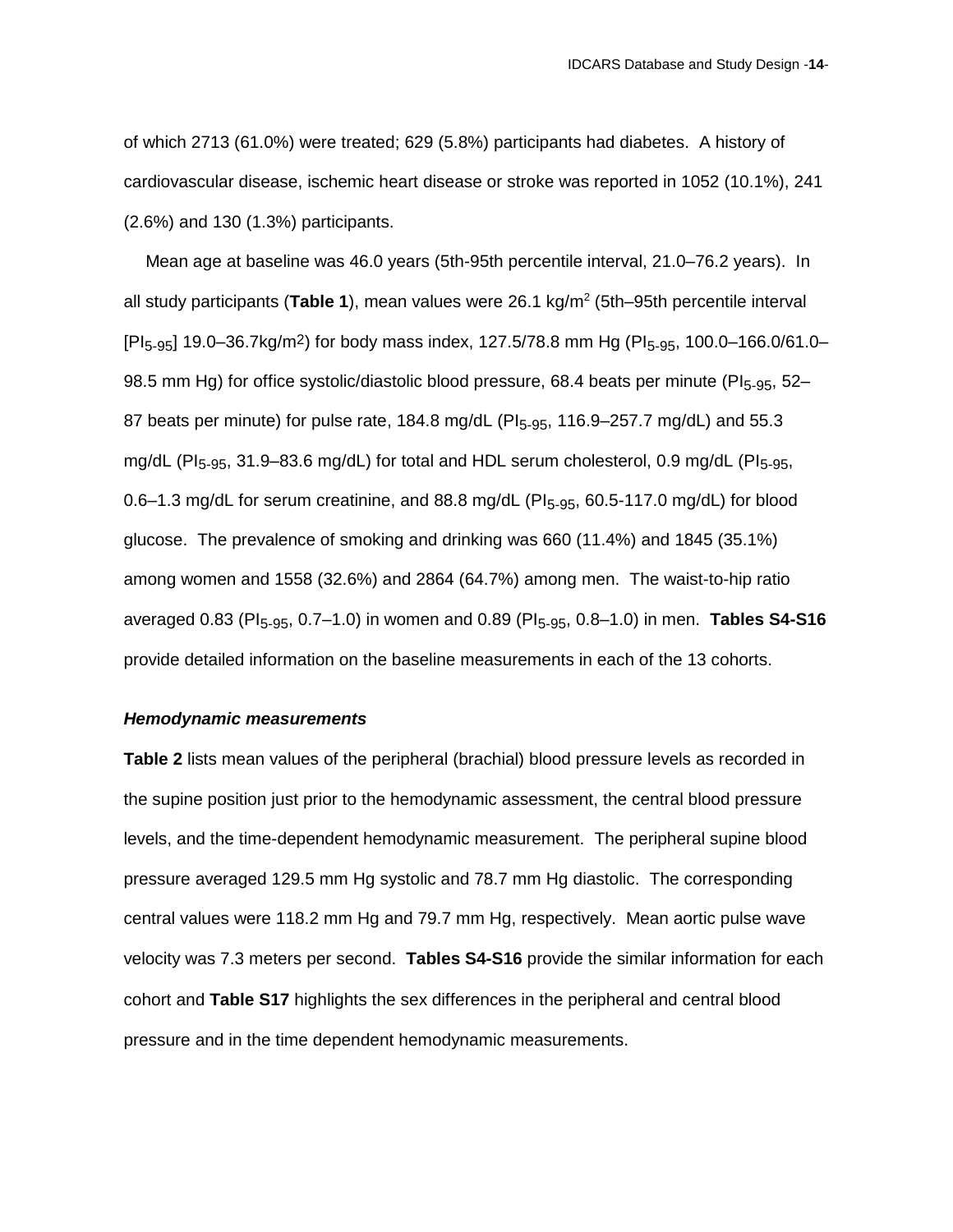#### *Incidence of events*

Among 6871 participants enrolled in 9 longitudinal studies, the median follow-up was 4.2 years (PI<sub>5-95</sub>, 1.3–12.2 years). Across cohorts (Table S1), the median follow-up ranged from 2.3 years (PI<sub>5-95</sub>, 1.4–3.1) to 14.1 years (PI<sub>5-95</sub>, 8.5–14.4 years). During 38957 personyears of follow-up, 339 participants experienced a composite cardiovascular event (8.7 per 1000 person-years) and 212 participants died (5.4 per 1000 person-years), 67 (1.7 per 1000 patient-years) of cardiovascular disease. **Table 3** lists the number of events by category that had accrued at the time of writing of this manuscript.

## **Discussion**

This article describes the construction of the IDCARS database and the characteristics of the studies and participants enrolled. Of the 13 included studies, eight applied epidemiological and phenotyping methods similar to those used in the Flemish Study on Environment and Genes in Relation to Health Outcomes. This is an important advantage, which greatly facilitated data harmonization. As shown in Supplemental Tables 4–16, IDCARS covers a wide diversity of ethnicities, the whole blood pressure spectrum from normotension up to hypertension, and an age span ranging from teenagers to the very old.

Meta-analytic methods involve combining and analyzing quantitative evidence from related studies to produce "new" results based on a whole body of research. As such, metaanalyses are an integral part of evidence-based medicine.53 Traditional meta-analyses synthesize aggregate data obtained from study publications or study authors, while IDCARS was designed as meta-analysis of individual participant data, in which raw data from each study were obtained and will be used for analysis. Although being more resource-intensive and time-consuming than aggregate level approach, individual data-based meta-analyses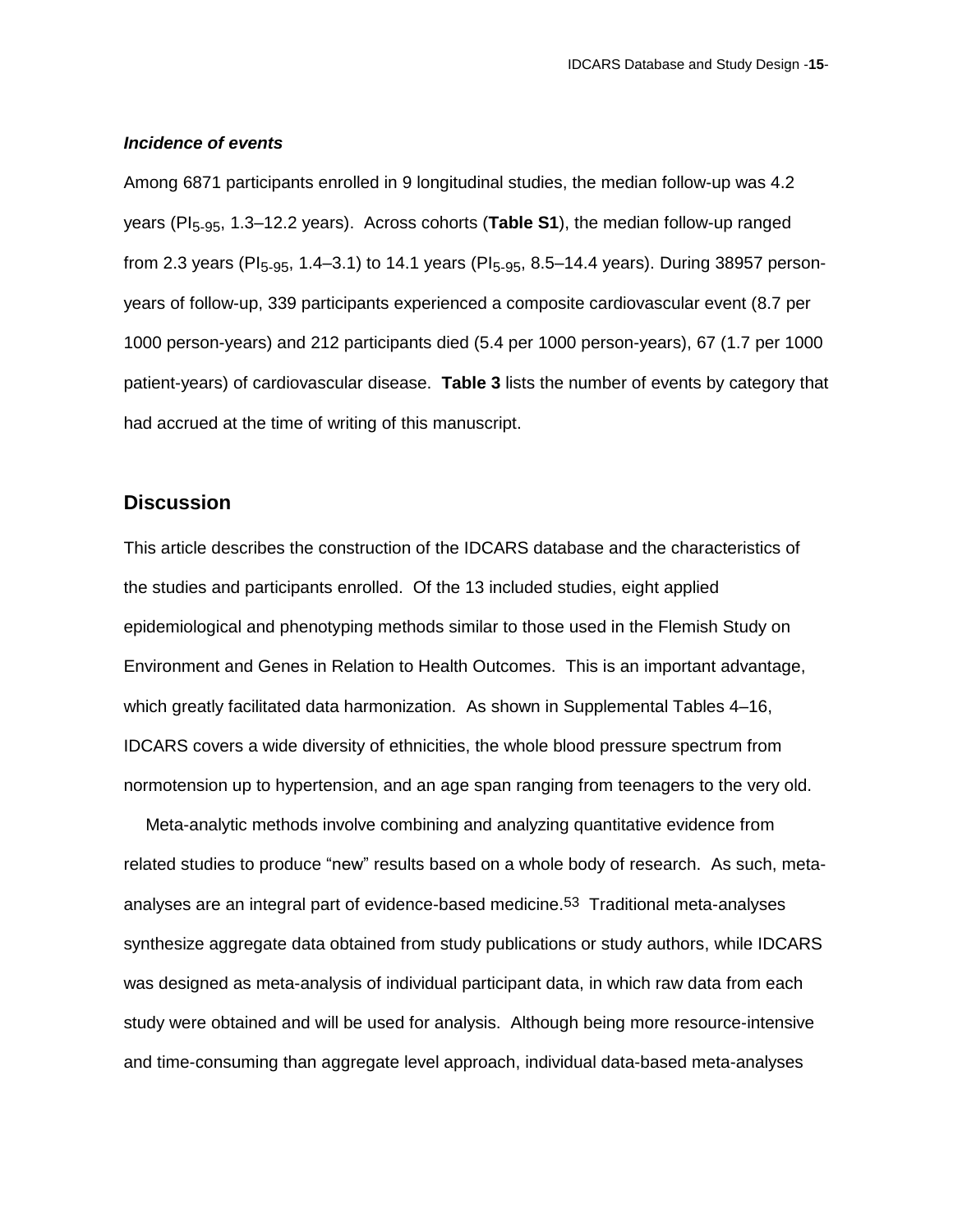have more power, allow the use of the same statistical approach across contributiong studies, give more flexibility to extend or refine the planned analyses, and to account for heterogeneity across cohorts.<sup>53</sup> IDCARS, like its predecessors IDACO<sup>32</sup> and IDHOCO<sup>33</sup> should provide investigators the opportunity to investigate several hypotheses linking cardiovascular outcomes to central hemodynamic indexes that could not be reliably studied in the smaller cohorts of the contributing studies.

Stratifying individuals by brachial pressure revealed considerable overlap in aortic pressure, 70% of individuals with high-normal brachial pressure had similar aortic pressures as those with stage-1 hypertension. These data demonstrate that central pressure cannot be simply inferred from peripheral pressure.54 Central compared with peripheral blood pressure was more closely associated with hypertensive target organ damage.54 Nonetheless, the added prognostic value of peripheral versus central blood pressure still remains controversial.6 A first IDCARS report demonstrated that associations of the primary and secondary cardiovascular endpoints with central systolic blood pressure and pulse pressure were not closer than their peripheral counterparts in adults older than 30 years.55 Future IDCARS analyses will enable to address several issues. First , we will investigate the prognostic information generated by various indexes derived from the radial, carotid and central pulse waveforms, such as but not limited to forward and backward pulse pressure amplitude, the augmentation indexes, and pulse wave velocity. Next, for the indexes showing association with adverse health outcomes, we will derive outcome-driven thresholds and construct predictive models in an attempt to clarify whether these arterial phenotypes improve currently applied risk scores.56,57

One of the strengths of IDCARS, is the use of a single noninvasive system (SphygmoCor) for the estimation of central hemodynamics via a validated generalized transfer function.36,37 As stated in the Methods, quality control of the arterial phenotypes was rigorously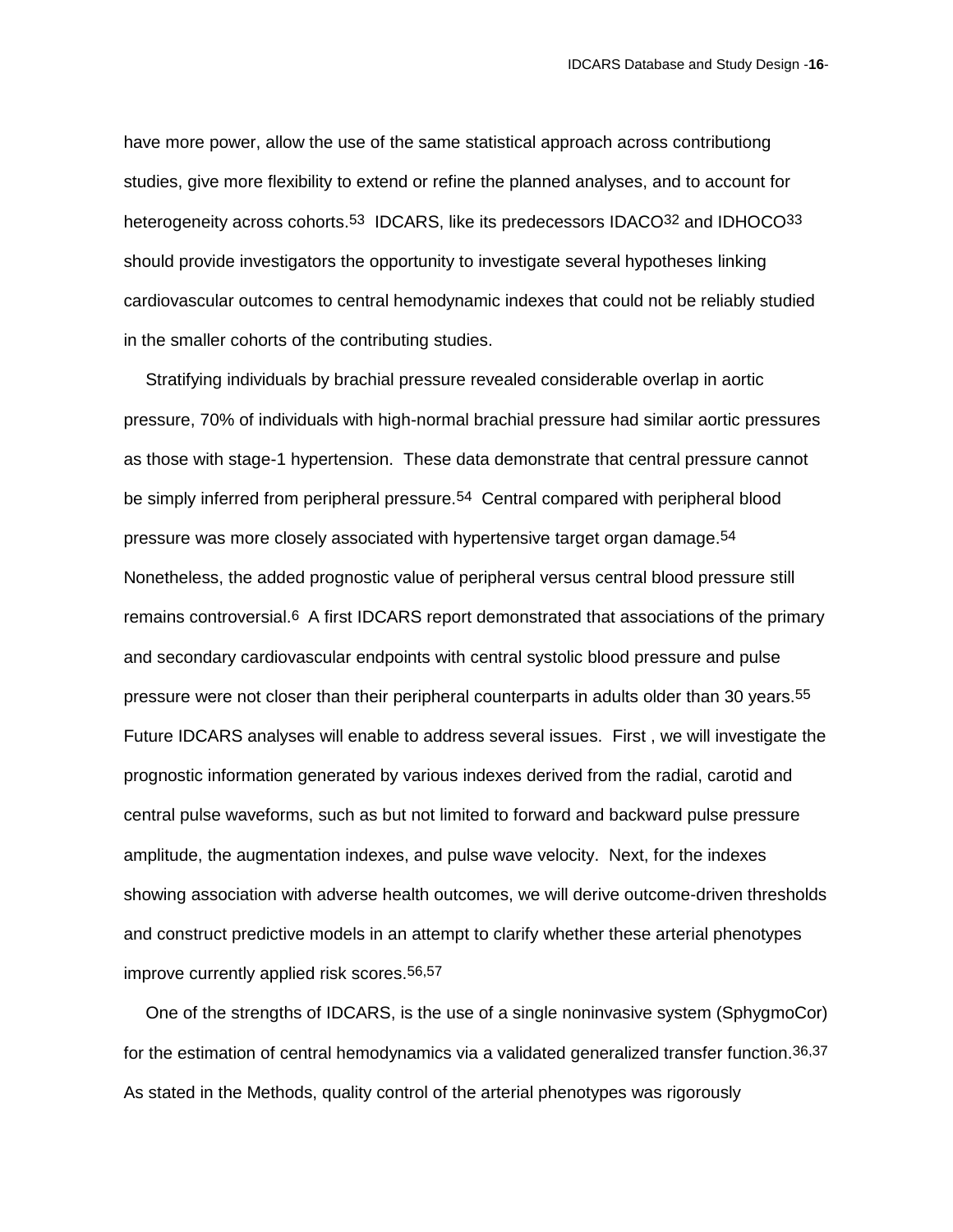standardized. In addition, various calibration methods to estimate central blood pressure,55 for instance using brachial systolic and diastolic blood pressure or using brachial mean arterial pressure and diastolic blood pressure, could be employed via re-analyzing the raw data of the pulse waveforms. The difference between the calibration methods in terms of central blood pressure level and risk prediction could therefore be tested in the same IDCARS population. Future analyses will also address potential limitations. First, the anthropometric characteristics, the time of recruitment, and the availability of endpoint data differed between cohorts. However, analyses will be adjusted for cohort as a random effect and analyses stratified by cohort, as appropriate. Second, the reconstruction of the aortic pulse wave from the radial or brachial pulse wave requires the application of a generalized transfer function, which has been validated,  $37$  but also has been criticized.  $58$  Finally, confounding factors, such as antihypertensive treatment, smoking and drinking status, or renal dysfunction, were only assessed at baseline so that they cannot be accounted for in a time dependent manner. However, we intend to update the IDCARS database at 5-year intervals in the same way as we did for IDACO32 and IDHOCO.33

#### *Conclusions*

In conclusion, IDCARS is a unique data resource that will provide an opportunity to investigate several hypotheses relating adverse health outcomes to central hemodynamic indexes with greater statistical power and generalizability than possible in the individual studies included in the database. Results of such analyses might inform guidelines and be of help to clinicians involved in the management of patients with suspected or established arterial disease and cardiovascular risk factors, such as hypertension.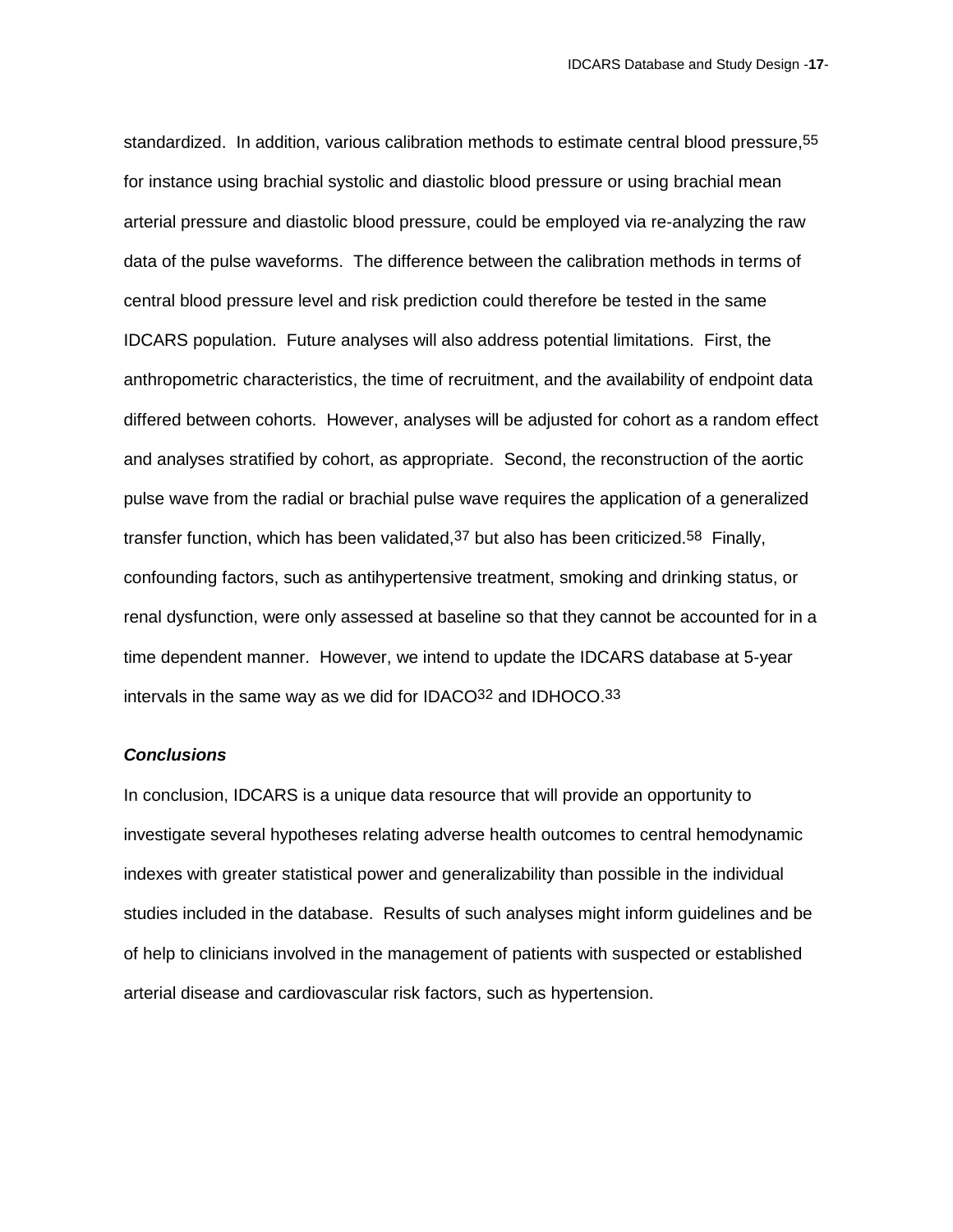## **Appendix**

*Argentina, Buenos Aires*: LS Aparicio, J Barochiner;

*Belgium, Noordkempen*: B Mujaj, L Thijs, JA Staessen, F-F Wei, W-Y Yang, Z-Y Zhang;

*China, Jing Ning*: DW An, YB Cheng, QH Guo, JF Huang, QF Huang, Y Li, CS Sheng, JG Wang;

*Czech Republic, Pilsen*: J Filipovský, J Seidlerová;

*Finland, Finn-Home*: EP Juhanoja, AM Jula, AS Lindroos, TJ Niiranen, SS Sivén;

*Italy, Padova*: E Casiglia, A Pizzioli, V Tikhonoff;

*Nigeria, Abuja*: BS Chori, B Danladi, AN Odili, H Oshaju;

*Poland, Gdańsk*: W Kucharska, K Kunicka, N Gilis-Malinowska, K Narkiewicz, W Sakiewicz,

E Swierblewska;

*Poland, Kraków*: K Kawecka-Jaszcz, K Stolarz-Skrzypek;

*South Africa, Potchefstroom*: C Mels, R Kruger, G Mokwatsi, AE Schutte;

*South Africa, Johannesburg*: GR Norton, AJ Woodiwiss;

*Switzerland, Bern, Geneva and Lausanne*: D Ackermann, M Bochud, G Ehret;

*Uruguay, Montevideo*: R Álvarez-Vaz, C Américo, C Baccino, L Borgarello, L Florio, P Moliterno,

A Noboa, O Noboa, A Olascoaga, P Parnizari, M Pécora.

## **Acknowledgements**

The authors gratefully acknowledge the expert clerical assistance of Mrs. Vera De Leebeeck and Mrs.

Renilde Wolfs (Studies Coordinating Centre, Leuven, Belgium).

## **Disclosure statement**

**None of the authors declares a conflict of interest.**

**Funding**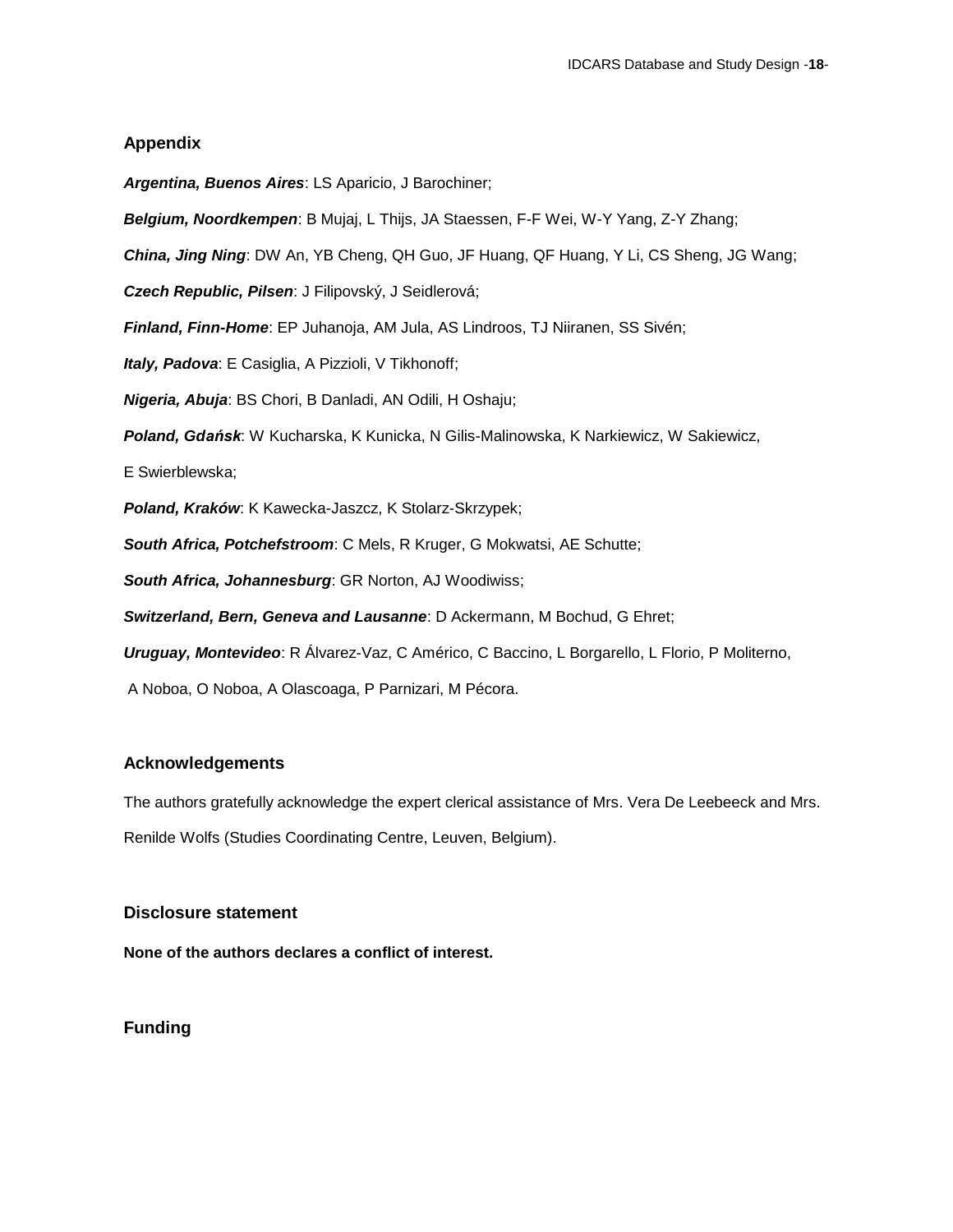Funding: Argentina: The Internal Medicine Service, Hospital Italiano de Buenos Aires, Buenos Aires, Argentina; Belgium: European Union (HEALTH-F7-305507 HOMAGE), European Research Council (Advanced Researcher Grant 2011-294713-EPLORE and Proof-of-Concept Grant 713601-uPROPHET), European Research Area Net for Cardiovascular Diseases (JTC2017-046-PROACT) and Research Foundation Flanders, Ministry of the Flemish Community, Brussels, Belgium (G.0881.13); China: The National Natural Science Foundation of China (grants 81770455, 81970353, 82070432, 82070435, 91639203), the Ministry of Science and Technology (2016YFC0900902 and 2018YFC1704902), Beijing, China, and by the Shanghai Commissions of Science and Technology (grants 19ZR1443300, 14ZR1436200 and 15XD1503200), and the Shanghai Municipal Health Commission (15GWZK0802, 2017BR025, 201940297 and a Grant for Leading Academics); Czech Republic: European Union (grants LSHM-CT-2006–037093 and HEALTH-F4-2007–201550) and Charles University Research Fund (project P36); Finland: Academy of Finland (grant 321351), Emil Aaltonen Foundation, the Paavo Nurmi Foundation, the Urmas Pekkala Foundation, and the Hospital District of South-Western Finland; Italy: European Union (grants LSHM-CT-2006–037093 and HEALTH-F4-2007– 201550); Poland (Gdańsk): European Union (grants LSHM-CT-2006–037093 and HEALTH-F4-2007–201550); Poland (Kraków): European Union (grants LSHM-CT-2006–037093 and HEALTH-F4-2007–201550) and Foundation for Polish Science; South Africa (Potchefstroom): South African Medical Research Council (SAMRC), South African Research Chairs Initiative of the Department of Science and Technology and National Research Foundation of South Africa (GUN 86895), GlaxoSmithKline R&D (Africa Non-Communicable Disease Open Lab grant), the UK Medical Research Council, and with funds from the UK Government's Newton Fund; South Africa (Johannesburg): South African National Research Foundation, Medical Research Council of South Africa, the Circulatory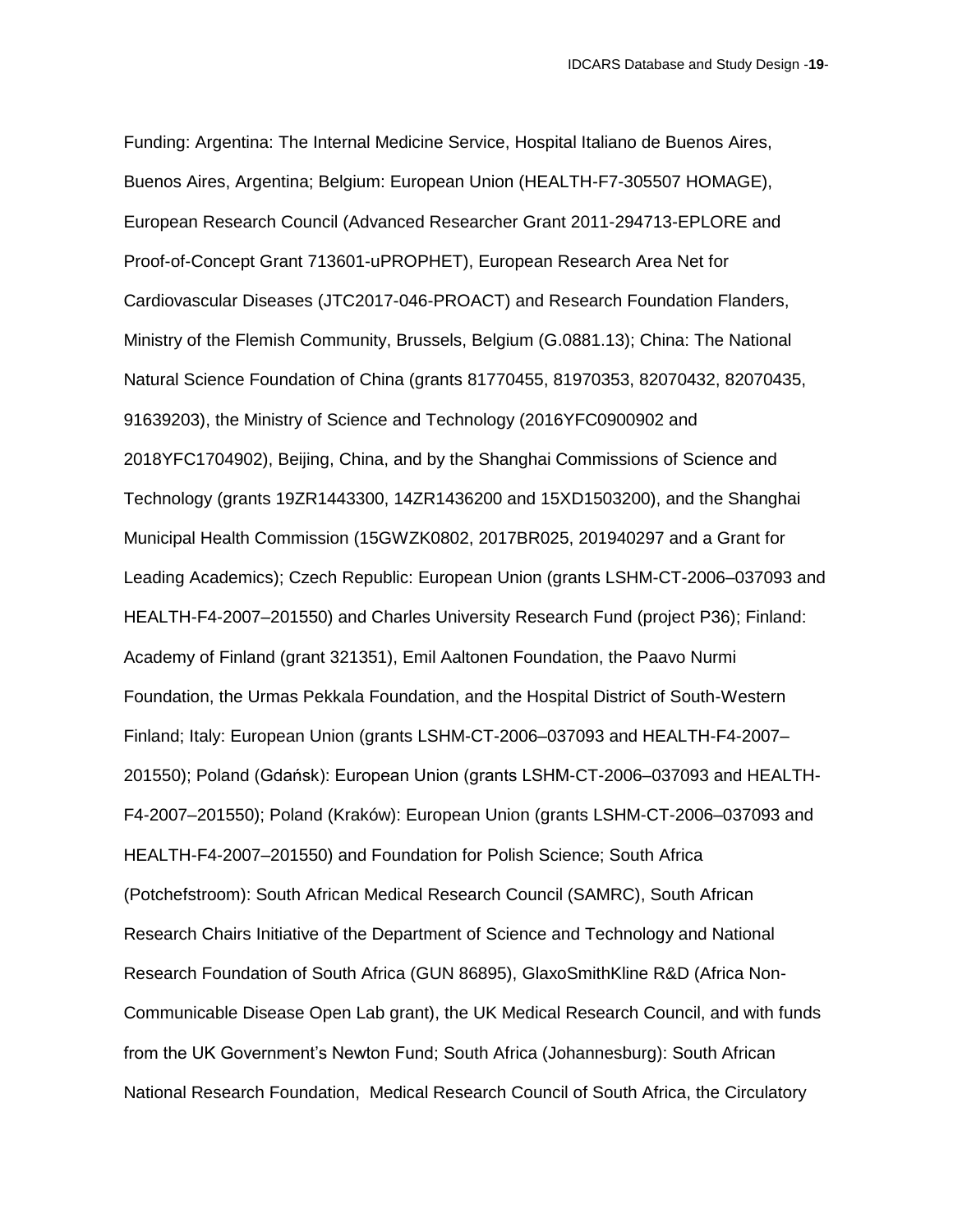Disorders Research Trust, the University Research Council of the University of the Witwatersrand. Uruguay: Asociación Española Primera en Salud. Switzerland: Swiss National Science Foundation (FN 33CM30-124087 and FN 33CM30-140331). The Research Institute Alliance for the Promotion of Preventive Medicine (URL: www.appremed.org) received a non-binding grant from OMMRON Healthcare Co., Ltd., Kyoto, Japan.

## **ORCID**

Lucas S. Aparicio: https://orcid.org/0000-0002-8704-7287 Qi-Fang Huang: https://orcid.org/0000-0002-9780-4237 Jesus D. Melgarejo: https://orcid.org/0000-0002-1382-1153 Dong-Mei Wei: https://orcid.org/0000-0001-7010-468X Lutgard Thijs: https://orcid.org/0000-0002-8108-2356 Fang-Fei Wei: https://orcid.org/0000-0002-9135-1660 Natasza Gilis-Malinowska: https://orcid.org/0000-0002-6633-202X Chang-Sheng Sheng: https://orcid.org/0000-0003-2685-0663 José Boggia: https://orcid.org/0000-0002-1564-8534 Teemu J. Niiranen: https://orcid.org/0000-0002-7394-7487 Augustine N. Odili: https://orcid.org/0000-0002-4564-1587 Katarzyna Stolarz-Skrzypek: https://orcid.org/0000-0002-7057-7302 Jessica Barochiner: https://orcid.org/0000-0002-2176-9762 Daniel Ackermann: https://orcid.org/0000-0003-0550-354X Kalina Kawecka-Jaszcz: https://orcid.org/0000-0002-8660-2867 Valérie Tikhonoff: https://orcid.org/0000-0001-7846-0101 Zhen-Yu Zhang: https://orcid.org/0000-0002-3785-7417 Edoardo Casiglia: https://orcid.org/0000-0002-0003-3289 Krzysztof Narkiewicz: https://orcid.org/0000-0001-5949-5018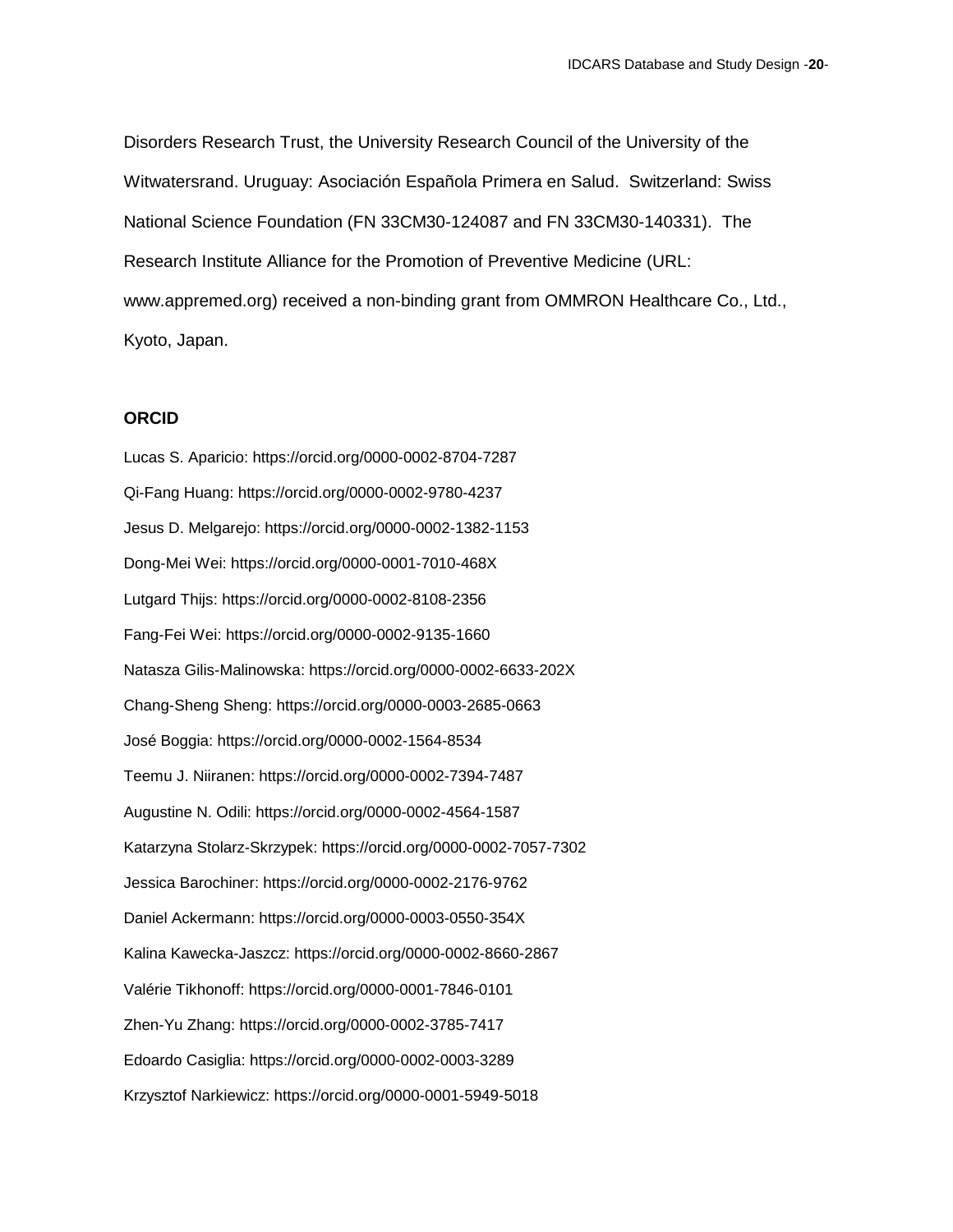Jan Filipovský: https://orcid.org/0000-0002-1535-1263 Aletta E. Schutte: https://orcid.org/0000-0001-9217-4937 Wen-Yi Yang: https://orcid.org/0000-0003-1279-0866 Angela J. Woodiwiss: <https://orcid.org/0000-0003-2555-4125> Murielle Bochud: https://orcid.org/0000-0002-5727-0218 Gavin R. Norton: https://orcid.org/0000-0001-6416-6104 Ji-Guang Wang: https://orcid.org/0000-0001-8511-1524 Yan Li: https://orcid.org/0000-0002-5825-5968 Jan A. Staessen: https://orcid.org/0000-0002-3026-1637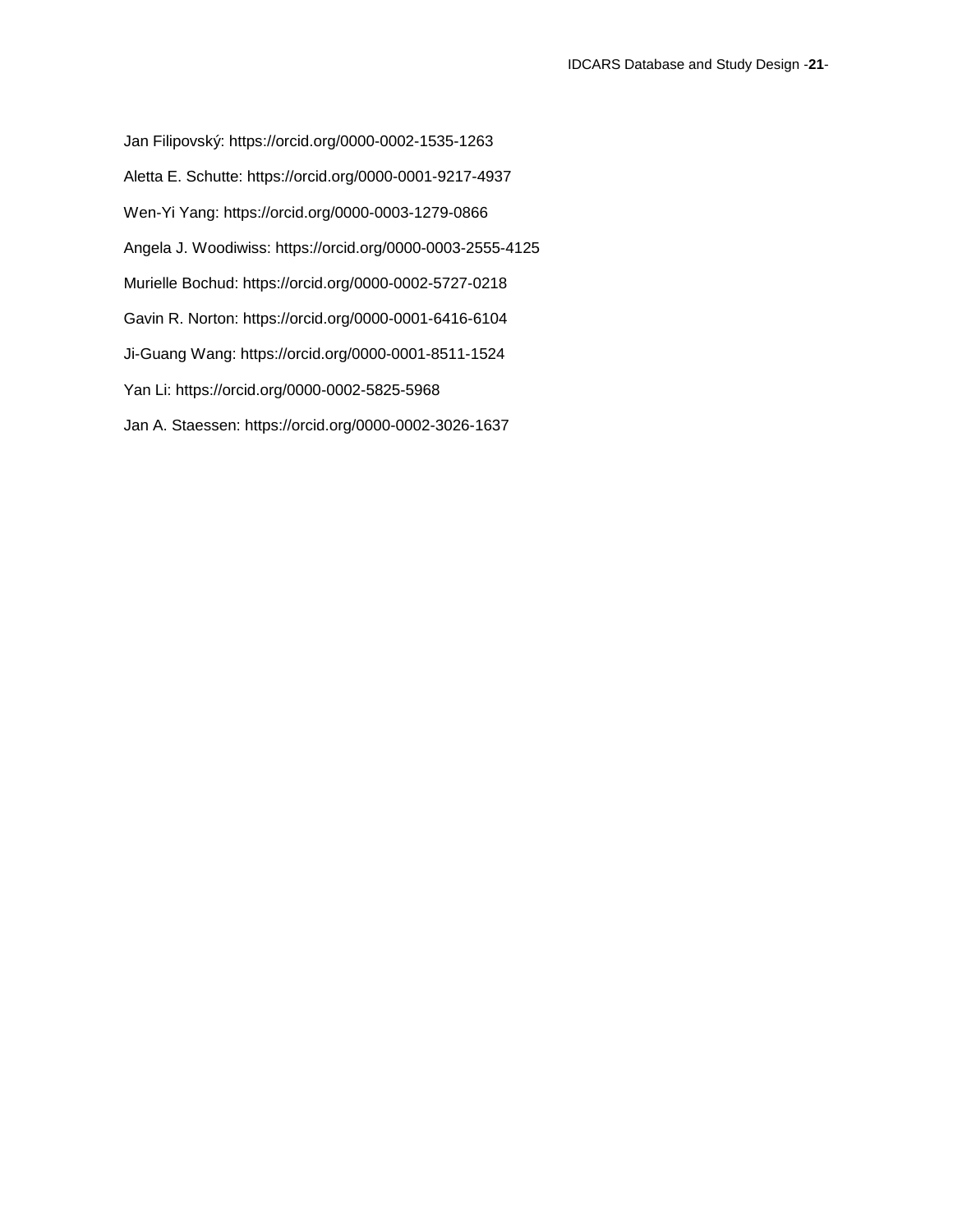## **References**

- 1. Yusuf S, Joseph P, Rangarajan S, Islam S, Mente A, Hystad P, Brauer M, Kutty VR, Gupta R, Wielgosz A, AlHabib KF, Dans A, Lopez-Jaramillo P, Avezum A, Lanas F, Oguz A, Kruger IM, Diaz R, Yusoff K, Mony P, Chifamba J, Yeates K, Kelishadi R, Yusufali A, Khatib R, Rahman O, Zatonska K, Iqbal R, Wei L, Bo H, Rosengren A, Kaur M, Mohan V, Lear SA, Teo KK, Leong D, O'Donnell M, McKee M, Dagenais G. Modifiable risk factors, cardiovascular disease, and mortality in 155722 individuals from 21 high-income, middle-income, and low-income countries (PURE): a prospective cohort study. *Lancet* 2020;395:795–808.
- 2. GBD 2019 Risk Factors Collaborators. Global burden of 87 risk factors in 204 countries and territories, 1990-2019: a systematic analysis for the Global Burden of Disease Study 2019. *Lancet* 2020;396:1223–1249.
- 3. Safar ME, Toto-Moukouo JA, Bouthier JA, Asmar RE, Levenson JA, Simon AC, London GM. Arterial dynamics, cardiac hypertrophy, and antihypertensive treatment. *Circulation* 1987;75:I156–I161.
- 4. O'Rourke MF. Influence of ventricular ejection on the relationship between central aortic and brachial pressure pulse in man. *Cardiovasc Res* 1970;4:291–300.
- 5. Avolio AP, Van Bortel LM, Boutouyrie P, Cockcroft JR, McEniery CM, Protogerou AD, Roman MJ, Safar ME, Segers P, Smulyan H. Role of pulse pressure amplification in arterial hypertension : experts' opinion and review of the data. *Hypertension* 2009;54:375–383.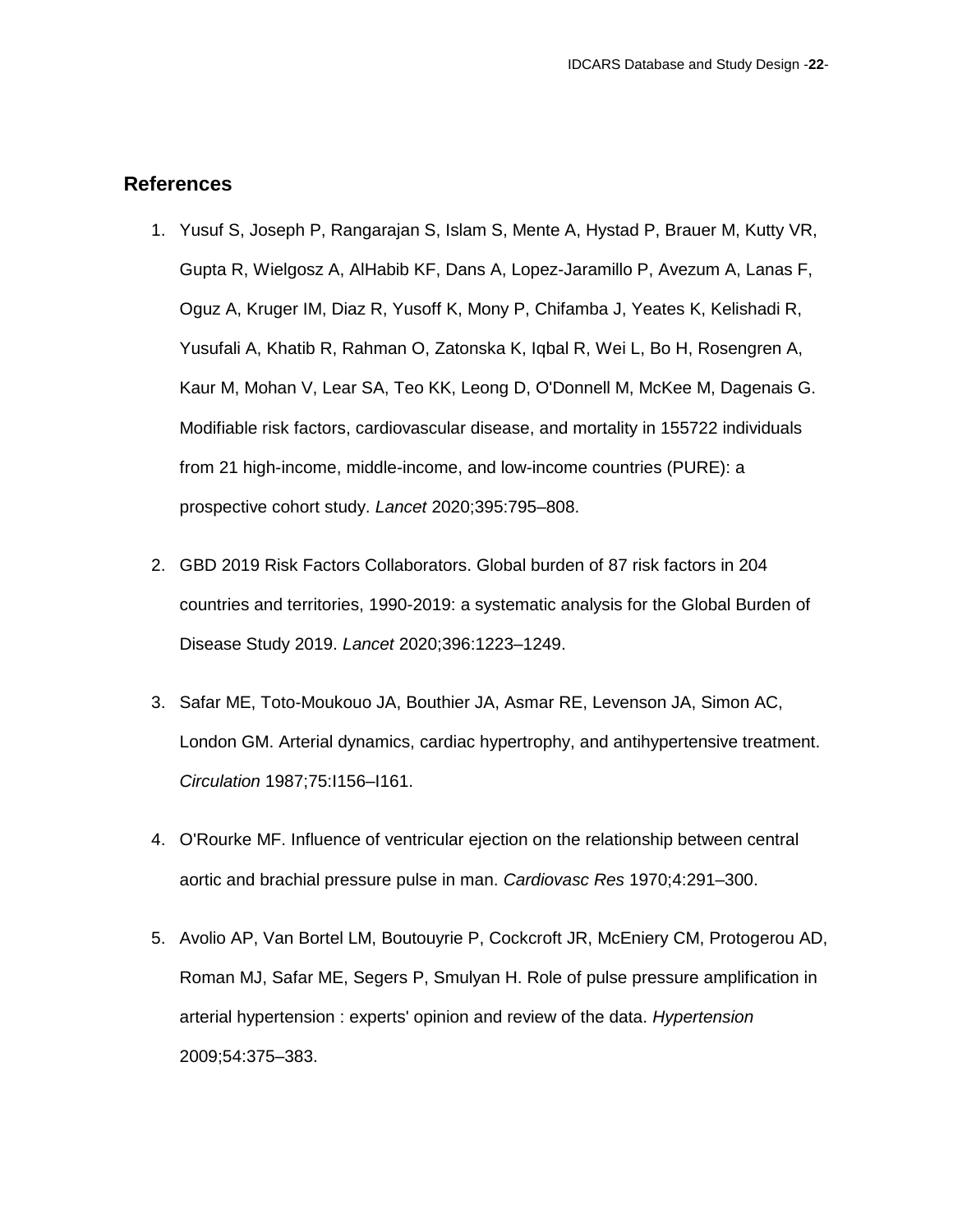- 6. McEniery CM, Cockcroft JR, Roman MJ, Franklin SS, Wilkinson IB. Central blood pressure: current evidence and clinical importance. *Eur Heart J* 2014;35:1719–1725.
- 7. Kollias A, Lagou S, Zeniodi ME, Boubouchairopoulou N, Stergiou GS. Association of central versus brachial blood pressure with target-organ damage: Systematic review and meta-analysis. *Hypertension* 2016;67:183–190.
- 8. Boutouyrie P, Bussy C, Lacolley P, Girerd X, Laloux B, Laurent S. Association between local pulse pressure, mean blood pressure, and large-artery remodeling. *Circulation* 1999;100:1387–1393.
- 9. Covic A, Goldsmith DJA, Panahhiu L, Covic M, Sedor J. Analysis of the effect of hemodialysis on peripheral and central arterial pressure waveforms. *Kidney Intern* 2000;57:2634–2643.
- 10. Roman MJ, Devereux RB, Kizer JR, Lee ET, Galloway JM, Ali T, Umans JG, Howard BV. Central pressure more strongly relates to vascular disease and outcome than does brachial pressure. The Strong Heart study. *Hypertension* 2007;50:197–203.
- 11. Wang KL, Cheng HM, Chuang SY, Spurgeon HA, Ting CT, Lakatta EG, Yin FCP, Chou P, Chen CH. Central or peripheral systolic or pulse pressure: which best relates to target organs and future mortality? *J Hypertens* 2009;27:461–467.
- 12. DeLoach SS, Appel LJ, Chen J, offe MM, Gadegbeku CA, Mohler ERI, Parsa A, Perumal K, Rafey MA, Steigerwalt SP, Teal V, Townsend R, Rosas SE. Aortic pulse pressure is associated with carotid IMT in chronic kidney disease: report from chronic renal insufficiency cohort. *Am J Hypertens* 2009;22:1235–1241.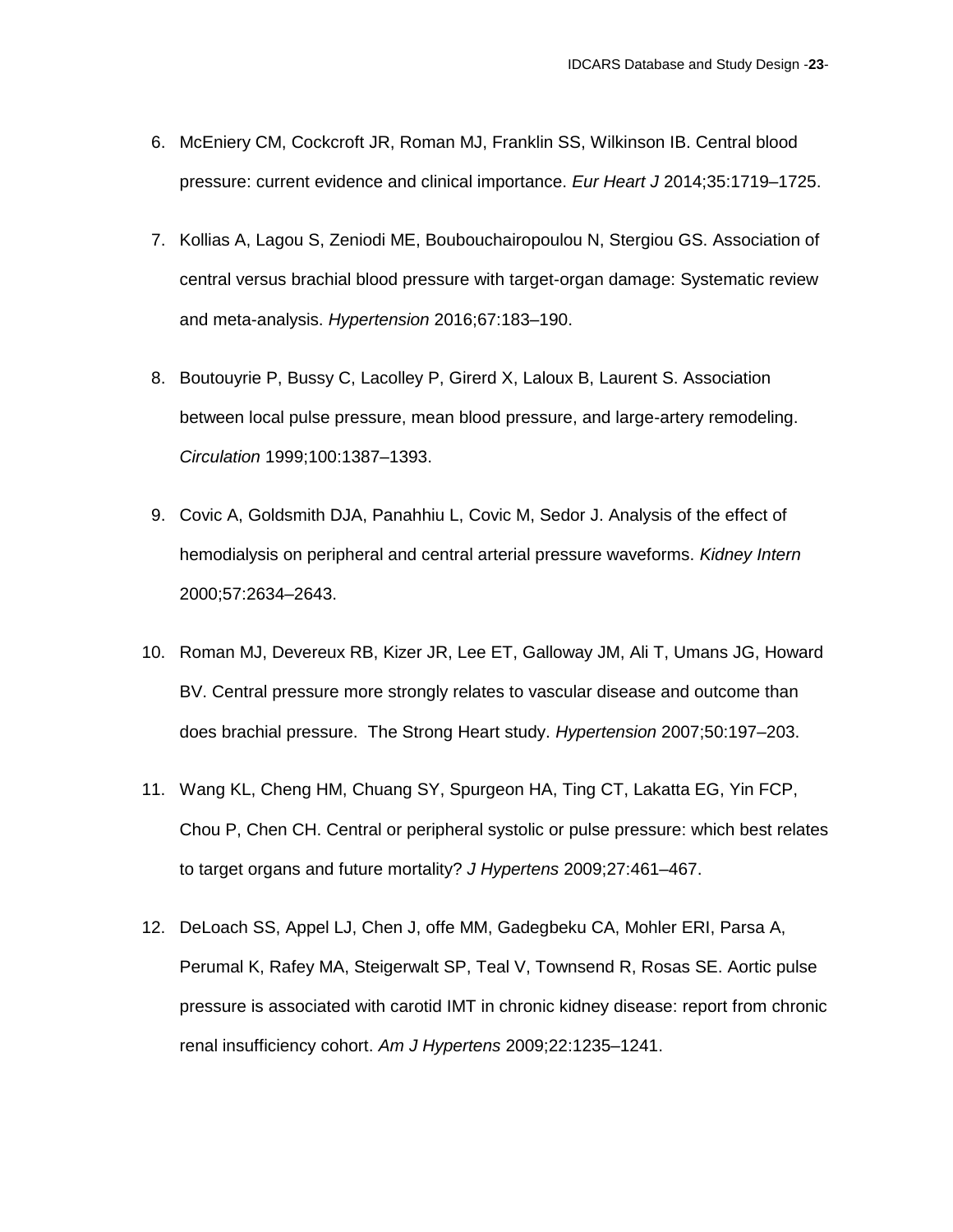- 13. Manisty CH, Zambanini A, Parker KH, Davies JE, Francis DP, Mayet J, McG Thom SA, Hughes AD, on behalf of the Anglo-Scandinavian Cardiac Outcome Trial Investigators. Differences in the magnitude of wave reflection account for differential effects of amlodipine- versus atenolol-based regimens on central blood pressure. An Anglo-Scandinavian Cardiac Outcome Trial substudy. *Hypertension* 2009;54:724– 730.
- 14. Roman MJ, Okin PM, Kizer JR, Lee ET, Howard BV, Devereux RB. Relations of central and brachial blood pressure to left ventricular hypertrophy and geometry: the Strong Heart Study. *J Hypertens* 2010;28:384–388.
- 15. Wohlfahrt P, Wichterle D, Seidlerová J, Filipovský J, Bruthans J, Adámková V, Cífková R. Relation of central and brachial blood pressure to left ventricular hypertrophy. The Czech Post-MONICA Study. *J Hum Hypertens* 2012;26:14–19.
- 16. Nakayama Y, Tsumura K, Yamashita N, Yoshimaru K, Hayashi T. Pulsatility of ascending aortic pressure waveform is a powerful predictor of restenosis after percutaneous transluminal coronary angioplasty. *Circulation* 2000;101:470–472.
- 17. Lu TM, Hsu NW, Chen YH, Lee WS, Wu CC, Ding YA, Chang MS, Lin SJ. Pulsatility of ascending aorta and restenosis after coronary angioplasty in patients >60 years of age with stable angina pectoris. *Am J Cardiol* 2001;88:964–968.
- 18. Safar ME, Blacher J, Pannier B, Guerin AP, Marchais SJ, Guyonvarc'h PM, London GM. Central pulse pressure and mortality in end-stage renal disease. *Hypertension* 2002;39:735–738.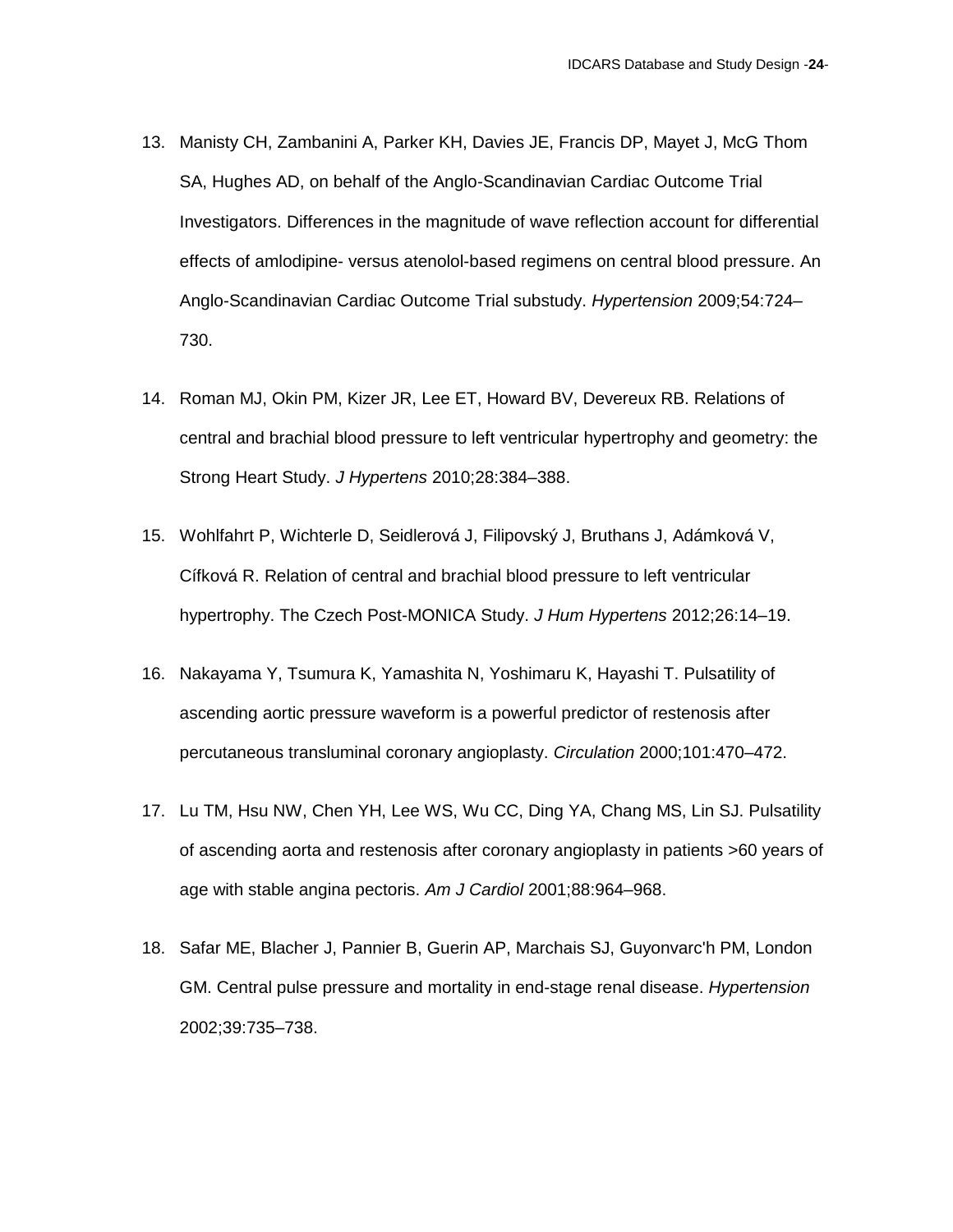- 19. Hansen TW, Staessen JA, Torp-Pedersen C, Rasmussen S, Thijs L, Ibsen H, Jeppesen J. Prognostic value of aortic pulse wave velocity as index of arterial stiffness in the general population. *Circulation* 2006;113:664–670.
- 20. Chirinos JA, Zambrano JP, Chakko S, Veerani A, Schob A, Willens HJ, Perez G, Mendez AJ. Aortic pressure augmentation predicts adverse cardiovascular events in patients with established coronary artery disease. *Hypertension* 2005;45:980–985.
- 21. Adji A, O'Rourke MF. Determination of central aortic systolic and pulse pressure from the radial artery pressure waveform. *Blood Press Monit* 2004;9:115–121.
- 22. Williams B, Lacy PS, Thom SM, Cruickshank K, Stanton A, Collier D, Hugues AD, Thurston H, O'Rourke M. Differential impact of blood pressure-lowering drugs on central aortic pressure and clinical outcomes: principal results of the Conduit Artery Function Evaluation (CAFE) study. *Circulation* 2006;113:1213–1225.
- 23. Jankowski P, Kawecka-Jaszcz K, Czarnecka D, Brzozowska-Kiszka M, Styczkiewicz K, Loster M, Kloch-Badelek M, Wilinski J, Curylo AM, Dudek D, on behalf of the Aortic Blood Pressure and Survival Study Group. Pulsatile but not steady component of blood pressure predicts cardiovascular events in coronary patients. *Hypertension* 2008;51:848–855.
- 24. Redelinghuys M, Norton GR, Scott L, Maseko MJ, Brooksband R, Majane OHI, Sareli P, Woodiwiss AJ. Relationship between urinary salt excretion and pulse pressure and central aortic hemodynamics independent of steady state pressure in the general population. *Hypertension* 2010;56:584–590.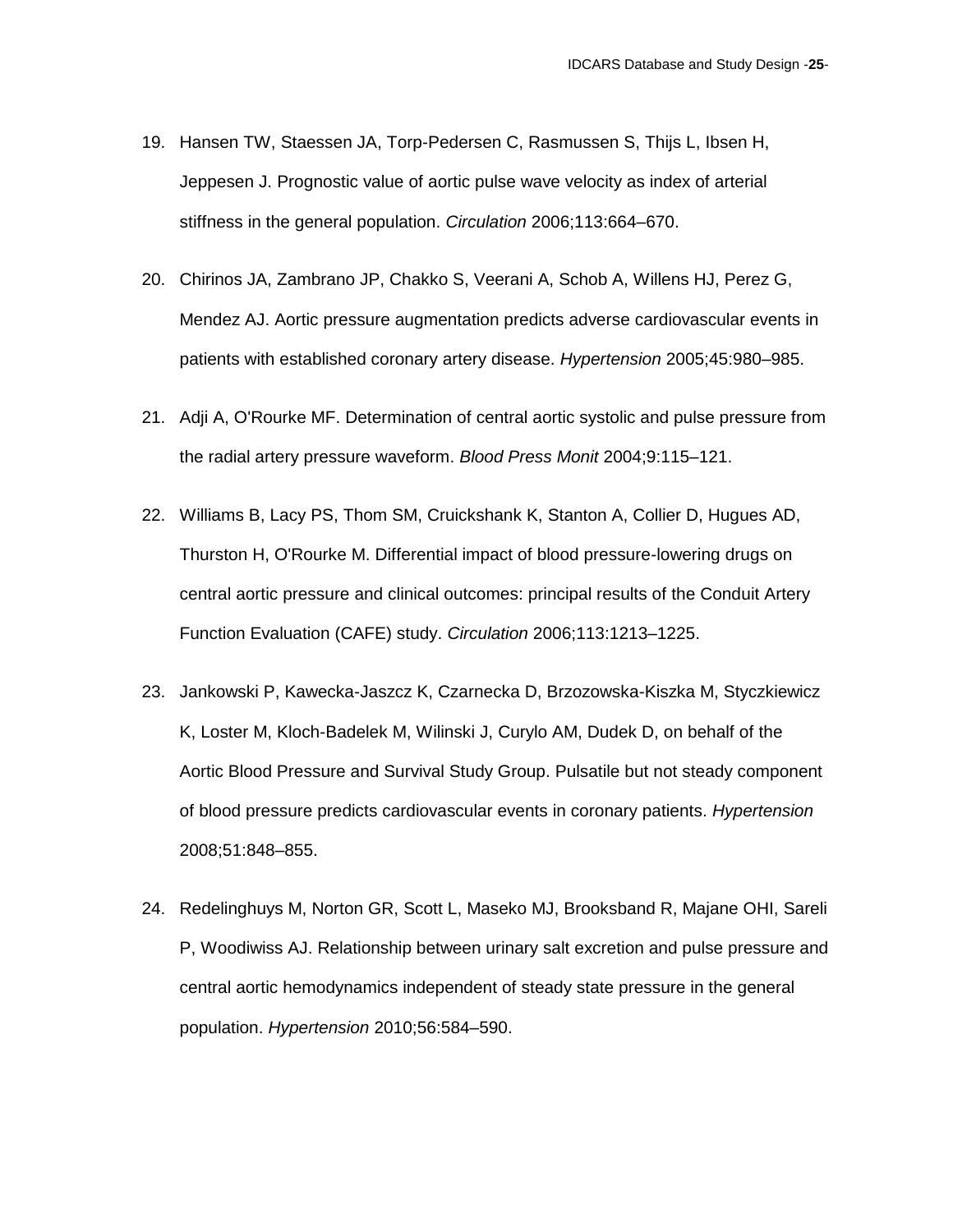- 25. Mitchell GF, Hwang SJ, Vasan RS, Larson MG, Pencina MJ, Hamburg NM, Vila JA, Levy D, Benjamin EJ. Arterial stiffness and cardiovascular events: the Framingham Heart Study. *Circulation* 2010;121:505–511.
- 26. Boutouyrie P, Bussy C, Hayoz D, Hengstler J, Dartois N, Laloux B, Brunner H, Laurent S. Local pulse pressure and regression of arterial wall hypertrophy during long-term antihypertensive treatment. *Circulation* 2000;101:2601–2606.
- 27. De Luca N, Asmar RG, London GM, O'Rourke MF, Safar ME, on behalf of the REASON project investigators. Selective reduction of cardiac mass and central blood pressure on low-dose combination perindopril/indapamide in hypertensive subjects. *J Hypertens* 2004;22:1623–1630.
- 28. Drüeke T, Witko-Sarsat V, Massy Z, Descamps-Latscha B, Guerin AP, Marchais SJ, Gausson V, London GM. Iron therapy, advanced oxidation protein products, and carotid rtery intima-media thickness in end-stage renal disease. *Circulation* 2002;106:2212–2217.
- 29. Pini R, Cavallini C, Palmieri V, Marchionni N, Di Bari M, Devereux RB, Masotti G, Roman MJ. Central but not brachial blood pressure predicts cardiovascular events in an unselected geriatric population. The ICARe Dicomano Study. *J Am Coll Cardiol* 2008;51:2432–2439.
- 30. Dart AM, Gatzka CD, Kingwell BA, Willson K, Cameron JD, Liang YL, Berry KL, Wing LMH, Reid CM, Ryan P, Beilin LJ, Jennings GLR, Johnston CI, McNeil JJ, MacDonald GJ, Morgan TO, West MJ. Brachial blood pressure but not carotid arterial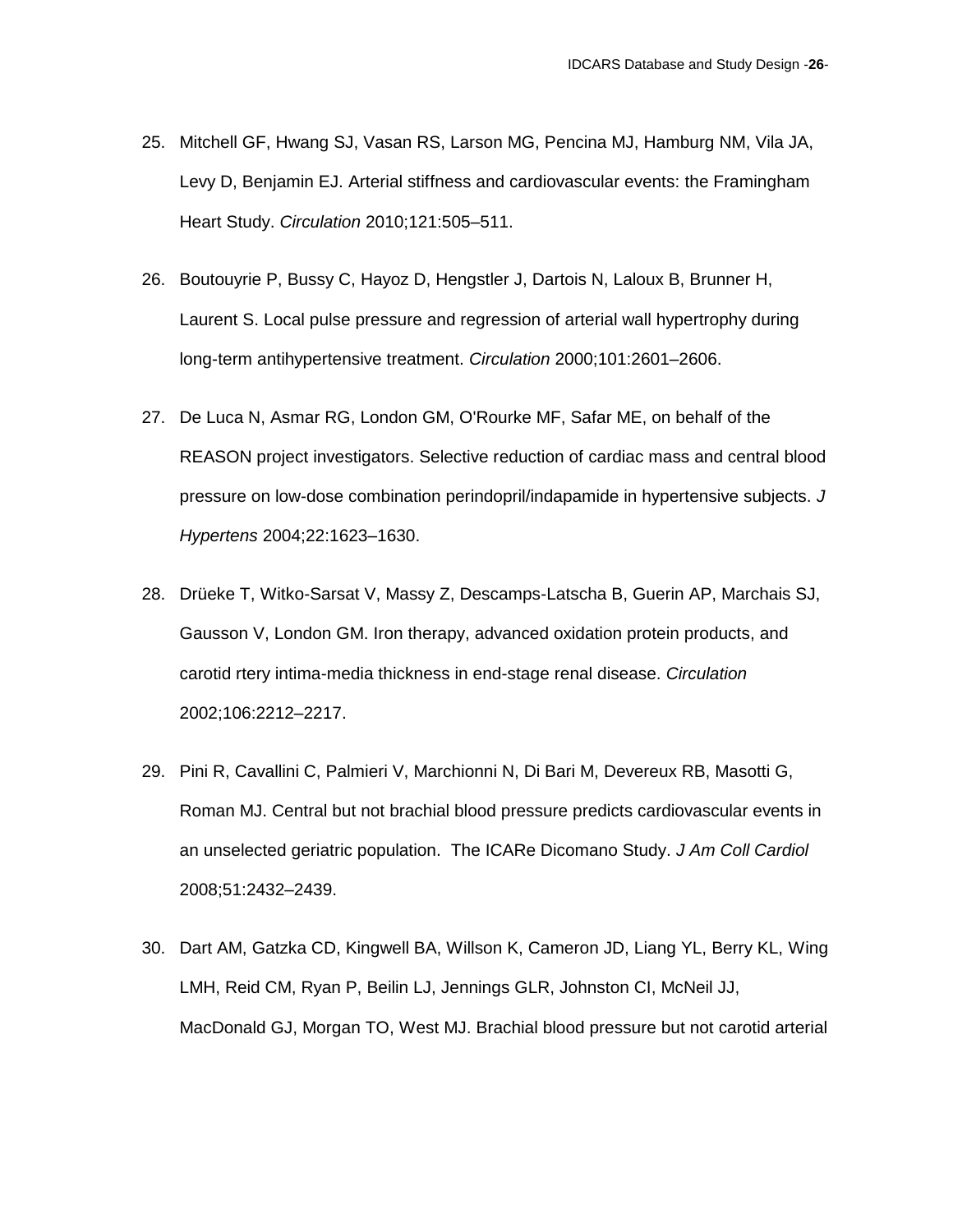waveforms predict cardiovascular events in elderly femal hypertensives. *Hypertension* 2006;47:785–790.

- 31. Sharman JE, Marwick TH, Gilroy D, Otahal P, Abhayaratna WP, Stowasser M, Value of Central Blood Pressure for GUIDing ManagEment of Hypertension Study Investigators. Randomized trial of guiding hypertension management using central aortic blood pressure compared with best-practice care: principal findings of the BP GUIDE study. *Hypertension* 2013;62:1138–1145.
- 32. Li Y, Thijs L, Zhang ZY, Asayama K, Hansen TW, Boggia J, Björklund-Bodegård K, Yang WY, Niiranen TJ, Ntineri A, Wei F-F, Kikuya M, Ohkubo T, Dolan E, Hozawa A, Tsuji I, Stolarz-Skrzypek K, Haung QF, Melgarejo JD, Tikhonoff V, Malyutina S, Casiglia E, Nikitin Y, Lind L, Sandoya E, Aparicio L, Barochiner J, Gilis-Malinowska N, Narkiewicz K, Kawecka-Jaszcz K, Maestre GE, Jula AM, Johansson JK, Kuznetsova T, Filipovský J, Stergiou G, Wang JG, Imai Y, O'Brien E, Staessen AJ, on behalf of the Internatioanl Database on Ambulatory and Home Blood Pressure in Relation to Cardiovascular Outcome Investigators. Opposing age-related trends in absolute and relative risk of adverse health outcomes associated with out-of-office blood pressure. *Hypertension* 2019;74:1333–1342.
- 33. Niiranen TJ, Asayama K, Thijs L, Johansson JK, Ohkubo T, Kikuya M, Boggia J, Hozawa A, Sandoya E, Stergiou GS, Tsuji I, Jula AM, Imai Y, Staessen JA, for the Database of HOme blood pressure in relation to Cardiovascular Outcome Investigators. Outcome-driven thresholds for home blood pressure measurement : International Database for HOme blood pressure in relation to Cardiovascular Outcome. *Hypertension* 2013;61:27–34.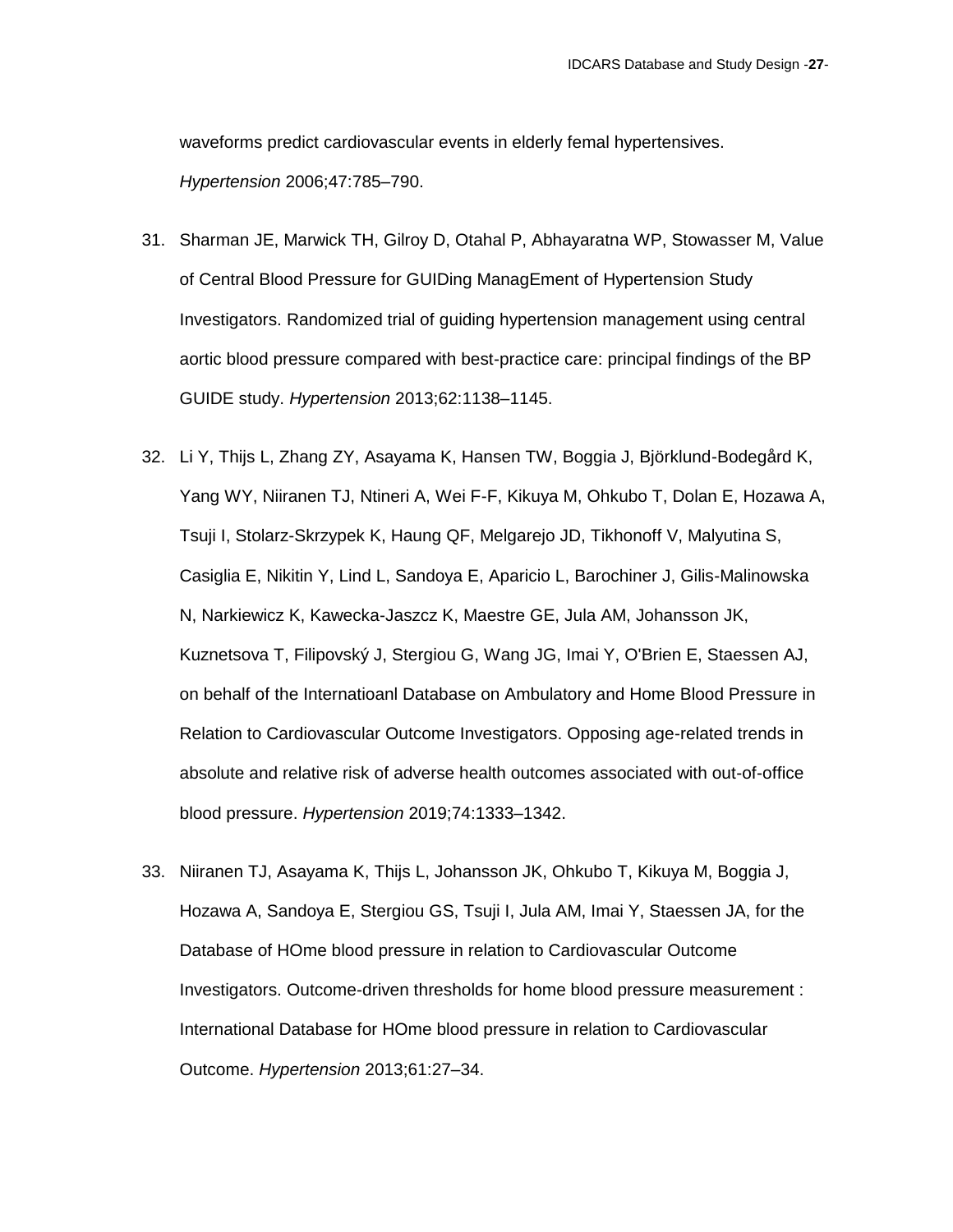- 34. World Medical Association. World Medical Association Declaration of Helsinki. Ethical principles for medical research involving human subjects. *J Am Med Ass* 2013;310:2191–2194.
- 35. O'Brien E, Asmar R, Beilin L, Imai Y, Mancia G, Mengden T, Myers M, Padfield P, Palatini P, Parati G, Pickering T, Redon J, Staessen J, Stergiou G, Verdecchia P, on behalf of the European Society of Hypertension Working Group on Blood Pressure Monitoring. Practice guidelines of the European Society of Hypertension for clinic, ambulatory and self blood pressure measurement. *J Hypertens* 2005;23:697–701.
- 36. Karamanoglu M, O'Rourke MF, Avolio AP, Kelly PJ. An analysis of the relationship between central aortic and peripheral upper limb pressure waves in man. *Eur Heart J* 1993;14:160–167.
- 37. Pauca AL, O'Rourke M, Kon ND. Prospective evaluation of a method for estimating ascending aortic pressure from the radial artery pressure waveform *Hypertension* 2001;38:932–937.
- 38. Lieber A, Millasseau S, Bourhis L, Blacher J, Protogerou A, Levy IL, Safar ME. Aortic wave reflection in women and men. *Am J Physiol Heart Circ Physiol* 2010;H236– H242.
- 39. Bos WJ, Verrij E, Vincent HH, Westerhof BE, Parati G, van Montfrans GA. How to assess mean blood pressure properly at the brachial artery level. *J Hypertens* 2007;25:751–755.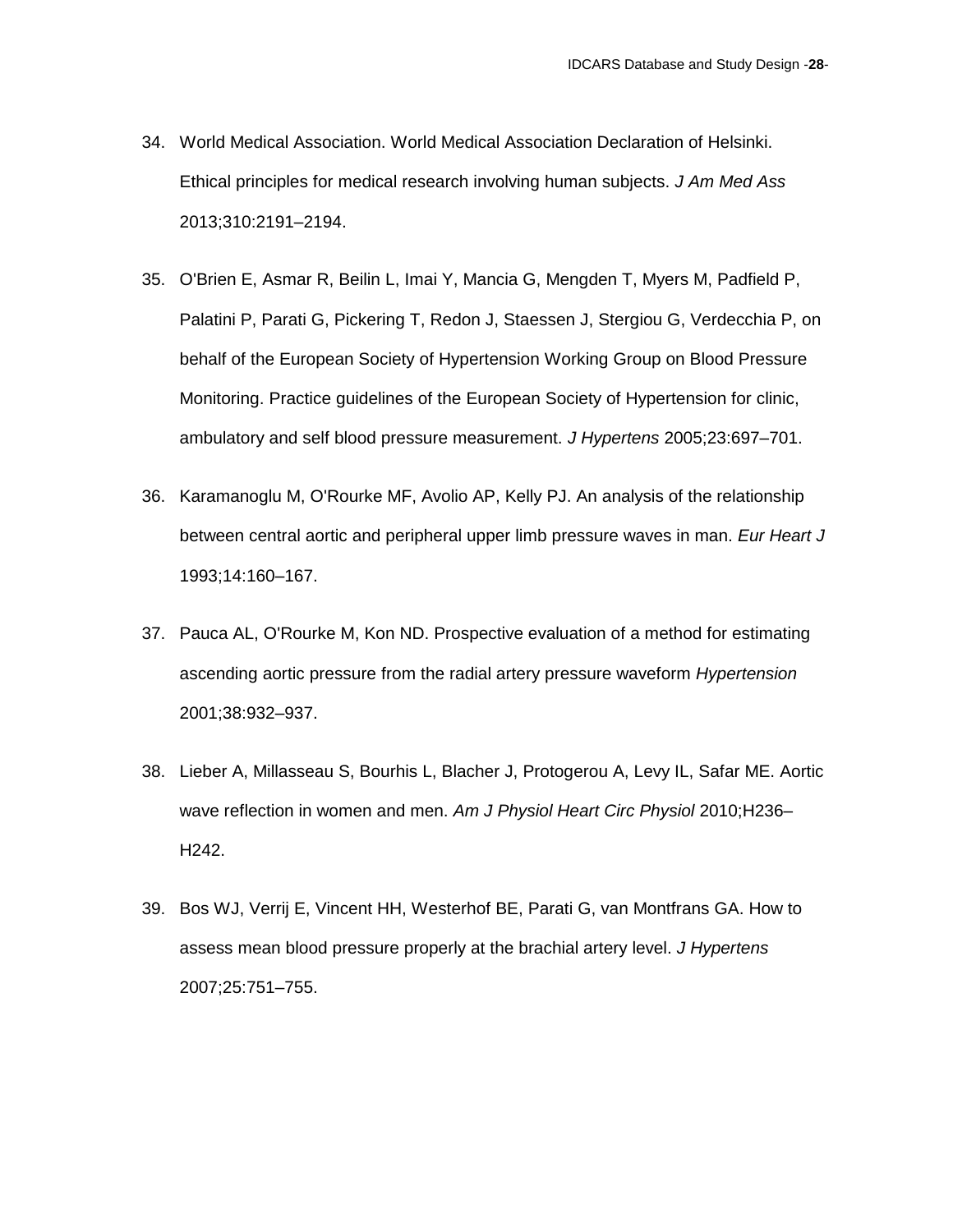- 40. Shoji T, Nakagomi A, Okada S, Ohno Y, Kobayashi Y. Invasive validation of a novel brachial cuff-based oscillometric device (SphygmoCor XCEL) for measuring central blood pressure. *J Hypertens* 2017;35:69–75.
- 41. Nakagomi A, Shoji T, Okada S, Ohno Y, Kobayashi Y. Vailidity of the augmentation index and pulse pressure amplification as determined by the SphygmoCor XCEL device: a comparison with invasive measurements. *Hypertens Res* 2018;41:27–32.
- 42. Stabouli S, Printza N, Zervas C, Dotis J, Chrysaidou K, Maliahova O, Antza C, Papachristou F, Kotsis V. Comparison of the SphygmoCor XCEL device with applanation tonometry for pulse wave velocity and central blood pressure assessment in youth. *J Hypertens* 2019;37:30–36.
- 43. Weber T, Ammer M, Rammer M, Adji A, O'Rourke MF, Wassertheurer S, Rosenkranz S, Eber B. Noninvasive determination of carotid-femoral pulse wave velocity depends critically on assessment of travel distance: a comparison with invasive measurement. *J Hypertens* 2009;27:1624–1630.
- 44. Laurent S, Cockcroft J, Bortel LV, Boutouyrie P, Giannattasio C, Hayoz D, Pannier B, Vlachopoulos C, Wilkinson L, Struijker-Boudier H, European Network for Noninvasive Investigation of Large Arteries. Expert consensus document on arterial stiffness : methodological issues and clinical applications. *Eur Heart J* 2006;27:2588– 2605.
- 45. Milan A, Zocaro G, Leone D, Tosello F, Buraioli I, Schiavone D, Veglio F. Current assessment of pulse wave velocity: comprehensive review of validation studies. *J Hypertens* 2019;37:1547–1557.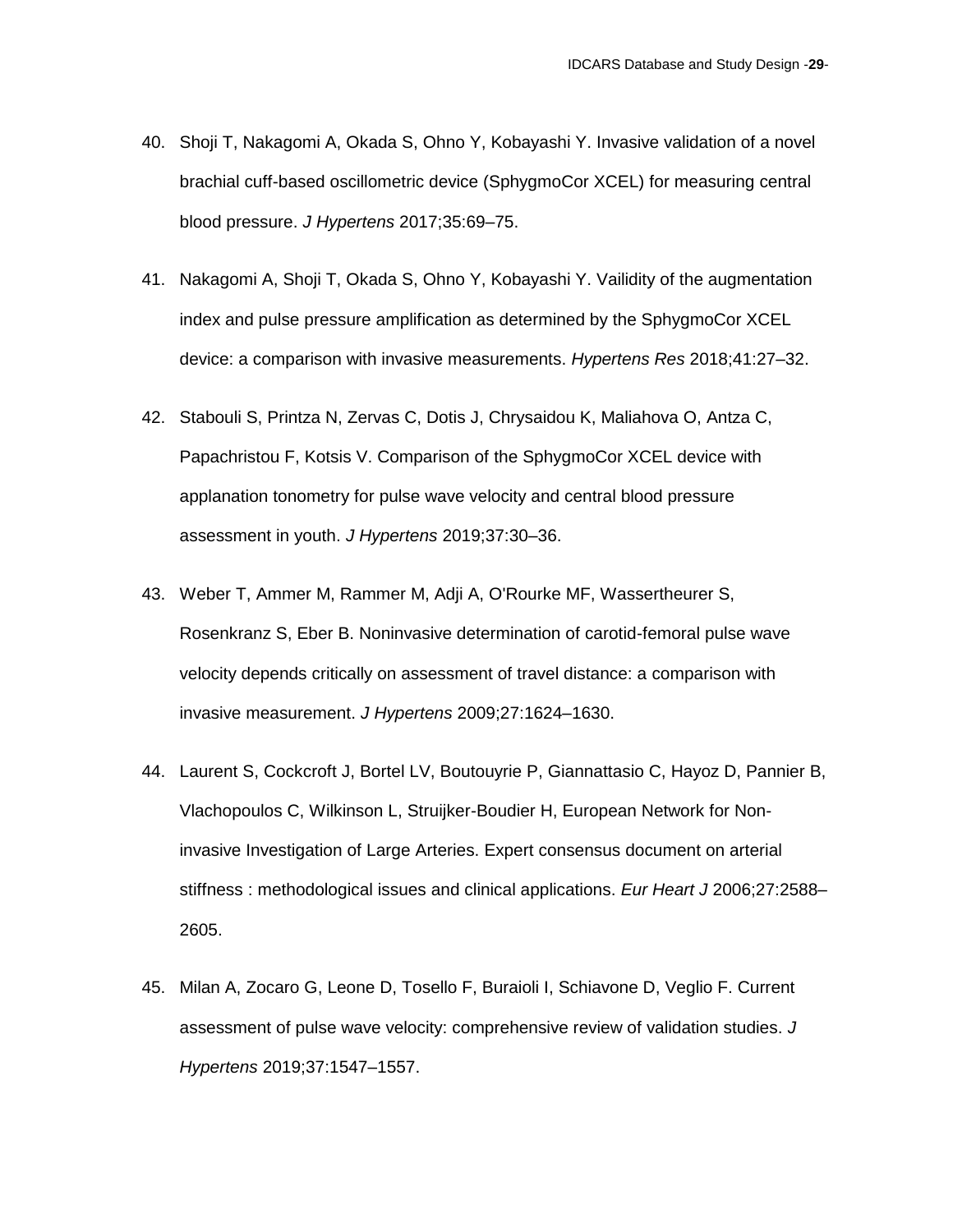- 46. Weber T, Wassertheurer S, Hametner B, Parragh S, Eber B. Noninvasive methods to assess pulse wave velocity: comparison with the invasive gold standard and relationship with organ damage. *J Hypertens* 2015;33:1023–1031.
- 47. Butlin M, Qasem A. Large artery stiffness assessment using ShygmoCor technology. *Pulse* 2016;4:180–192.
- 48. Roglic G, Resnikoff S, Strong K, Unwin N, Alberti KGMM, Bennett PH, Borch-Johnsen K, Colagiuri S, Engelgau M, Home P, Metelko Z, Mohan V, Pan CY, Qiao Q, Ramaija K, Shaw J, Schmidt MI, Tuomilehto J, Vistisen D, Zimmet P. What diagnostic tests should be used to define glycaemic status? In *Definition and diagnosis of diabetes mellitus and intermediate hyperglycaemia.*Geneva, Switzerland, World Health Organization, 2006, pp 1-9.
- 49. Asayama K, Thijs L, Brguljan Hitij J, Niiranen TJ, Hozawa A, Boggia J, Aparicio LS, Hara A, Johansson JK, Ohkubo T, Tzourio C, Stergiou GS, Sandoya E, Tsuji I, Jula AM, Imai Y, Staessen JA, on behalf of the International Database on HOme blood pressure in relation to Cardiovascular Outcome (IDHOCO) Investigators. Risk stratification by self-measured home blood pressure across categories of the conventional blood pressure: a participant-level meta-analysis. *PLOS Medicine* 2014;11:e1001591.
- 50. Munné MI. Social consequences of alcohol consumption in Argentina. In Obot IS, Room I (eds): *Alcohol, Gender and Drinking Problems. Perspectives from Low and Middle Income Countries.* Geneva, Switzerland, World Health Organization, 2005, pp 25-48.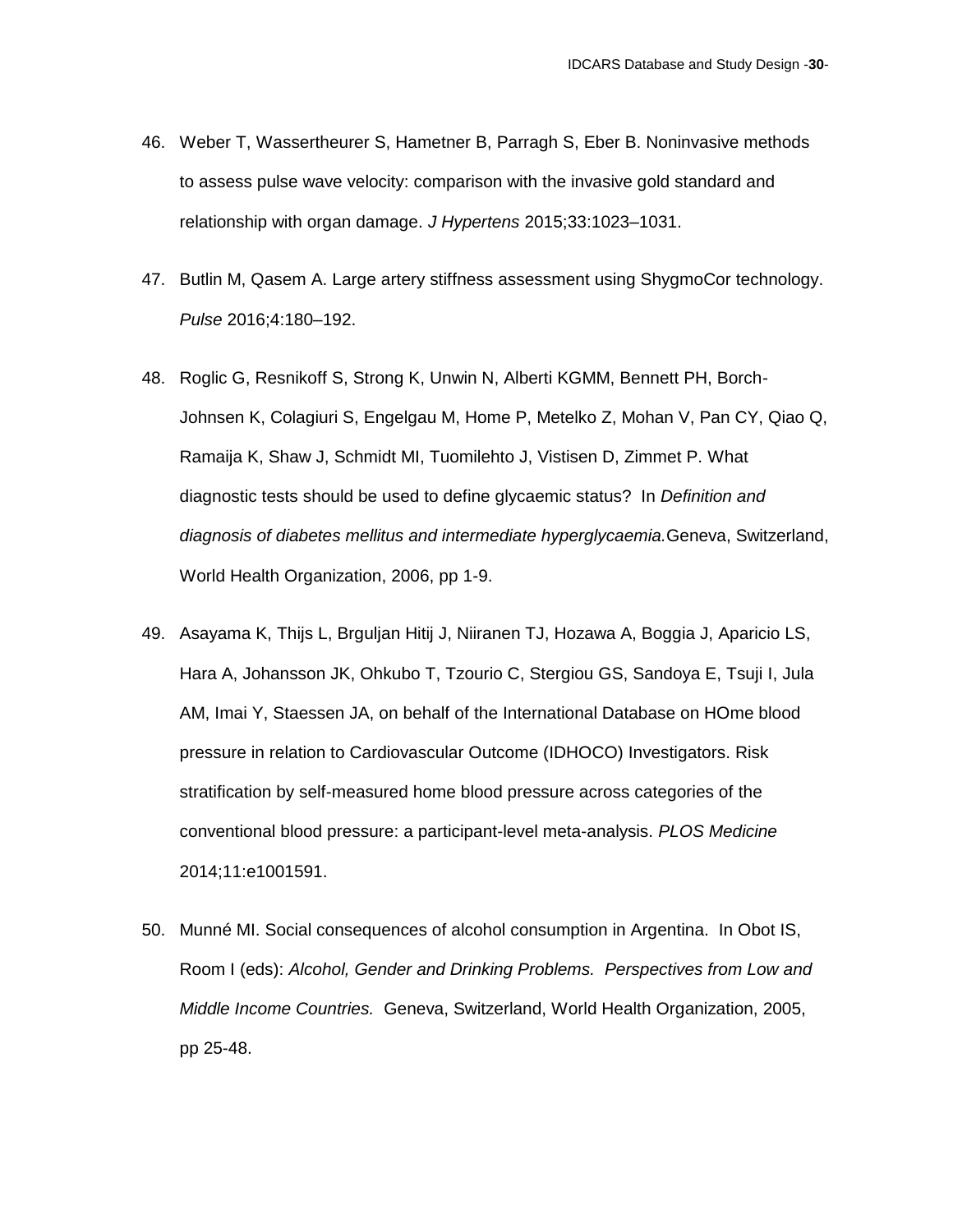- 51. Wilsnack RW, Willsnack SC, Krisjanson AF, Vogeltanz ND, Gmel G. Gender and alcohol consumption : patterns from the multinational GENACIS project. *Addiction* 2009;104:1487–1500.
- 52. World Health Organization. *Global status report on alcohol and health 2018.* Geneva, Switzerland, World Health Organization, 2018,
- 53. Riley RD, Lambert PC, Abo-Zaid G. Meta-analysis of individual participant data: rationale, conduct, and reporting. *Br Med J* 2010;340:c221.
- 54. McEniery CM, Yasmin, McDonnell B, Munnery M, Wallace SM, Rowe CV, Cockcroft JR, Wilkinson IB. Central pressure: variability and impact of cardiovascular risk factors: the Anglo-Cardiff Collaborative Trial II. *Hypertension* 2008;51:1476–1482.
- 55. Huang QF, Aparicio LS, Thijs L, Wei FF, Melgarejo JD, Cheng YB, Sheng CS, Yang WY, Gilis-Malinowska N, Boggia J, Niiranen TJ, Wojciechowska W, Stolarz-Skrzypek K, Barochiner J, Ackermann D, Tikhonoff V, Ponte B, Pruijm M, Casiglia E, Narkiewicz K, Filipovsky J, Czarnecka D, Kawecka-Jaszcz K, Jula AM, Bochud M, Vanassche T, Verhamme P, Struijker-Boudier HAJ, Wang JG, Zhang ZY, Li Y, Staessen JA. Cardiovascular end points and mortality are not closer associated with central than peripheral pulsatile blood pressure components. *Hypertension* 2020;76:350–358.
- 56. Conroy RM, Pyörälä K, Fitzgerald AP, Sans S, Menotti A, De Backer G, De Bacquer D, Ducimetière P, Jousilahti P, Keil U, Njølstad I, Oganov RG, Thomson T, Tunstall-Pedoe H, Tverdal A, Wedel H, Whincup P, Wilhelmsen L, Graham IM, on behalf of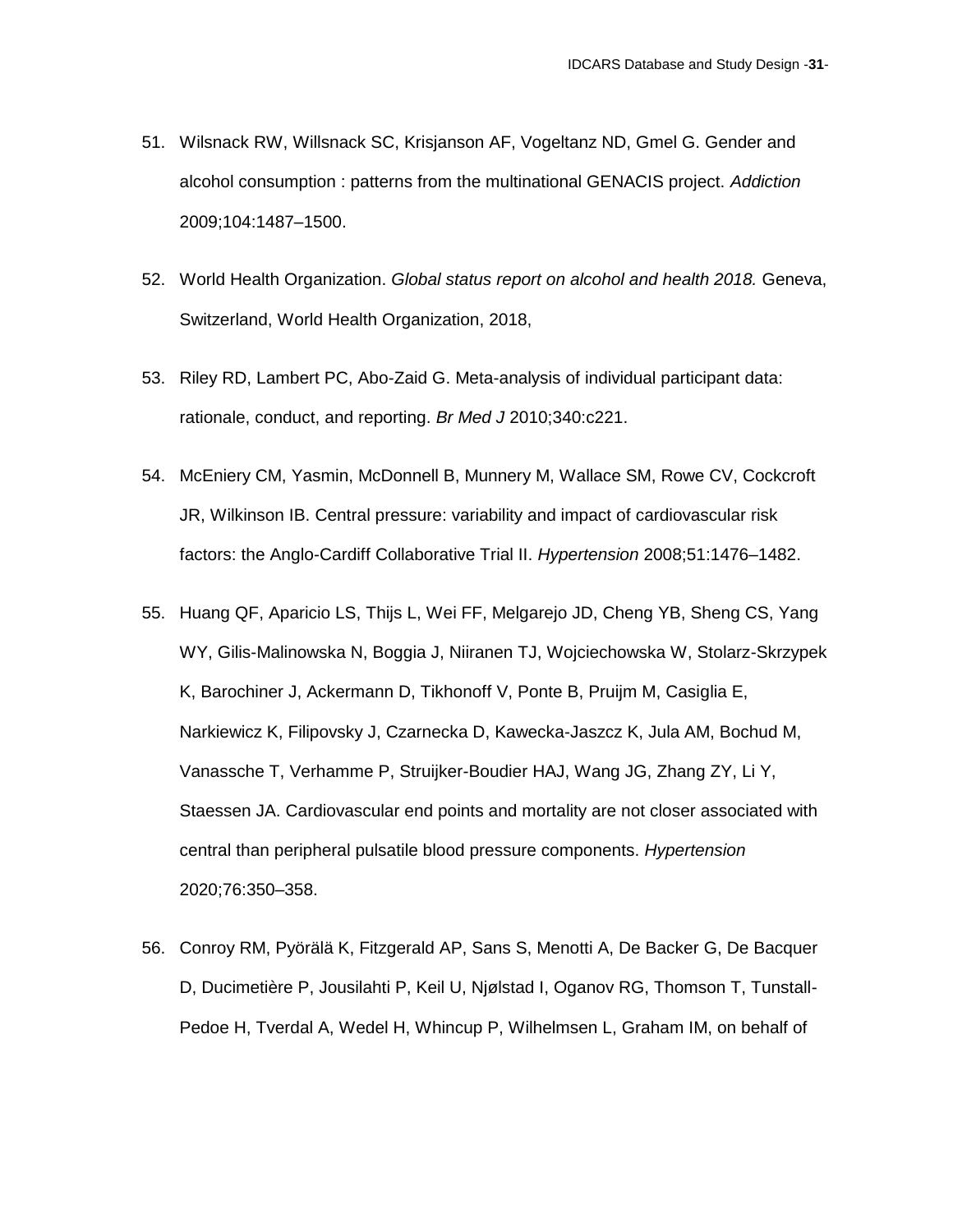the SCORE project group. Estimation of ten-year risk of fatal cardiovascular disease in Europe: the SCORE project. *Eur Heart J* 2003;24:987–1003.

- 57. D'Agostino RB, Jr., Grundy S, Sullivan LM, Wilson P, for the CHD Risk Prediction Group. Validation of the Framingham coronary heart disease predictions scores. Results of a multiple ethnic groups investigation. *J Am Med Assoc* 2001;286:180– 187.
- 58. Segers P, Mahieu D, Kips J, Van Bortel LM. The use of a generalized transfer function : different processing, different results! *J Hypertens* 2007;25:1783–1787.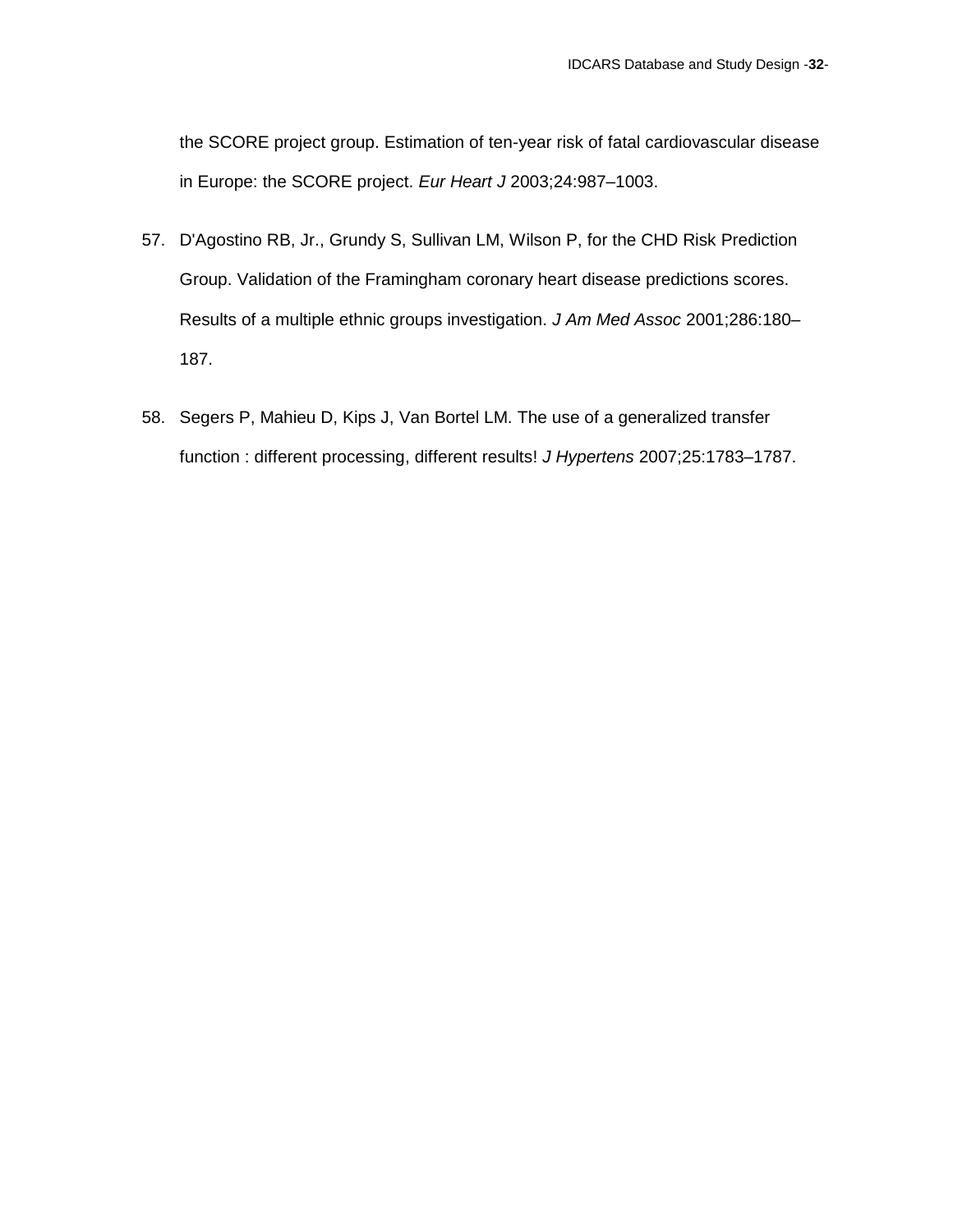## **Figure legend**

**Figure.** Geographical spread of IDCARS participants. Two cohorts were enrolled in Poland and South Africa.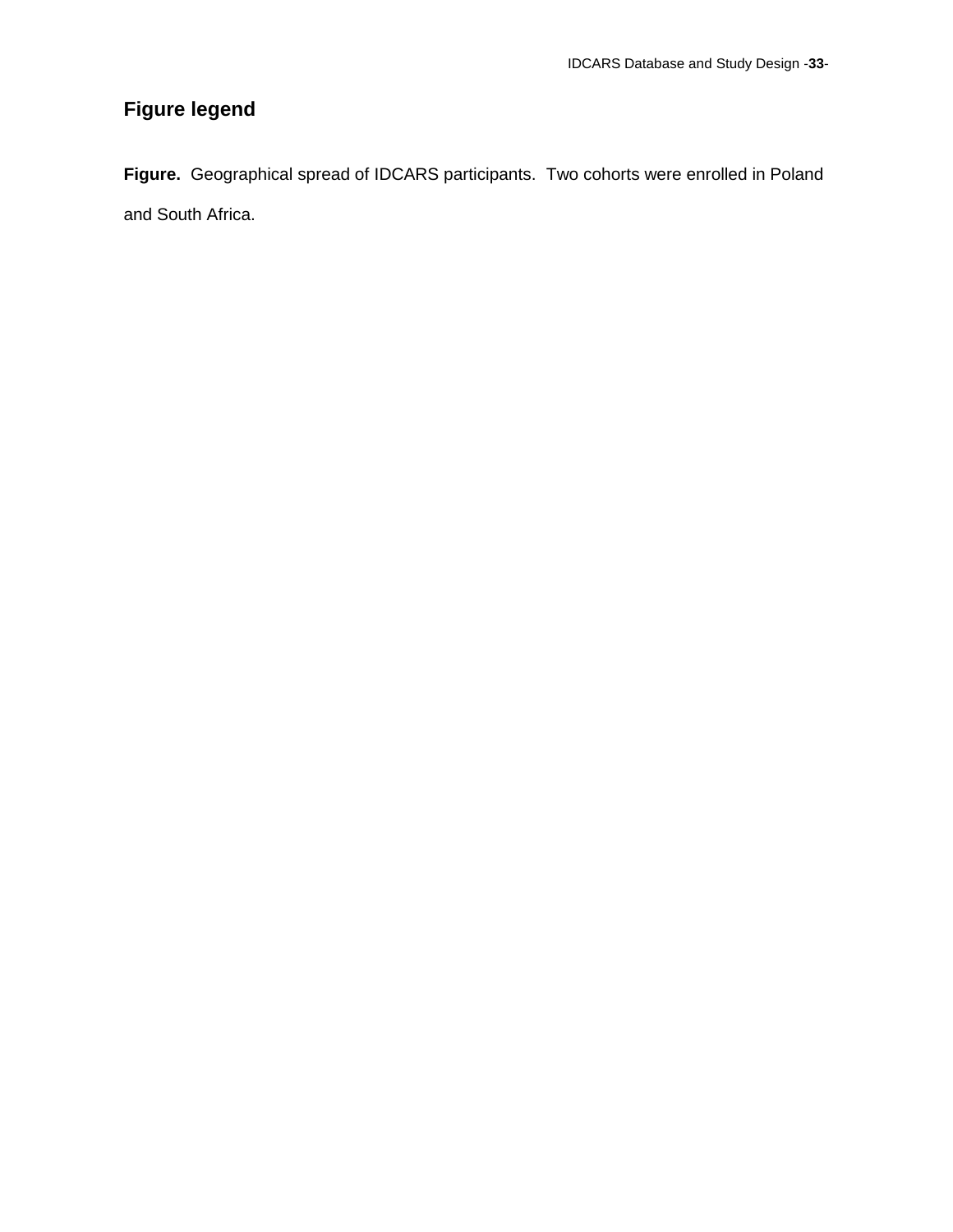| Characteristic                                      | No.   | <b>Statistic</b><br>before interpolation | <b>Statistic</b><br>with interpolation |
|-----------------------------------------------------|-------|------------------------------------------|----------------------------------------|
| No (%) of participants with characteristic          |       |                                          |                                        |
| Women                                               | 10930 | 5995 (54.8)                              | 5995 (54.8)                            |
| Region of enrolment                                 |       |                                          |                                        |
| Europe                                              | 10930 | 4140 (37.9)                              | 4140 (37.9)                            |
| JingNing, China                                     | 10930 | 2069 (18.9)                              | 2069 (18.9)                            |
| Africa                                              | 10930 | 2968 (27.2)                              | 2968 (27.2)                            |
| South America                                       | 10930 | 1753 (16.0)                              | 1753 (16.0)                            |
| Current smoking                                     | 10586 | 2218 (21.0)                              | 2218 (20.3)                            |
| Drinking alcohol                                    | 9687  | 4709 (48.6)                              | 5226 (47.8)                            |
| Hypertension                                        | 10930 | 4446 (40.1)                              | 4446 (40.1)                            |
| On antihypertensive treatment                       | 10853 | 2713 (61.0)                              | 2713 (61.0)                            |
| Diabetes mellitus                                   | 10930 | 629 (5.8)                                | 629 (5.8)                              |
| History of cardiovascular disease                   | 10417 | 1052 (10.1)                              | 1052 (10.0)                            |
| Mean (±SD) characteristic                           |       |                                          |                                        |
| Age, y                                              | 10930 | $46.0 \pm 18.0$                          | $46.0 \pm 18.0$                        |
| Body mass index, kg/m <sup>2</sup>                  | 10898 | $26.1 \pm 5.6$                           | $26.0 \pm 5.6$                         |
| Office systolic blood pressure, mm Hg               | 10734 | $127.5 \pm 20.4$                         | $127.5 \pm 20.4$                       |
| Office diastolic blood pressure, mm Hg              | 10733 | $78.8 \pm 11.3$                          | $78.8 \pm 11.3$                        |
| Heart rate, beats per minute                        | 9569  | $68.4 \pm 11.0$                          | $68.4 \pm 11.0$                        |
| Serum total cholesterol, mg/dL                      | 10447 | $184.8 \pm 43.2$                         | $185.1 \pm 42.3$                       |
| Serum high-density lipoprotein cholesterol, mg/dL   | 10102 | $55.3 \pm 16.1$                          | $55.2 \pm 15.8$                        |
| Total-to-high-density-lipoprotein cholesterol ratio | 10097 | $3.6 \pm 2.6$                            | $3.6 \pm 2.5$                          |
| Serum creatinine, mg/dL                             | 10226 | $0.9 \pm 0.3$                            | $0.9 \pm 0.3$                          |
| Blood glucose, mg/dL                                | 10608 | $88.8 \pm 24.8$                          | $89.0 \pm 24.5$                        |

**Table 1.** Characteristics of 10930 participants enrolled in 13 studies

Characteristics refers to baseline data of 6871 participants enrolled in 9 longitudinal cohort studies or to data at recruitment in 4059 participants enrolled in 4 cross-sectional studies. No indicates the number of participants with available measurements. Hypertension was an office BP of ≥140 mm Hg systolic or ≥90 mm Hg diastolic or use of antihypertensive drugs. Diabetes mellitus was use of antidiabetic drugs, fasting blood glucose of ≥126 mg/dL (7.0 mmol/L), random blood glucose of ≥200 mg/dL (11.1 mmol/L), a self-reported diagnosis, or diabetes documented in practice or hospital records. Office blood pressure was the average of two readings in 9787 participants or based on a single reading in 947 participants. Body mass index was body weight in kilogram divided by height in meters squared.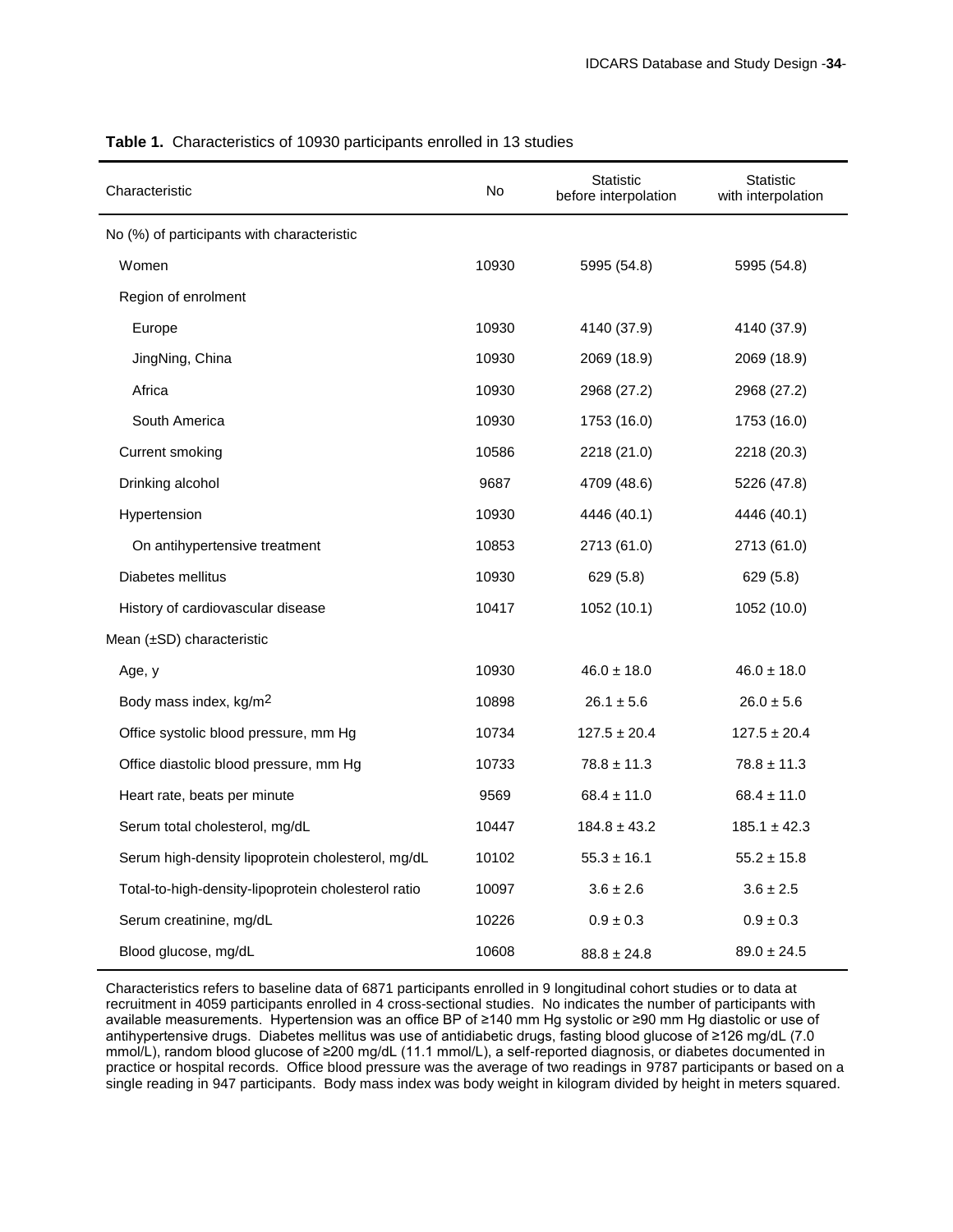| Characteristic                      | No    | <b>Statistic</b> |
|-------------------------------------|-------|------------------|
| Peripheral blood pressure           |       |                  |
| Systolic pressure, mm Hg            | 10834 | $129.5 \pm 20.4$ |
| Diastolic pressure, mm Hg           | 10836 | $78.7 \pm 11.2$  |
| Pulse pressure, mm Hg               | 10834 | $50.7 \pm 15.6$  |
| Mean arterial pressure, mm Hg       | 9637  | $97.3 \pm 14.4$  |
| Central blood pressure              |       |                  |
| Systolic pressure, mm Hg            | 10834 | $118.2 \pm 20.9$ |
| Diastolic pressure, mm Hg           | 10835 | $79.7 \pm 11.3$  |
| Pulse pressure, mm Hg               | 10833 | $38.5 \pm 15.1$  |
| Mean arterial pressure, mm Hg       | 10835 | $96.1 \pm 14.2$  |
| Time dependent central hemodynamics |       |                  |
| Augmentation index, %               | 10812 | $22.2 \pm 15.6$  |
| Augmentation index 75, %*           | 9908  | $17.8 \pm 15.2$  |
| Augmentation ratio, %               | 10810 | $134.0 \pm 27.4$ |
| Pressure amplification, mm Hg       | 10811 | $9.9 \pm 9.3$    |
| Pressure amplification 75, mm Hg*   | 7320  | $8.3 \pm 8.0$    |
| Aortic pulse wave velocity, m/s     | 7601  | $7.3 \pm 2.3$    |

**Table 2.** Hemodynamic characteristics of **10930** participants enrolled in **13** studies

Values are mean ± SD. Hemodynamic characteristics refers to measurements obtained at baseline in 6871 participants enrolled in 9 longitudinal cohort studies or to measurements obtained at recruitment in 4059 participants enrolled in 4 cross-sectional studies. No indicates the number of participants with available measurements. Peripheral blood pressure was measured in the supine position immediately prior to the tonometric assessment of participants. These measurement were used to calibrate the central hemodynamic measurements. Mean arterial pressure was diastolic blood pressure plus one third of pulse pressure, the difference between systolic and diastolic blood pressure. \* The time-dependent hemodynamic variables were standardized to a heart rate of 75 beats per minute.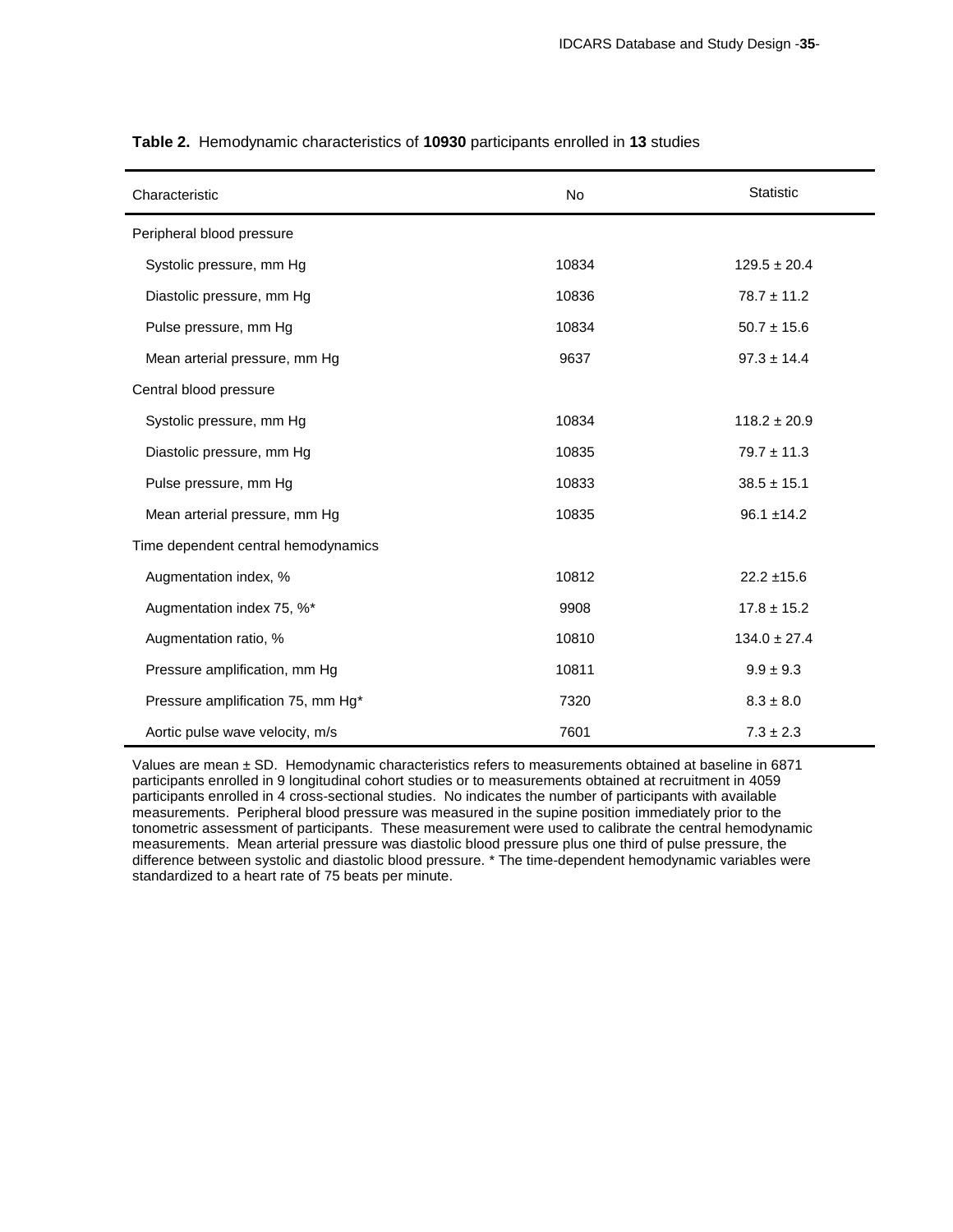| Event                                  | n              | Fatal          | Nonfatal  |
|----------------------------------------|----------------|----------------|-----------|
| Total mortality                        | .              | 212            | .         |
| Cardiovascular mortality               | .              | 67             | .         |
| Sudden death                           | .              | $\overline{7}$ | .         |
| Ischemic heart disease                 | $\cdots$       | 10             | .         |
| <b>Heart failure</b>                   | .              | 14             | .         |
| Peripheral arterial disease            | $\cdots$       | 2              | .         |
| Other cardiovascular disease           | .              | 6              | .         |
| <b>Stroke</b>                          | $\cdots$       | 28             | $\cdots$  |
| Noncardiovascular mortality            | .              | 123            | .         |
| Death from renal failure               | .              | 3              | .         |
| Cause of death unknown                 | $\ddotsc$      | 19             | $\ddotsc$ |
| Composite cardiovascular endpoint      |                |                |           |
| Coronary heart disease                 | 176            |                |           |
| Sudden death                           | $\overline{7}$ | 7              | $\cdots$  |
| Myocardial infarction                  | 43             | 5              | 38        |
| Coronary revascularization             | 73             | $\cdots$       | 73        |
| Other ischemic heart disease           | 53             | $\cdots$       | 53        |
| <b>Heart failure</b>                   | 70             | 14             | 56        |
| <b>Stroke</b>                          | 93             | 28             | 65        |
| Other nonfatal cardiovascular outcomes |                |                |           |
| <b>Atrial fibrillation</b>             | 61             | $\cdots$       | 61        |
| Pacemaker implantation                 | 13             | $\cdots$       | 13        |
| Transient ischemic attack              | 22             | $\cdots$       | 22        |

**Table 3.** Incidence of events in 6871 participants enrolled in 9 longitudinal studies

Median follow-up of **6871** participants was **4.2** years (5th to 95th percentile interval, **1.3**–**12.2** years). The composite and nonfatal events do not add up, because within each category only the first event was analyzed. An ellipsis indicates not applicable.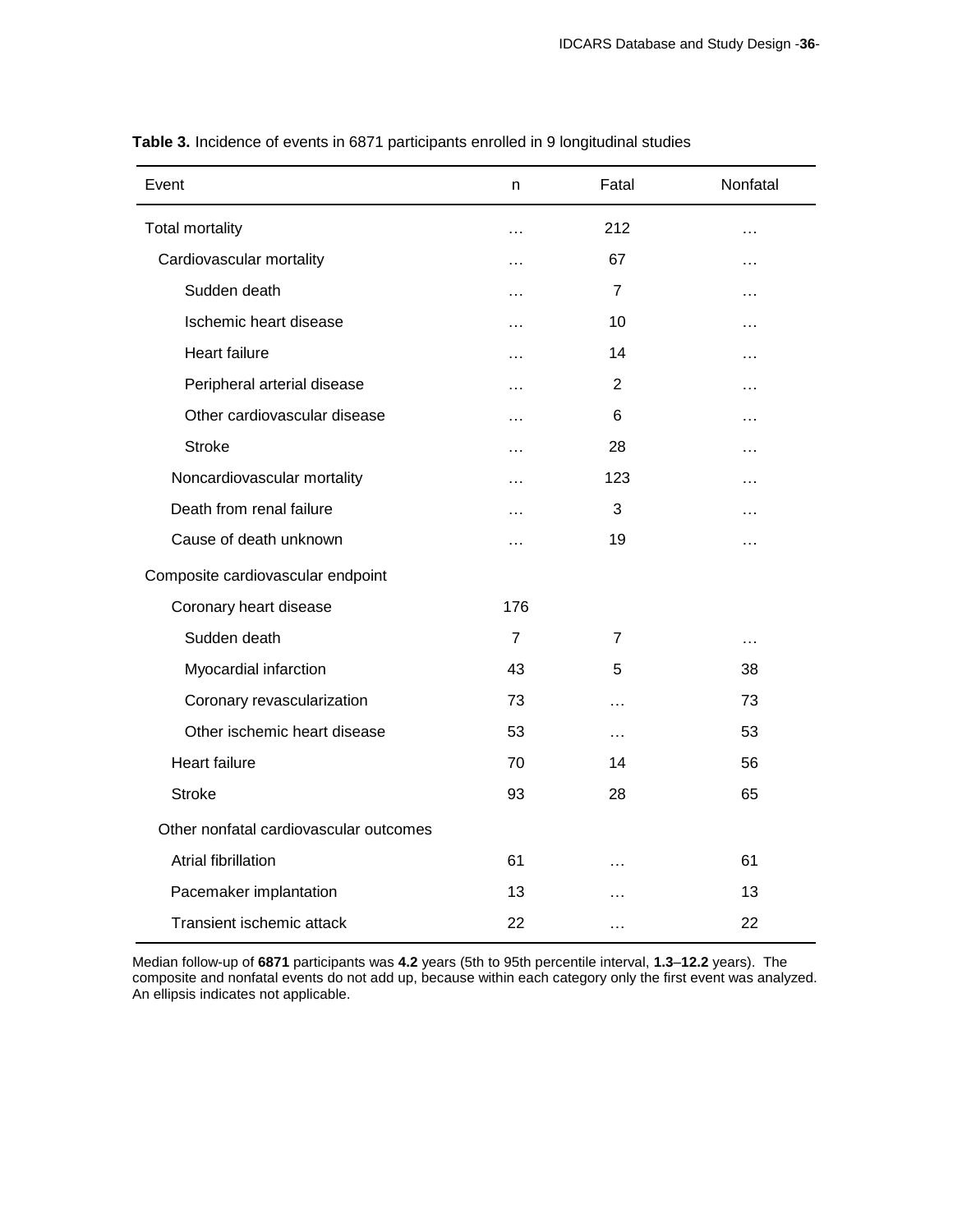

**Figure.**

Geographical spread of IDCARS participants. Two cohorts were enrolled in Poland and South Africa.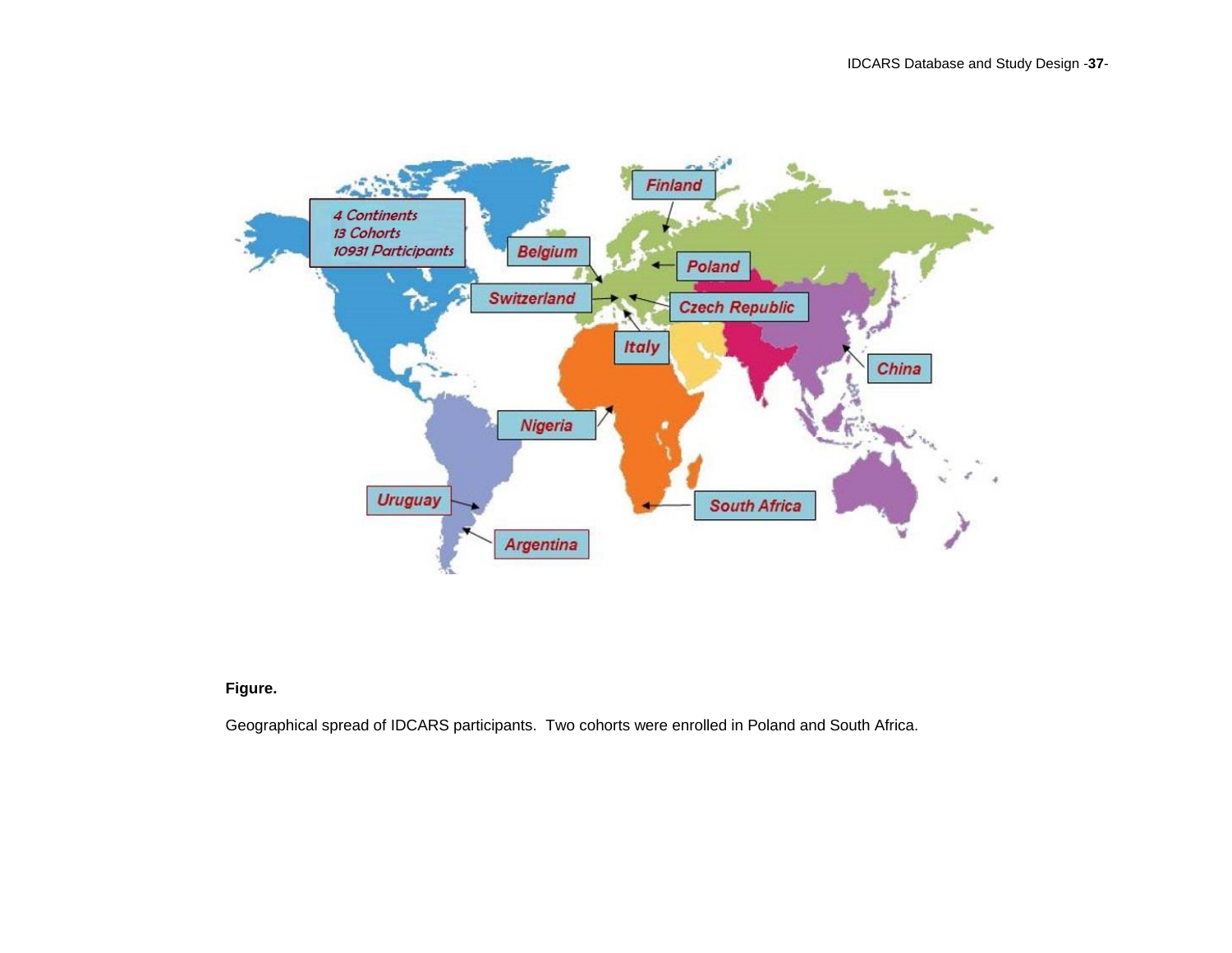# *American Journal of Hypertension*

#### *Data Supplement*

This Data Supplement formed part of the original submission and has been peer reviewed. Supplement to: "*The International Database of Central Arterial Properties for Risk Stratification: Research Objectives and Baseline Characteristics of Participants*".

LS Aparicio, QF Huang, JD Melgarejo, DM Wei, L Thijs, FF Wei, N Gilis-Malinowska, CS Sheng, J Boggia, TJ Niiranen, AN Odili, K Stolarz-Skrzypek, J Barochiner, D Ackermann, K Kawecka-Jaszcz, V Tikhonoff, ZY Zhang, E Casiglia, K Narkiewicz, J Filipovský, AE Schutte, WY Yang, AM Jula, AJ Woodiwiss, M Bochud, GR Norton, JG Wang, Y Li, JA Staessen, and the International Database of Central Arterial Properties for Risk Stratification Investigators

#### **Table of contents**

| <b>Table S1</b>   | Methods of recruitment and follow-up of participants by study                           | Page S <sub>2</sub> |
|-------------------|-----------------------------------------------------------------------------------------|---------------------|
| Table S2          | Literature sources by study                                                             | Page S3             |
| Table S3          | Assessment of central hemodynamics                                                      | Page S4             |
| Table S4          | Characteristics of 1428 participants enrolled in Buenos Aires, Argentina                | Page S5             |
| Table S5          | Characteristics of 1365 participants enrolled in Noordkempen, Belgium                   | Page S6             |
| Table S6          | Characteristics of 2069 participants enrolled in JingNing, Zhejiang, China              | Page S7             |
| Table S7          | Characteristics of 206 participants enrolled in Pilsen, Czech Republic                  | Page S8             |
| Table S8          | Characteristics of 488 participants enrolled in Southwestern Finland                    | Page S9             |
| Table S9          | Characteristics of 302 participants enrolled in Padova, Italy                           | Page S10            |
| Table S10         | Characteristics of 366 participants enrolled in Lugbe, Abuja, Nigeria                   | Page S11            |
| Table S11         | Characteristics of 297 participants enrolled in Gdańsk, Poland                          | Page S12            |
| Table S12         | Characteristics of 391 participants enrolled in Kraków, Poland                          | Page S13            |
| Table S13         | Characteristics of 1400 participants enrolled in Johannesburg, South Africa             | Page S14            |
| Table S14         | Characteristics of 1202 participants enrolled in Potchefstroom, South Africa            | Page S15            |
| Table S15         | Characteristics of 1091 participants enrolled in Bern, Geneva and Lausanne, Switzerland | Page S16            |
| Table S16         | Characteristics of 325 participants enrolled in Montevideo, Uruguay                     | Page S17            |
| Table S17         | Hemodynamic measurements in 5944 women and 4893 men                                     | Page S18            |
| <b>Figure S1</b>  | Pressure-only pulse wave analysis                                                       | Page S19            |
| <b>References</b> | Literature sources by study                                                             | Page S20            |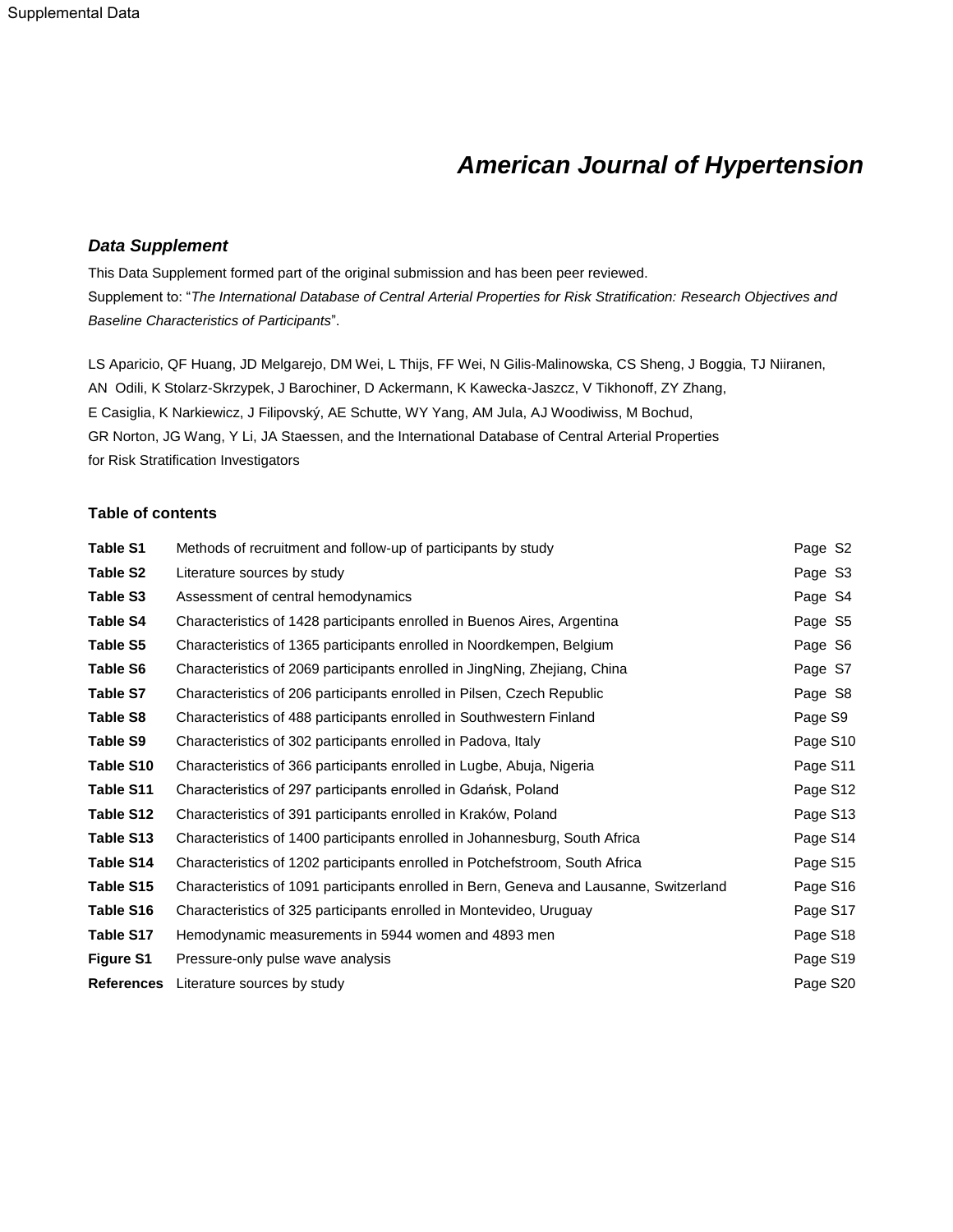|                             | Recruitment                                                                       |                                               |                    | Vascular               | Included            |                 | Follow-up                                          |  |
|-----------------------------|-----------------------------------------------------------------------------------|-----------------------------------------------|--------------------|------------------------|---------------------|-----------------|----------------------------------------------------|--|
| Study                       | Sampling<br>method                                                                | Starting point<br>for sample                  | <b>IPR</b><br>(% ) | examination<br>(years) | in<br><b>IDCARS</b> | Until<br>(year) | Median in years<br>(5-95th percentile<br>interval) |  |
| Argentina, Buenos Aires     | <b>NA</b>                                                                         | Out-patient clinic                            | <b>NA</b>          | 2011-2015              | 1428                | 2018            | $3.2(0.4 - 4.5)$                                   |  |
| Belgium, Noordkempen        | Random sample of families                                                         | Address lists                                 | 78                 | 2005-2015              | 1365                | 2018            | $8.8(3.3 - 12.3)$                                  |  |
| China, Zhejiang, JingNing   | Random sample of families                                                         | All villagers invited                         | 62                 | 2003-2008              | 2069                | 2012            | $4.0(3.6 - 7.6)$                                   |  |
| Czech Republic, Pilsen      | Random sample of families                                                         | Address list                                  | 82                 | 2000-2006              | 206                 | 2015            | $14.1 (8.5 - 14.4)$                                |  |
| Finland, Finrisk            | Random sample of community                                                        | Population register                           | 70                 | 2007                   | 488                 | 2014            | $6.9(6.8 - 6.9)$                                   |  |
| Italy, Padova               | Random sample of families                                                         | Address lists                                 | 73                 | 2006-2008              | 302                 | 2013            | $6.6(5.9 - 7.1)$                                   |  |
| Nigeria, Abuja              | Random sample of families                                                         | <b>Lugbe Housing Estate</b>                   | 80                 | 2013-2016              | 366                 | CS              | $\mathbb{C}\mathbb{S}$                             |  |
| Poland, Gdańsk              | Random sample of families                                                         | Address list                                  | 90                 | 2008-2010              | 297                 | 2017            | $6.1(4.8 - 8.6)$                                   |  |
| Poland, Kraków, Niepolomice | Random sample of families                                                         | Address list                                  | 54                 | 2001-2008              | 391                 | 2014            | $12.0(6.1 - 12.2)$                                 |  |
| South Africa, Johannesburg  | Random sample of residents<br>of Black ancestry                                   | Municipal population<br>register              | NoF                | 2002-2016              | 1400                | <b>CS</b>       | <b>CS</b>                                          |  |
| South Africa, Potchefstroom | Convenience sample of healthy volunteers<br>(20-30 years) stratified by ethnicity | Public advertisement                          | 64                 | 2013-2017              | 1202                | <b>CS</b>       | <b>CS</b>                                          |  |
| Switzerland                 | Random sample of families                                                         | Municipal address lists                       | 26                 | 2009-2013              | 1091                | <b>CS</b>       | <b>CS</b>                                          |  |
| Uruguay, Montevideo         | Age-stratified random sample                                                      | Members of a health<br>insurance organization | 78                 | 2013-2016              | 325                 | 2016            | $2.3(1.4-3.1)$ *                                   |  |

## **Table S1.** Methods of recruitment and follow-up of participants by study

Abbreviation: IPR, initial participation rate. The European Project on Genes in Hypertension included participants recruited in Kraków, Gdańsk, Pilsen and Padova. Participants from Padova were recruited in Mirano in the province of Venice and in Torrebelvicino and Valli del Pasubio in the province of Vicenza. The Swiss cohort was recruited in Bern, Geneva and Lausanne. Sample size refers to the number of participants, who underwent an assessment of central hemodynamics at least once. NA indicates not applicable and NoF not on file. Participants enrolled in longitudinal studies were only included in the IDCARS database, if follow-up data had been collected. CS indicates cross-sectional study without follow-up data. \*In Uruguay, follow-up was available in a subset of 137 participants. For the longitudinal studies, the timing of the vascular examination constitutes baseline.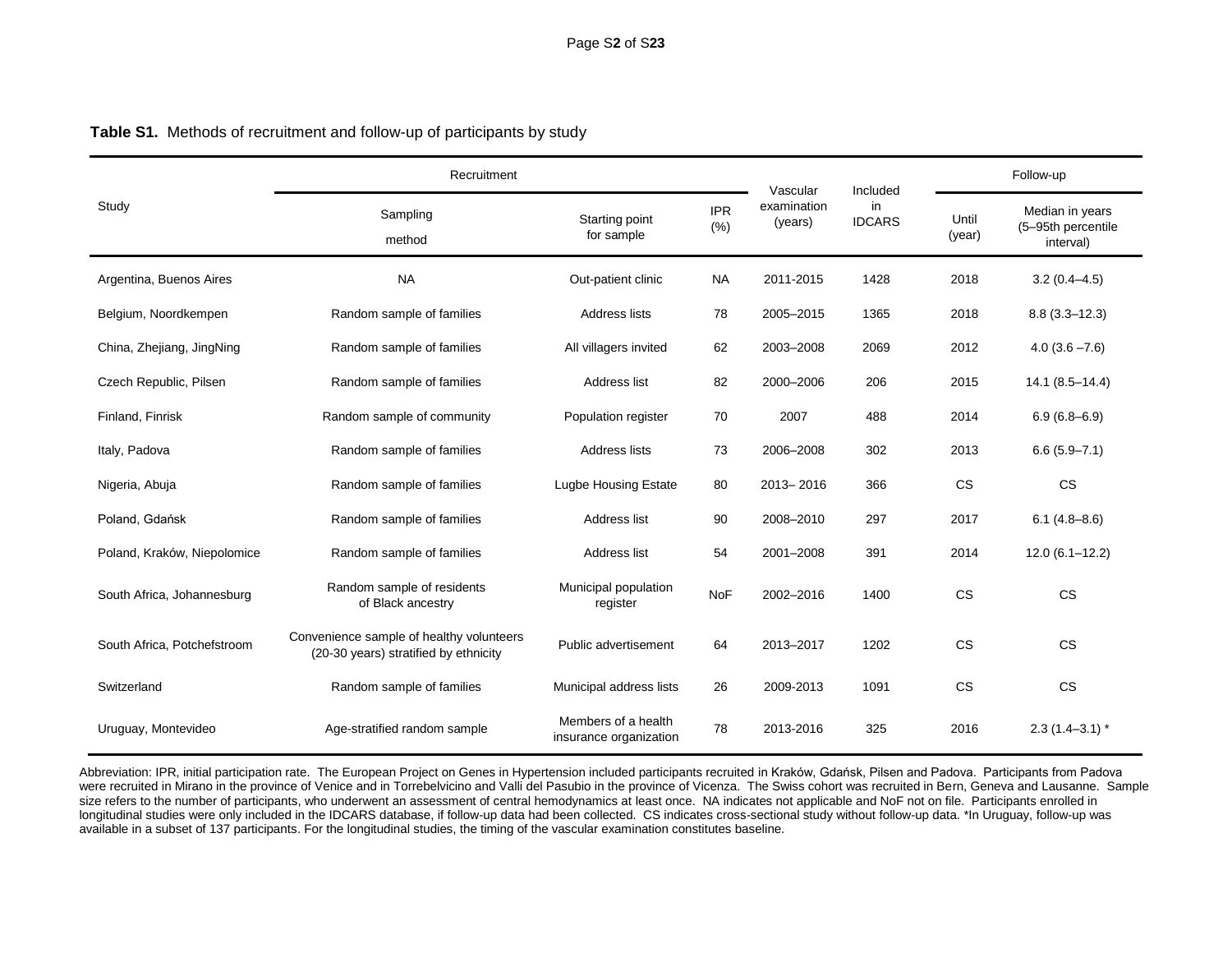## **Table S2.** Literature sources by study

| Study identification        |                                                                                                                                         |                      | Literature sources  |
|-----------------------------|-----------------------------------------------------------------------------------------------------------------------------------------|----------------------|---------------------|
| Location                    | Name                                                                                                                                    | Design/Methods       | <b>PWA/PWV</b>      |
| Argentina, Buenos Aires     | Hospital Italiano de Buenos Aires                                                                                                       | $[1]$                | [2] [1]             |
| Belgium, Noordkempen        | Flemish Study on Environment Genes and Health Outcomes (FLEMENGHO)                                                                      | [3] [4] [5]          | [6] [7]             |
| China, Zhejiang, JingNing   | JingNing Population Study (JNPS)                                                                                                        | [8] [9] [10] [11]    | [12] [13] [14]      |
| Czech Republic, Pilsen      | European Project on Genes in Hypertension (EPOGH)                                                                                       | [4] [15]             | $[16]$              |
| Southwestern Finland        | National Cardiovascular Risk Factor Survey in Finland (FINRISK)                                                                         | $[17]$               | $[18]$              |
| Italy, Padova               | European Project on Genes in Hypertension (EPOGH)                                                                                       | [4] [15]             | $[16]$              |
| Nigeria, Abuja              | Nigerian Population Research on Environment, Genes and Health<br>(NIPREGH)                                                              | [19] [20] [21]       | $[22]$              |
| Poland, Gdańsk              | European Project on Genes in Hypertension (EPOGH); CARE NORTH                                                                           | [15] [23]            | [16] [24]           |
| Poland, Kraków, Niepolomice | European Project on Genes in Hypertension (EPOGH)                                                                                       | [4] [15]             | $[16]$              |
| South Africa, Johannesburg  | African Project on Genes in Hypertension (APOGH)                                                                                        | [25] [26]            | [13] [27] [28] [29] |
| South Africa, Potchefstroom | The African Prospective study on the Early Detection and Identification of<br>Cardiovascular disease and Hypertension (African-PREDICT) | [30] [31] [32]       | [33] [34] [35] [36] |
| Switzerland                 | Swiss Kidney Project on Genes in Hypertension (SKIPOGH)                                                                                 | $[5]$ [37] [38] [39] | [40] [41]           |
| Uruguay, Montevideo         | Genotipo, Fenotipo y Ambiente de la Hipertensión Arterial en Uruguay<br>(GEFA-HT-UY)                                                    | [42] [43] [44]       | [45] [46]           |

References are listed starting on page S20.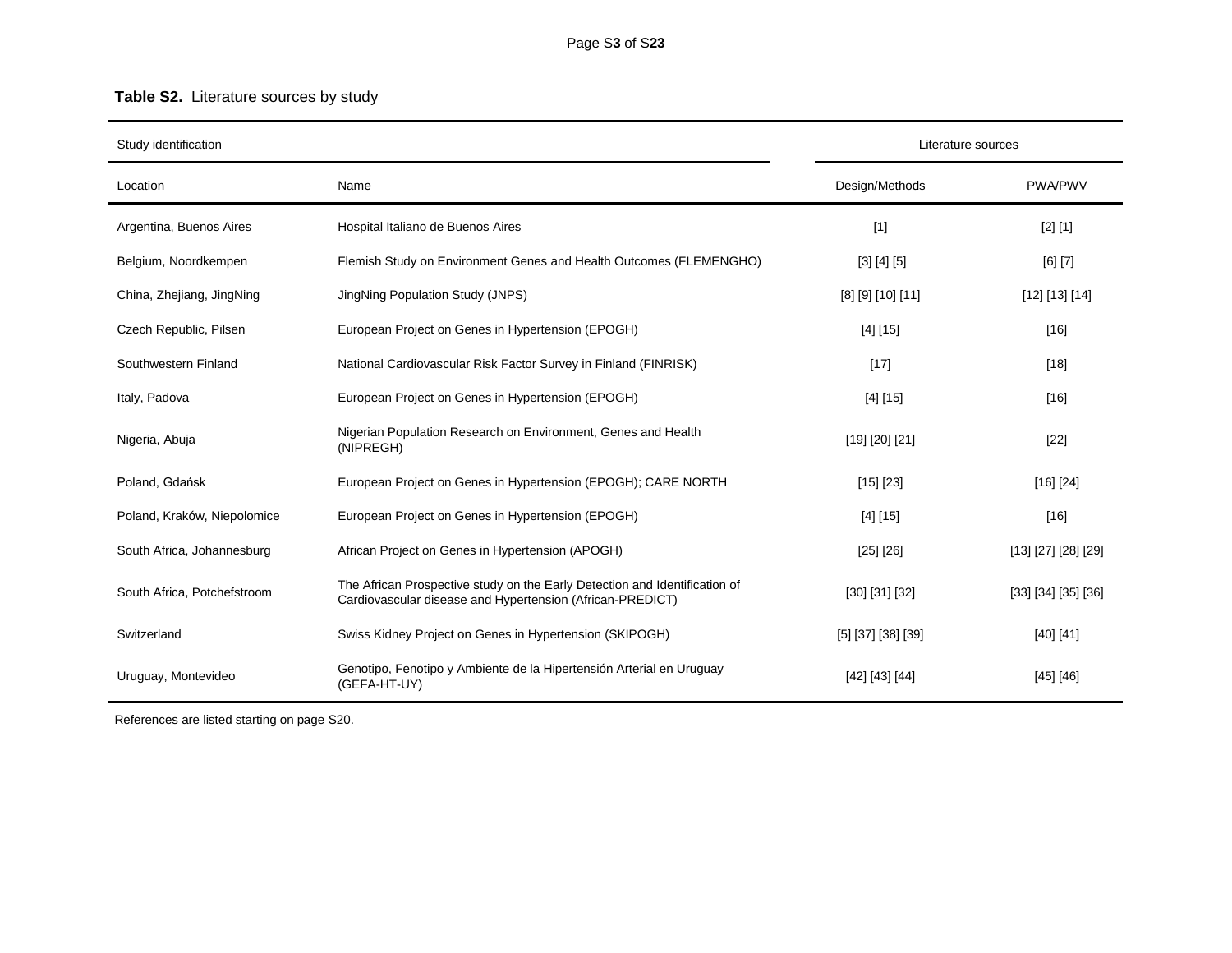## **Table S3.** Assessment of central hemodynamics

|                             | SphygmoCor device |               |                          | Blood pressure measurement performed for calibration |                         |  |
|-----------------------------|-------------------|---------------|--------------------------|------------------------------------------------------|-------------------------|--|
| Study                       | Type              | Software      | Monitor                  | Supine rest<br>(minutes)                             | No of readings          |  |
| Argentina, Buenos Aires     | CvMS              | 9.0           | Omron 705 CP             | 5                                                    | $1 - 3$                 |  |
| Belgium, Noordkempen        | CvMS              | 7.1           | Omron 705 CP             | 15                                                   | $\overline{2}$          |  |
| China, Zhejiang, JingNing   | CvMS              | 6.3, 7.1      | Omron 705 CP             | 5                                                    | 3                       |  |
| Czech Republic, Pilsen      | CvMS              | 7.1           | Omron 705 CP             | 15                                                   | $\overline{\mathbf{c}}$ |  |
| Southwestern Finland        | CvMS              | 7.1           | Omron M6                 | 5                                                    | 3                       |  |
| Italy, Padova               | CvMS              | 7.1           | Omron 705 CP             | 15                                                   | $\overline{2}$          |  |
| Nigeria, Abuja              | CvMS              | 7.1           | Mercury sphygmomanometer | 15                                                   | 1                       |  |
| Poland, Gdańsk              | CvMS              | 7.1           | Mercury sphygmomanometer | 5                                                    | 1                       |  |
| Poland, Kraków, Niepolomice | CvMS              | 7.1           | Omron 705 CP             | 15                                                   | $\overline{2}$          |  |
| South Africa, Johannesburg  | CvMS              | 6.2, 8.0, 9.0 | Mercury sphygmomanometer | 15                                                   | 1                       |  |
| South Africa, Potchefstroom | <b>XCEL</b>       | 1.3           | SphygmoCor XCEL          | 5                                                    | $2 - 3$                 |  |
| Switzerland                 | CvMS              | 8.0, 8.2      | Omron 705 CP             | 15                                                   | $\overline{2}$          |  |
| Uruguay, Montevideo         | CvMS              | 8.2           | Omron 714, 7220          | 15                                                   | 1                       |  |

Software refers to the version used for data acquisition. Recalibration was done, using software version 10.0.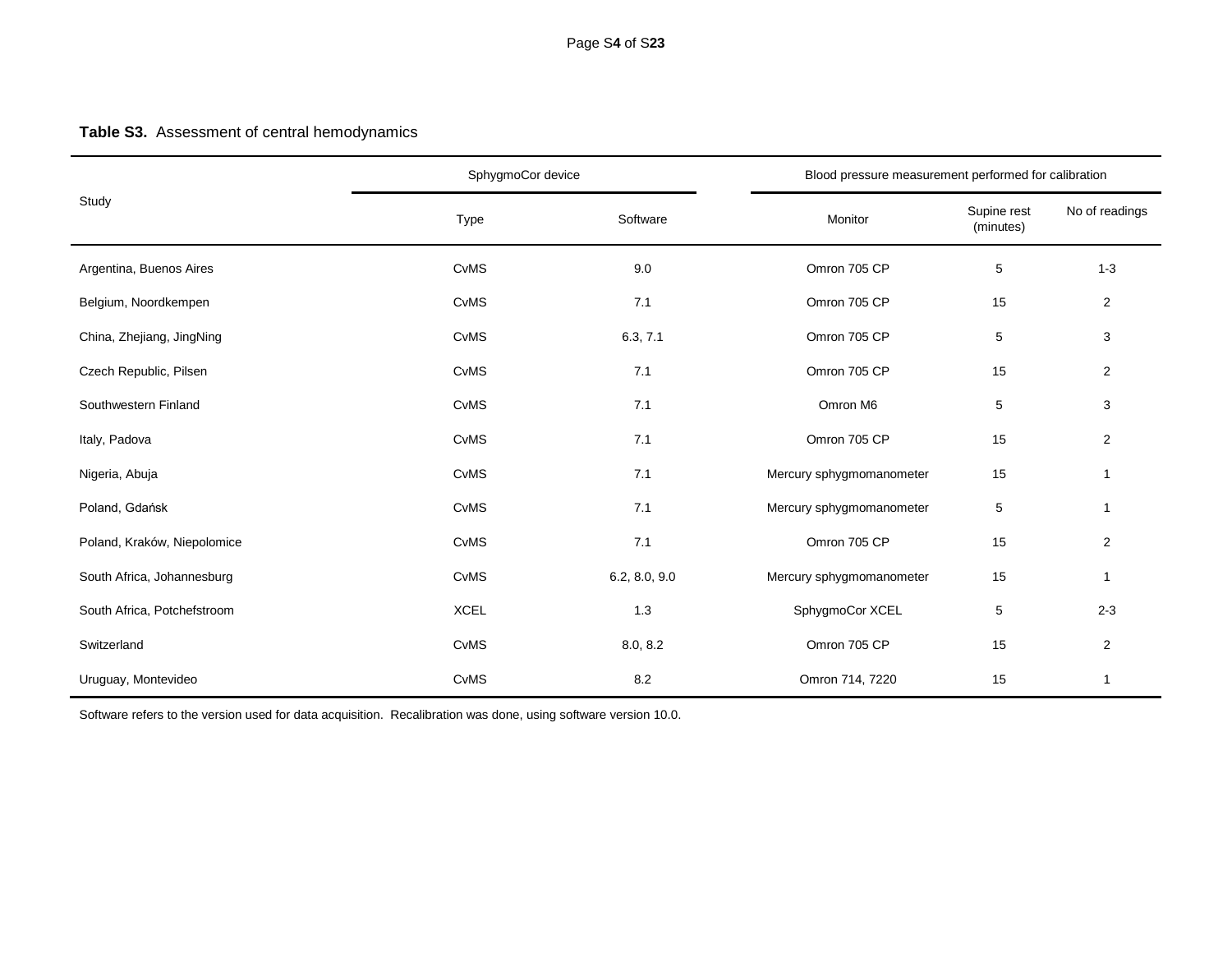| Clinical and biochemical characteristics   |       |                  | Hemodynamic characteristics         |       |                  |  |  |
|--------------------------------------------|-------|------------------|-------------------------------------|-------|------------------|--|--|
| Item                                       | No    | <b>Statistic</b> | Item                                | No    | <b>Statistic</b> |  |  |
| No (%) of participants with characteristic |       |                  | Peripheral blood pressure           |       |                  |  |  |
| Women                                      | 839   | 58.8             | Systolic pressure, mm Hg            | 139.3 | 18.7             |  |  |
| Current smoking                            | 156   | 10.9             | Diastolic pressure, mm Hg           | 79.2  | 10.6             |  |  |
| Drinking alcohol                           | 535   | 37.5             | Pulse pressure, mm Hg               | 60.1  | 17.5             |  |  |
| Hypertension                               | 1211  | 84.8             | Mean arterial pressure, mm Hg       | 100.1 | 12.0             |  |  |
| On antihypertensive treatment              | 1183  | 97.7             | End systolic pressure, mm Hg        | 103.8 | 13.7             |  |  |
| Diabetes mellitus                          | 157   | 11.0             | Central blood pressure              |       |                  |  |  |
| History of cardiovascular disease          | 351   | 25.1             | Systolic pressure, mm Hg            | 127.0 | 18.4             |  |  |
| Mean (±SD) characteristic                  |       |                  | Diastolic pressure, mm Hg           | 80.3  | 10.7             |  |  |
| Age, y                                     | 60.4  | 18.1             | Pulse pressure, mm Hg               | 46.7  | 17.0             |  |  |
| Body mass index, kg/m <sup>2</sup>         | 27.9  | 5.0              | Mean arterial pressure, mm Hg       | 100.1 | 12.0             |  |  |
| Waist-to-hip ratio                         | n/a   | n/a              | End systolic pressure, mm Hg        | 115.2 | 15.3             |  |  |
| Office systolic blood pressure, mm Hg      | 135.6 | 18.5             | Time dependent central hemodynamics |       |                  |  |  |
| Office diastolic blood pressure, mm Hg     | 77.8  | 11.1             | Augmentation index, %               | 25.6  | 14.6             |  |  |
| Heart rate, beats per minute               | 75.6  | 13.7             | Augmentation index 75, %*           | 23.3  | 13.1             |  |  |
| Serum total cholesterol, mg/dL             | 191.9 | 40.6             | Augmentation ratio, %               | 139.4 | 27.2             |  |  |
| Serum HDL cholesterol, mg/dL               | 54.3  | 14.8             | Pressure amplification, mm Hg       | 13.3  | 10.5             |  |  |
| Total-to-HDL cholesterol ratio             | 4.0   | 7.0              | Pressure amplification 75, mm Hg*   | 11.2  | 8.3              |  |  |
| Serum creatinine, mg/dL                    | 0.9   | 0.3              | Aortic pulse wave velocity, m/s     | 8.6   | 2.5              |  |  |
| Blood glucose, mg/dL                       | 99.5  | 17.7             | Ejection duration, msec             | 303.7 | 30.2             |  |  |

**Table S4.** Characteristics of **1428** participants enrolled in Buenos Aires, Argentina

No indicates the number of participants with available measurements. Hypertension was an office BP of ≥140 mm Hg systolic or ≥90 mm Hg diastolic or use of antihypertensive drugs. Diabetes mellitus was use of antidiabetic drugs, fasting blood glucose of ≥126 mg/dL (7.0 mmol/L), or random blood glucose of ≥200 mg/dL (11.1 mmol/L), a self-reported diagnosis, or diabetes documented in practice or hospital records. Office blood pressure was the average of two readings in 305 participants or based on a single reading in 944 participants. Peripheral blood pressure was measured in the supine position immediately prior to the tonometric assessment of participants. n/a data not available. \*standardized to a heart rate of 75.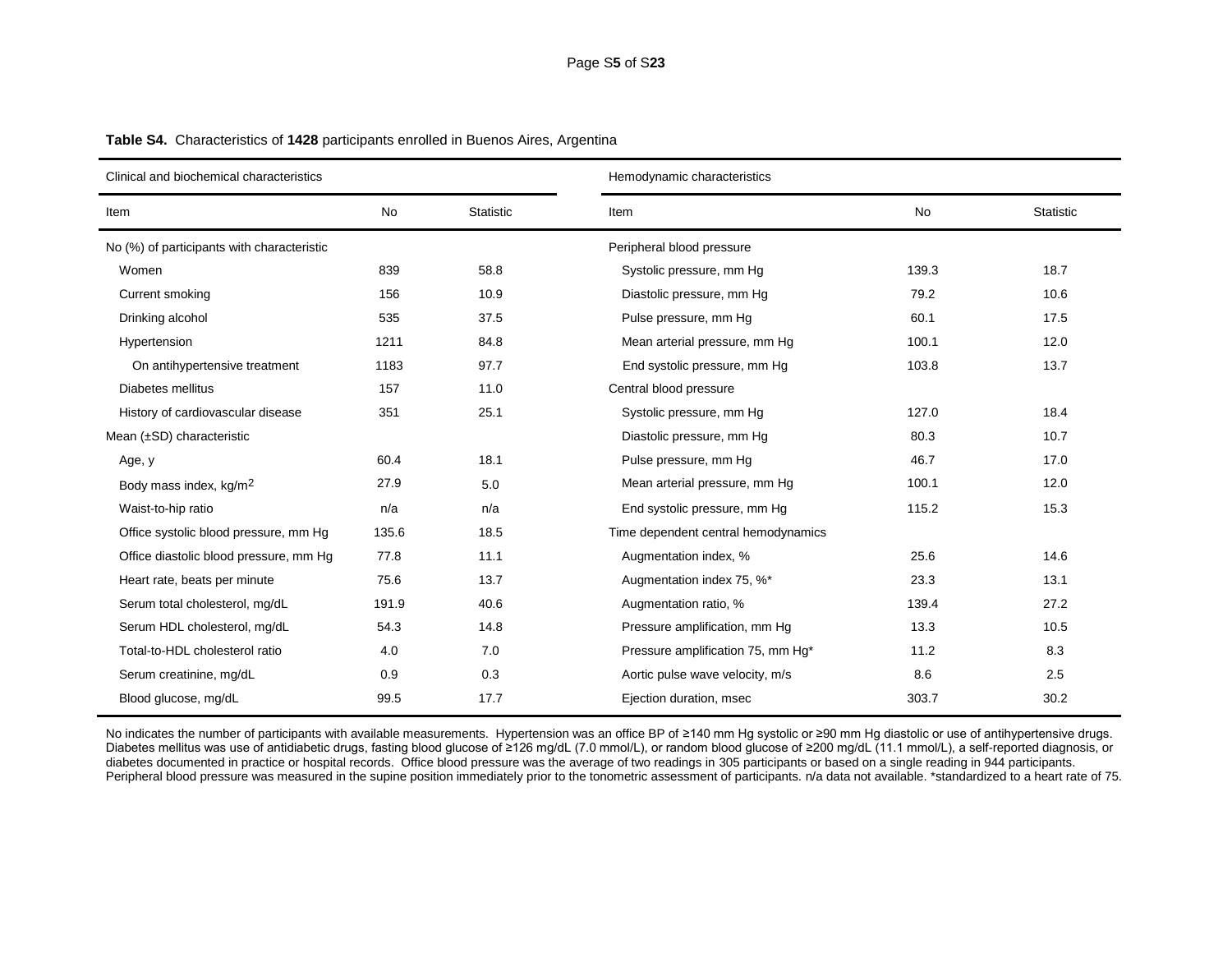| Clinical and biochemical characteristics   |       |                  | Hemodynamic characteristics         |       |                  |  |
|--------------------------------------------|-------|------------------|-------------------------------------|-------|------------------|--|
| Item                                       | No    | <b>Statistic</b> | Item                                | No    | <b>Statistic</b> |  |
| No (%) of participants with characteristic |       |                  | Peripheral blood pressure           |       |                  |  |
| Women                                      | 700   | 51.3             | Systolic pressure, mm Hg            | 129.8 | 18.8             |  |
| Current smoking                            | 238   | 17.4             | Diastolic pressure, mm Hg           | 78.8  | 9.7              |  |
| Drinking alcohol                           | 966   | 70.8             | Pulse pressure, mm Hq               | 50.9  | 15.9             |  |
| Hypertension                               | 622   | 45.6             | Mean arterial pressure, mm Hg       | 96.5  | 12.2             |  |
| On antihypertensive treatment              | 327   | 52.6             | End systolic pressure, mm Hg        | 99.1  | 13.9             |  |
| Diabetes mellitus                          | 62    | 4.5              | Central blood pressure              |       |                  |  |
| History of cardiovascular disease          | 159   | 11.7             | Systolic pressure, mm Hg            | 120.0 | 19.5             |  |
| Mean $(\pm SD)$ characteristic             |       |                  | Diastolic pressure, mm Hg           | 79.6  | 9.9              |  |
| Age, y                                     | 51.0  | 15.7             | Pulse pressure, mm Hg               | 40.4  | 15.9             |  |
| Body mass index, kg/m <sup>2</sup>         | 26.4  | 4.4              | Mean arterial pressure, mm Hg       | 96.4  | 12.2             |  |
| Waist-to-hip ratio                         | 0.9   | 0.1              | End systolic pressure, mm Hg        | 108.1 | 16.4             |  |
| Office systolic blood pressure, mm Hg      | 131.4 | 18.0             | Time dependent central hemodynamics |       |                  |  |
| Office diastolic blood pressure, mm Hg     | 80.7  | 10.0             | Augmentation index, %               | 25.8  | 15.9             |  |
| Heart rate, beats per minute               | 63.8  | 9.4              | Augmentation index 75, %*           | 18.5  | 15.4             |  |
| Serum total cholesterol, mg/dL             | 196.3 | 37.0             | Augmentation ratio, %               | 140.9 | 30.9             |  |
| Serum HDL cholesterol, mg/dL               | 56.3  | 14.7             | Pressure amplification, mm Hg       | 11.8  | 9.8              |  |
| Total-to-HDL cholesterol ratio             | 3.7   | 1.1              | Pressure amplification 75, mm Hg*   | 7.8   | 7.6              |  |
| Serum creatinine, mg/dL                    | 0.9   | 0.2              | Aortic pulse wave velocity, m/s     | 7.6   | 2.0              |  |
| Blood glucose, mg/dL                       | 86.2  | 13.1             | Ejection duration, msec             | 337.8 | 24.8             |  |

**Table S5.** Characteristics of **1365** participants enrolled in Noordkempen, Belgium

No indicates the number of participants with available measurements. Hypertension was an office BP of ≥140 mm Hg systolic or ≥90 mm Hg diastolic or use of antihypertensive drugs. Diabetes mellitus was use of antidiabetic drugs, fasting blood glucose of ≥126 mg/dL (7.0 mmol/L), or random blood glucose of ≥200 mg/dL (11.1 mmol/L), a self-reported diagnosis, or diabetes documented in practice or hospital records. Office blood pressure was the average of two readings in 1365 participants. Peripheral blood pressure was measured in the supine position immediately prior to the tonometric assessment of participants. \*standardized to a heart rate of 75.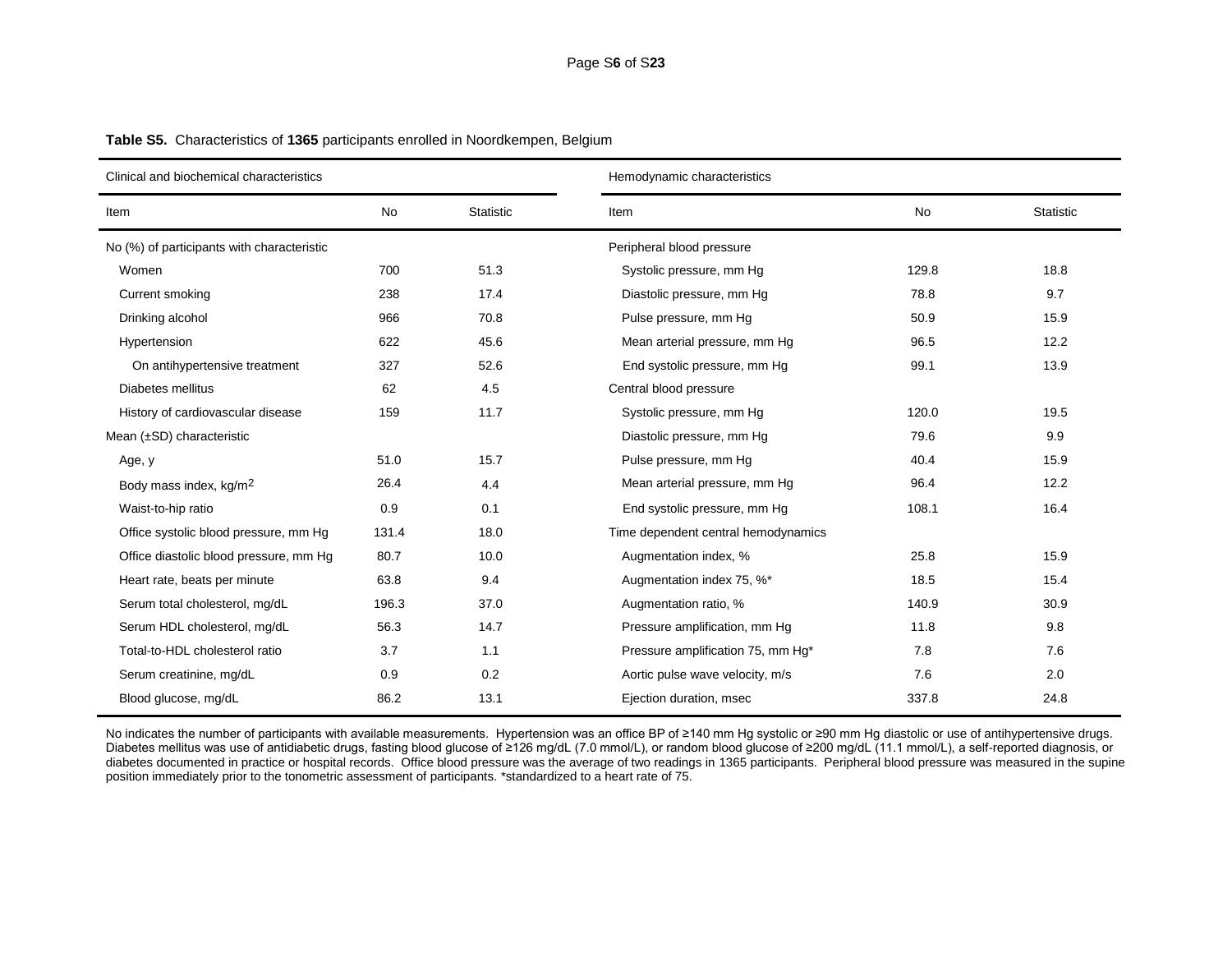| Clinical and biochemical characteristics   |       |                  | Hemodynamic characteristics         |       |                  |  |
|--------------------------------------------|-------|------------------|-------------------------------------|-------|------------------|--|
| Item                                       | No    | <b>Statistic</b> | Item                                | No    | <b>Statistic</b> |  |
| No (%) of participants with characteristic |       |                  | Peripheral blood pressure           |       |                  |  |
| Women                                      | 1087  | 52.5             | Systolic pressure, mm Hg            | 132.7 | 25.6             |  |
| Current smoking                            | 621   | 30.0             | Diastolic pressure, mm Hg           | 79.4  | 12.1             |  |
| Drinking alcohol                           | 903   | 43.6             | Pulse pressure, mm Hq               | 53.3  | 17.2             |  |
| Hypertension                               | 611   | 29.5             | Mean arterial pressure, mm Hg       | 98.3  | 17.1             |  |
| On antihypertensive treatment              | 183   | 30.0             | End systolic pressure, mm Hg        | 100.1 | 19.1             |  |
| Diabetes mellitus                          | 34    | 1.6              | Central blood pressure              |       |                  |  |
| History of cardiovascular disease          | 172   | 8.3              | Systolic pressure, mm Hg            | 121.2 | 26.4             |  |
| Mean $(\pm SD)$ characteristic             |       |                  | Diastolic pressure, mm Hg           | 80.5  | 12.4             |  |
| Age, y                                     | 46.5  | 14.7             | Pulse pressure, mm Hg               | 40.7  | 17.4             |  |
| Body mass index, kg/m <sup>2</sup>         | 22.4  | 2.9              | Mean arterial pressure, mm Hg       | 98.3  | 17.1             |  |
| Waist-to-hip ratio                         | 0.8   | 0.1              | End systolic pressure, mm Hg        | 109.7 | 22.8             |  |
| Office systolic blood pressure, mm Hg      | 128.1 | 24.6             | Time dependent central hemodynamics |       |                  |  |
| Office diastolic blood pressure, mm Hg     | 77.2  | 12.6             | Augmentation index, %               | 24.1  | 15.4             |  |
| Heart rate, beats per minute               | 71.2  | 10.3             | Augmentation index 75, %*           | 20.6  | 14.3             |  |
| Serum total cholesterol, mg/dL             | 183.3 | 37.5             | Augmentation ratio, %               | 137.1 | 28.0             |  |
| Serum HDL cholesterol, mg/dL               | 60.7  | 16.1             | Pressure amplification, mm Hg       | 11.5  | 10.5             |  |
| Total-to-HDL cholesterol ratio             | 3.2   | 1.0              | Pressure amplification 75, mm Hg*   | 9.2   | 8.5              |  |
| Serum creatinine, mg/dL                    | 1.0   | 0.4              | Aortic pulse wave velocity, m/s     | 7.4   | 1.7              |  |
| Blood glucose, mg/dL                       | 80.9  | 19.8             | Ejection duration, msec             | 314.9 | 23.2             |  |

**Table S6.** Characteristics of **2069** participants enrolled in JingNing, Zhejiang, China

No indicates the number of participants with available measurements. Hypertension was an office BP of ≥140 mm Hg systolic or ≥90 mm Hg diastolic or use of antihypertensive drugs. Diabetes mellitus was use of antidiabetic drugs, fasting blood glucose of ≥126 mg/dL (7.0 mmol/L), or random blood glucose of ≥200 mg/dL (11.1 mmol/L), a self-reported diagnosis, or diabetes documented in practice or hospital records. Office blood pressure was the average of two readings in 2056 participants. Peripheral blood pressure was measured in the supine position immediately prior to the tonometric assessment of participants. \*standardized to a heart rate of 75.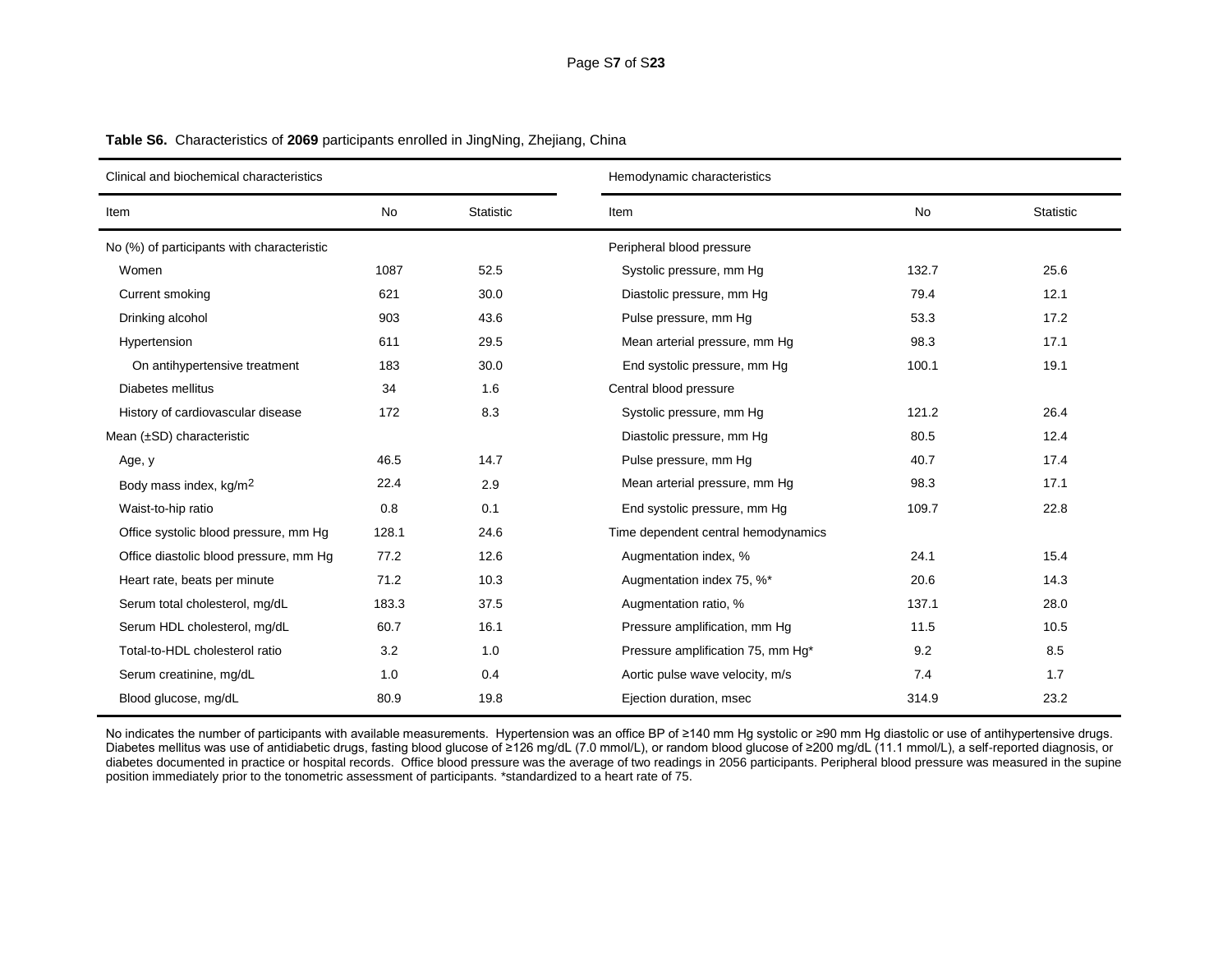| Clinical and biochemical characteristics   |           |                  | Hemodynamic characteristics         |           |                  |  |  |  |
|--------------------------------------------|-----------|------------------|-------------------------------------|-----------|------------------|--|--|--|
| Item                                       | <b>No</b> | <b>Statistic</b> | Item                                | <b>No</b> | <b>Statistic</b> |  |  |  |
| No (%) of participants with characteristic |           |                  | Peripheral blood pressure           |           |                  |  |  |  |
| Women                                      | 108       | 52.4             | Systolic pressure, mm Hg            | 123.1     | 16.7             |  |  |  |
| Current smoking                            | 53        | 25.7             | Diastolic pressure, mm Hg           | 80.7      | 10.6             |  |  |  |
| Drinking alcohol                           | 131       | 63.6             | Pulse pressure, mm Hg               | 42.4      | 10.8             |  |  |  |
| Hypertension                               | 73        | 35.4             | Mean arterial pressure, mm Hg       | 96.1      | 12.8             |  |  |  |
| On antihypertensive treatment              | 42        | 57.5             | End systolic pressure, mm Hg        | n/a       | n/a              |  |  |  |
| Diabetes mellitus                          | 10        | 4.9              | Central blood pressure              |           |                  |  |  |  |
| History of cardiovascular disease          | 9         | 4.4              | Systolic pressure, mm Hg            | 112.1     | 16.8             |  |  |  |
| Mean (±SD) characteristic                  |           |                  | Diastolic pressure, mm Hg           | 82.0      | 10.7             |  |  |  |
| Age, y                                     | 38.3      | 13.8             | Pulse pressure, mm Hq               | 30.1      | 9.7              |  |  |  |
| Body mass index, kg/m <sup>2</sup>         | 26.2      | 4.8              | Mean arterial pressure, mm Hg       | 96.1      | 12.8             |  |  |  |
| Waist-to-hip ratio                         | 0.8       | 0.1              | End systolic pressure, mm Hg        | 104.4     | 15.6             |  |  |  |
| Office systolic blood pressure, mm Hg      | 123.3     | 15.9             | Time dependent central hemodynamics |           |                  |  |  |  |
| Office diastolic blood pressure, mm Hg     | 80.0      | 11.3             | Augmentation index, %               | 14.7      | 17.3             |  |  |  |
| Heart rate, beats per minute               | 68.5      | 9.4              | Augmentation index 75, %*           | n/a       | n/a              |  |  |  |
| Serum total cholesterol, mg/dL             | 204.2     | 44.9             | Augmentation ratio, %               | 122.7     | 26.0             |  |  |  |
| Serum HDL cholesterol, mg/dL               | 56.4      | 14.2             | Pressure amplification, mm Hg       | 5.3       | 6.5              |  |  |  |
| Total-to-HDL cholesterol ratio             | 3.8       | 1.2              | Pressure amplification 75, mm Hg*   | n/a       | n/a              |  |  |  |
| Serum creatinine, mg/dL                    | 1.0       | 0.1              | Aortic pulse wave velocity, m/s     | 7.8       | 2.6              |  |  |  |
| Blood glucose, mg/dL                       | 98.1      | 20.6             | Ejection duration, msec             | 309.2     | 25.2             |  |  |  |

**Table S7.** Characteristics of **206** participants enrolled in Pilsen, Czech Republic

No indicates the number of participants with available measurements. Hypertension was an office BP of ≥140 mm Hg systolic or ≥90 mm Hg diastolic or use of antihypertensive drugs. Diabetes mellitus was use of antidiabetic drugs, fasting blood glucose of ≥126 mg/dL (7.0 mmol/L), or random blood glucose of ≥200 mg/dL (11.1 mmol/L), a self-reported diagnosis, or diabetes documented in practice or hospital records. Office blood pressure was the average of two readings in 206 participants. Peripheral blood pressure was measured in the supine position immediately prior to the tonometric assessment of participants. n/a data not available. \*standardized to a heart rate of 75.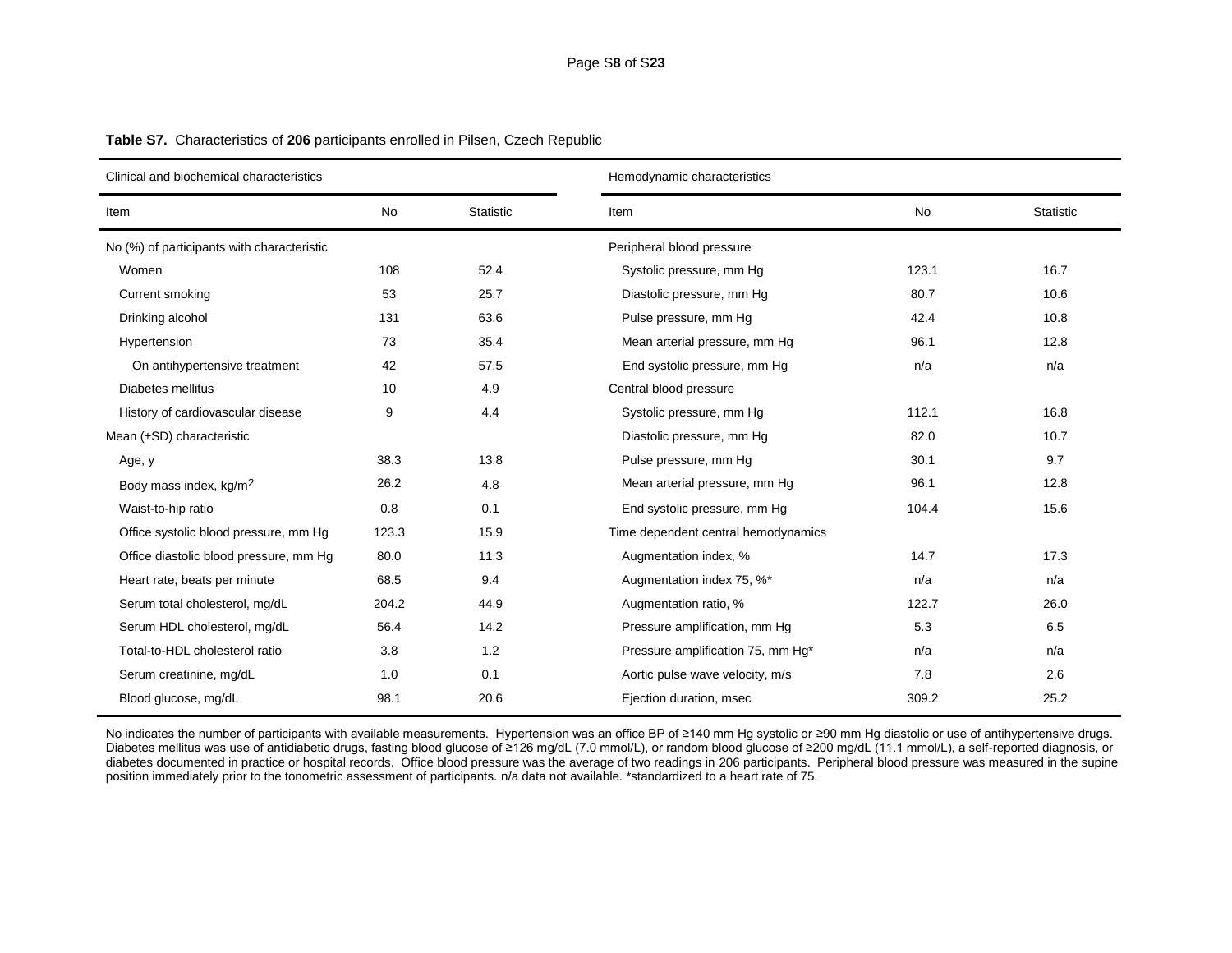| Clinical and biochemical characteristics   |           |                  | Hemodynamic characteristics         |           |                  |  |  |  |
|--------------------------------------------|-----------|------------------|-------------------------------------|-----------|------------------|--|--|--|
| Item                                       | <b>No</b> | <b>Statistic</b> | Item                                | <b>No</b> | <b>Statistic</b> |  |  |  |
| No (%) of participants with characteristic |           |                  | Peripheral blood pressure           |           |                  |  |  |  |
| Women                                      | 253       | 51.8             | Systolic pressure, mm Hg            | 129.8     | 18.0             |  |  |  |
| Current smoking                            | 71        | 14.5             | Diastolic pressure, mm Hg           | 76.6      | 9.4              |  |  |  |
| Drinking alcohol                           | 342       | 70.1             | Pulse pressure, mm Hg               | 53.2      | 12.7             |  |  |  |
| Hypertension                               | 187       | 38.3             | Mean arterial pressure, mm Hg       | 94.8      | 12.5             |  |  |  |
| On antihypertensive treatment              | 84        | 44.9             | End systolic pressure, mm Hg        | 97.8      | 14.5             |  |  |  |
| Diabetes mellitus                          | 35        | 7.2              | Central blood pressure              |           |                  |  |  |  |
| History of cardiovascular disease          | 19        | 3.9              | Systolic pressure, mm Hg            | 118.9     | 19.0             |  |  |  |
| Mean (±SD) characteristic                  |           |                  | Diastolic pressure, mm Hg           | 77.4      | 9.6              |  |  |  |
| Age, y                                     | 49.7      | 14.2             | Pulse pressure, mm Hq               | 41.5      | 13.3             |  |  |  |
| Body mass index, kg/m <sup>2</sup>         | 26.6      | 4.6              | Mean arterial pressure, mm Hg       | 94.8      | 12.5             |  |  |  |
| Waist-to-hip ratio                         | 0.9       | 0.1              | End systolic pressure, mm Hg        | 106.9     | 16.8             |  |  |  |
| Office systolic blood pressure, mm Hg      | 131.3     | 19.0             | Time dependent central hemodynamics |           |                  |  |  |  |
| Office diastolic blood pressure, mm Hg     | 77.0      | 10.8             | Augmentation index, %               | 23.7      | 13.4             |  |  |  |
| Heart rate, beats per minute               | 69.1      | 11.6             | Augmentation index 75, %*           | 16.2      | 13.5             |  |  |  |
| Serum total cholesterol, mg/dL             | 200.0     | 36.7             | Augmentation ratio, %               | 135.1     | 23.7             |  |  |  |
| Serum HDL cholesterol, mg/dL               | 55.2      | 13.6             | Pressure amplification, mm Hg       | 10.9      | 8.3              |  |  |  |
| Total-to-HDL cholesterol ratio             | 3.8       | 1.1              | Pressure amplification 75, mm Hg*   | 6.9       | 6.6              |  |  |  |
| Serum creatinine, mg/dL                    | 0.9       | 0.2              | Aortic pulse wave velocity, m/s     | 7.4       | 2.0              |  |  |  |
| Blood glucose, mg/dL                       | 104.5     | 15.2             | Ejection duration, msec             | 336.5     | 21.1             |  |  |  |

**Table S8.** Characteristics of **488** participants enrolled in southwestern Finland

No indicates the number of participants with available measurements. Hypertension was an office BP of ≥140 mm Hg systolic or ≥90 mm Hg diastolic or use of antihypertensive drugs. Diabetes mellitus was use of antidiabetic drugs, fasting blood glucose of ≥126 mg/dL (7.0 mmol/L), or random blood glucose of ≥200 mg/dL (11.1 mmol/L), a self-reported diagnosis, or diabetes documented in practice or hospital records. Office blood pressure was the average of two readings in 487 participants or based on a single reading in 1 participant. Peripheral blood pressure was measured in the supine position immediately prior to the tonometric assessment of participants. \*standardized to a heart rate of 75.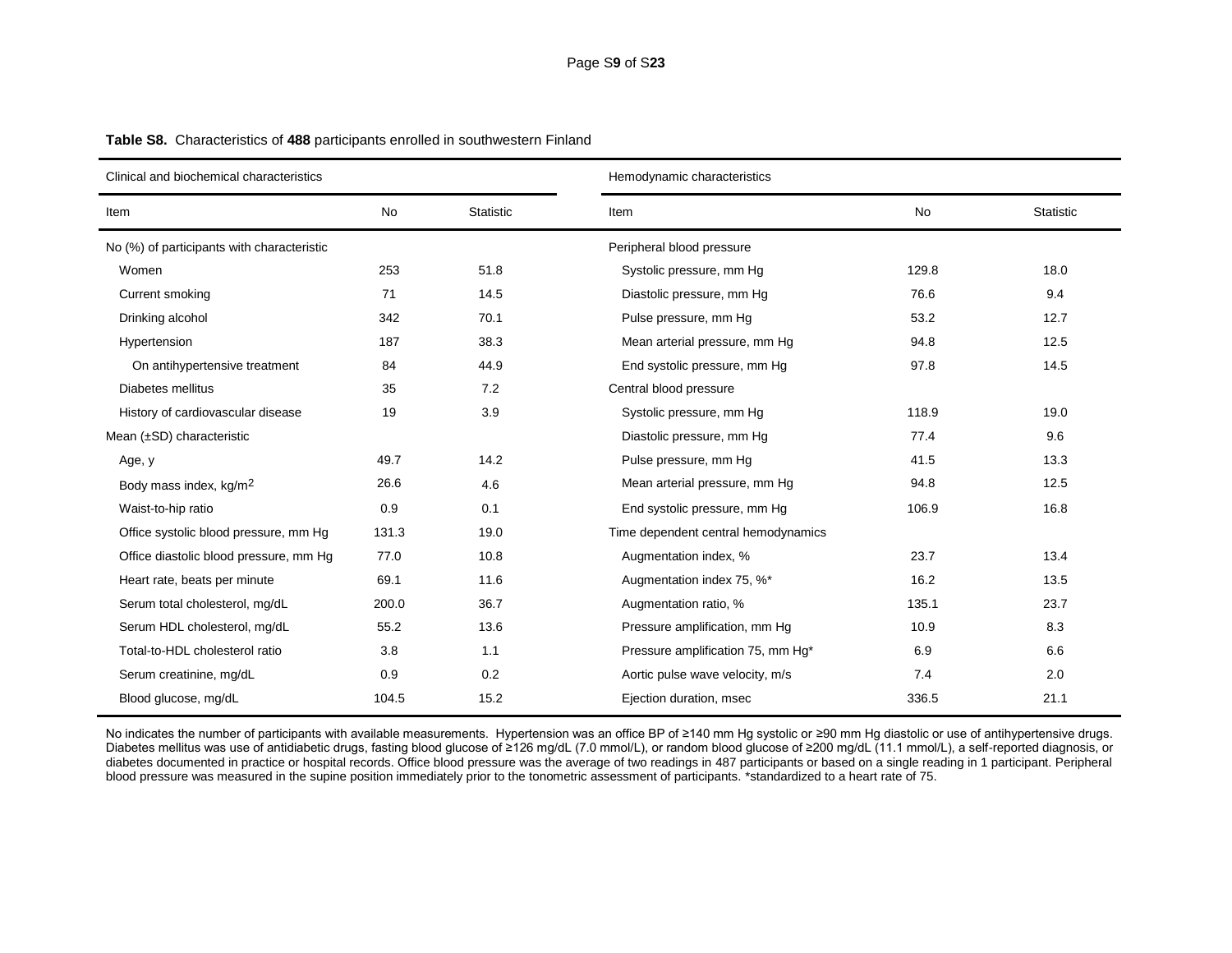| Clinical and biochemical characteristics   |           |                  | Hemodynamic characteristics         |           |           |  |  |
|--------------------------------------------|-----------|------------------|-------------------------------------|-----------|-----------|--|--|
| Item                                       | <b>No</b> | <b>Statistic</b> | Item                                | <b>No</b> | Statistic |  |  |
| No (%) of participants with characteristic |           |                  | Peripheral blood pressure           |           |           |  |  |
| Women                                      | 158       | 52.3             | Systolic pressure, mm Hg            | 126.9     | 16.5      |  |  |
| Current smoking                            | 57        | 18.9             | Diastolic pressure, mm Hg           | 79.8      | 10.6      |  |  |
| Drinking alcohol                           | 174       | 57.6             | Pulse pressure, mm Hq               | 47.1      | 11.9      |  |  |
| Hypertension                               | 143       | 47.4             | Mean arterial pressure, mm Hg       | 96.7      | 13.3      |  |  |
| On antihypertensive treatment              | 74        | 51.7             | End systolic pressure, mm Hg        | 97.3      | 15.1      |  |  |
| Diabetes mellitus                          | 13        | 4.3              | Central blood pressure              |           |           |  |  |
| History of cardiovascular disease          | 53        | 17.6             | Systolic pressure, mm Hg            | 116.1     | 17.5      |  |  |
| Mean $(\pm SD)$ characteristic             |           |                  | Diastolic pressure, mm Hg           | 80.9      | 10.7      |  |  |
| Age, y                                     | 47.8      | 14.3             | Pulse pressure, mm Hg               | 35.3      | 11.5      |  |  |
| Body mass index, kg/m <sup>2</sup>         | 26.7      | 4.6              | Mean arterial pressure, mm Hg       | 96.7      | 13.3      |  |  |
| Waist-to-hip ratio                         | 0.9       | 0.1              | End systolic pressure, mm Hg        | 105.4     | 17.0      |  |  |
| Office systolic blood pressure, mm Hg      | 126.2     | 17.6             | Time dependent central hemodynamics |           |           |  |  |
| Office diastolic blood pressure, mm Hq     | 82.5      | 10.5             | Augmentation index, %               | 21.2      | 16.7      |  |  |
| Heart rate, beats per minute               | 67.8      | 9.3              | Augmentation index 75, %*           | n/a       | n/a       |  |  |
| Serum total cholesterol, mg/dL             | 190.3     | 38.8             | Augmentation ratio, %               | 131.9     | 28.0      |  |  |
| Serum HDL cholesterol, mg/dL               | 58.2      | 14.8             | Pressure amplification, mm Hg       | 8.5       | 8.1       |  |  |
| Total-to-HDL cholesterol ratio             | 3.5       | 1.1              | Pressure amplification 75, mm Hg*   | n/a       | n/a       |  |  |
| Serum creatinine, mg/dL                    | 0.8       | 0.2              | Aortic pulse wave velocity, m/s     | 7.1       | 2.1       |  |  |
| Blood glucose, mg/dL                       | 90.9      | 20.0             | Ejection duration, msec             | 333.2     | 20.9      |  |  |

**Table S9.** Characteristics of **302** participants enrolled in Padova, Italy

No indicates the number of participants with available measurements. Hypertension was an office BP of ≥140 mm Hg systolic or ≥90 mm Hg diastolic or use of antihypertensive drugs. Diabetes mellitus was use of antidiabetic drugs, fasting blood glucose of ≥126 mg/dL (7.0 mmol/L), or random blood glucose of ≥200 mg/dL (11.1 mmol/L), a self-reported diagnosis, or diabetes documented in practice or hospital records. Office blood pressure was the average of two readings in 302 participants. Peripheral blood pressure was measured in the supine position immediately prior to the tonometric assessment of participants. n/a data not available. \*standardized to a heart rate of 75.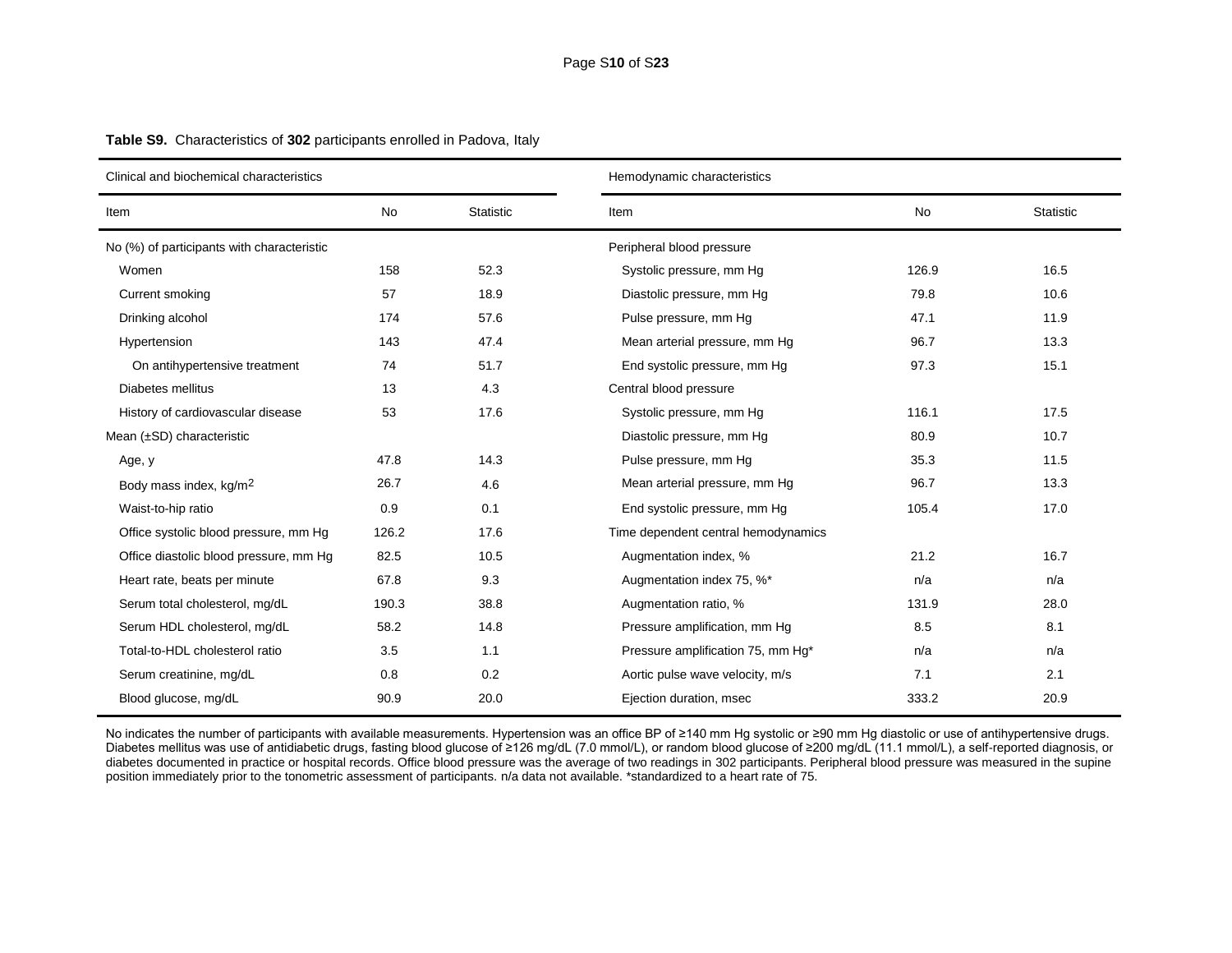| Clinical and biochemical characteristics   |           |                  | Hemodynamic characteristics         |           |                  |  |  |
|--------------------------------------------|-----------|------------------|-------------------------------------|-----------|------------------|--|--|
| Item                                       | <b>No</b> | <b>Statistic</b> | Item                                | <b>No</b> | <b>Statistic</b> |  |  |
| No (%) of participants with characteristic |           |                  | Peripheral blood pressure           |           |                  |  |  |
| Women                                      | 175       | 47.8             | Systolic pressure, mm Hg            | 115.1     | 16.0             |  |  |
| Current smoking                            | 7         | 1.9              | Diastolic pressure, mm Hg           | 73.6      | 11.7             |  |  |
| Drinking alcohol                           | 121       | 33.1             | Pulse pressure, mm Hg               | 41.5      | 10.4             |  |  |
| Hypertension                               | 77        | 21.0             | Mean arterial pressure, mm Hg       | 87.7      | 12.8             |  |  |
| On antihypertensive treatment              | 46        | 59.7             | End systolic pressure, mm Hg        | 87.9      | 13.9             |  |  |
| Diabetes mellitus                          | 31        | 8.5              | Central blood pressure              |           |                  |  |  |
| History of cardiovascular disease          | n/a       | n/a              | Systolic pressure, mm Hg            | 103.8     | 15.9             |  |  |
| Mean (±SD) characteristic                  |           |                  | Diastolic pressure, mm Hg           | 74.6      | 11.8             |  |  |
| Age, y                                     | 40.6      | 11.5             | Pulse pressure, mm Hq               | 29.3      | 9.1              |  |  |
| Body mass index, kg/m <sup>2</sup>         | 26.8      | 5.1              | Mean arterial pressure, mm Hg       | 87.7      | 12.8             |  |  |
| Waist-to-hip ratio                         | 0.9       | 0.1              | End systolic pressure, mm Hg        | 94.9      | 15.0             |  |  |
| Office systolic blood pressure, mm Hg      | 115.8     | 17.0             | Time dependent central hemodynamics |           |                  |  |  |
| Office diastolic blood pressure, mm Hg     | 74.0      | 11.6             | Augmentation index, %               | 15.9      | 12.3             |  |  |
| Heart rate, beats per minute               | 73.1      | 9.8              | Augmentation index 75, %*           | 12.2      | 11.9             |  |  |
| Serum total cholesterol, mg/dL             | 185.7     | 33.8             | Augmentation ratio, %               | 121.5     | 18.6             |  |  |
| Serum HDL cholesterol, mg/dL               | n/a       | n/a              | Pressure amplification, mm Hg       | 5.3       | 5.1              |  |  |
| Total-to-HDL cholesterol ratio             | n/a       | n/a              | Pressure amplification 75, mm Hg*   | 3.9       | 4.4              |  |  |
| Serum creatinine, mg/dL                    | n/a       | n/a              | Aortic pulse wave velocity, m/s     | n/a       | n/a              |  |  |
| Blood glucose, mg/dL                       | 97.5      | 32.0             | Ejection duration, msec             | 320.3     | 25.0             |  |  |

**Table S10.** Characteristics of **366** participants enrolled in Lugbe, Abuja, Nigeria

No indicates the number of participants with available measurements. Hypertension was an office BP of ≥140 mm Hg systolic or ≥90 mm Hg diastolic or use of antihypertensive drugs. Diabetes mellitus was use of antidiabetic drugs, fasting blood glucose of ≥126 mg/dL (7.0 mmol/L), or random blood glucose of ≥200 mg/dL (11.1 mmol/L), a self-reported diagnosis, or diabetes documented in practice or hospital records. Office blood pressure was the average of two readings in 365 participants or based on a single reading in 1 participant. Peripheral blood pressure was measured in the supine position immediately prior to the tonometric assessment of participants. n/a data not available \*standardized to a heart rate of 75.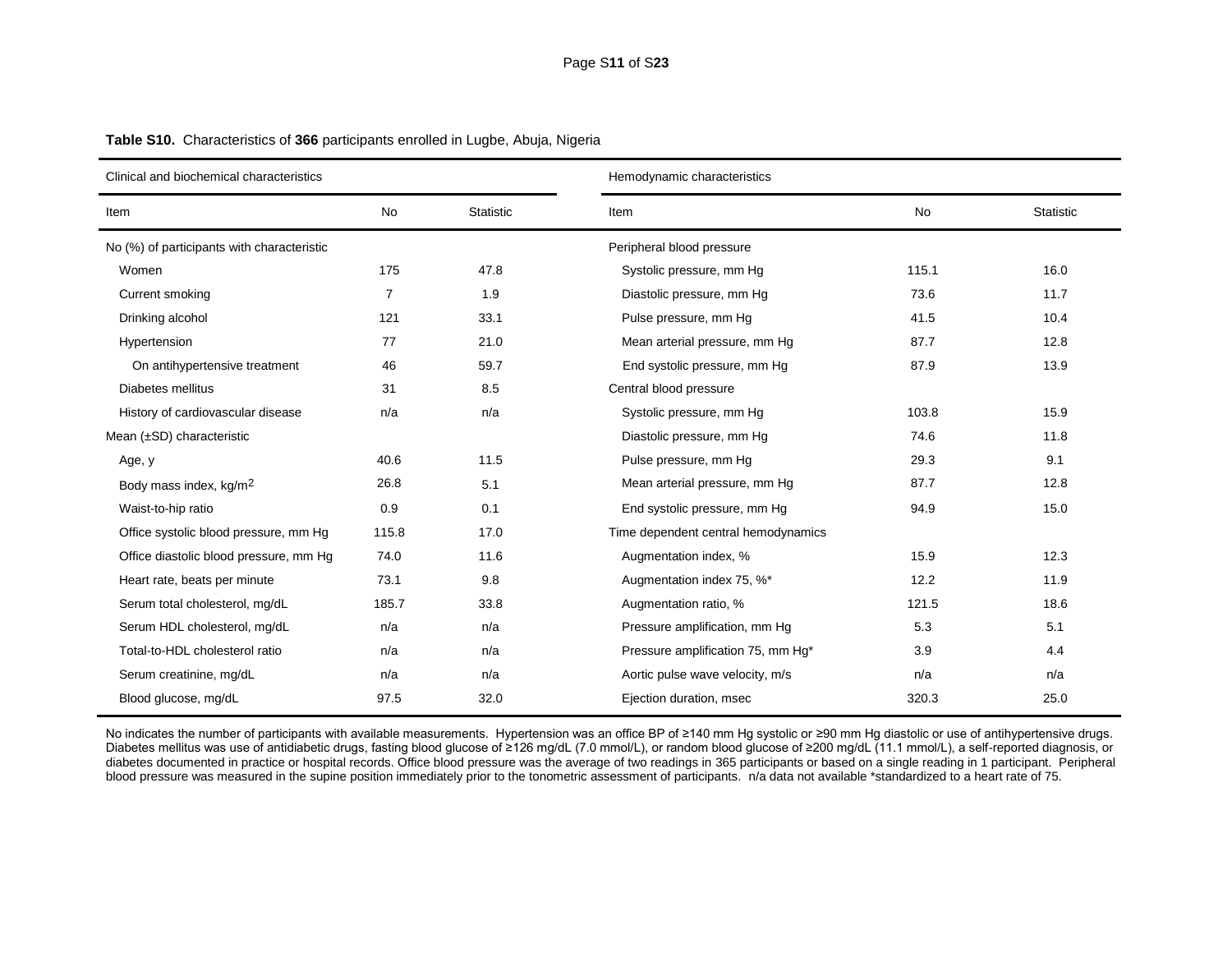| Clinical and biochemical characteristics   |           |                  | Hemodynamic characteristics         |           |           |  |  |  |
|--------------------------------------------|-----------|------------------|-------------------------------------|-----------|-----------|--|--|--|
| Item                                       | <b>No</b> | <b>Statistic</b> | Item                                | <b>No</b> | Statistic |  |  |  |
| No (%) of participants with characteristic |           |                  | Peripheral blood pressure           |           |           |  |  |  |
| Women                                      | 133       | 44.8             | Systolic pressure, mm Hg            | 128.9     | 17.0      |  |  |  |
| Current smoking                            | 80        | 26.9             | Diastolic pressure, mm Hg           | 77.2      | 11.0      |  |  |  |
| Drinking alcohol                           | 141       | 47.5             | Pulse pressure, mm Hq               | 51.7      | 12.4      |  |  |  |
| Hypertension                               | 117       | 39.4             | Mean arterial pressure, mm Hg       | 94.5      | 13.2      |  |  |  |
| On antihypertensive treatment              | 48        | 41.0             | End systolic pressure, mm Hg        | 94.9      | 15.6      |  |  |  |
| Diabetes mellitus                          | 24        | 8.1              | Central blood pressure              |           |           |  |  |  |
| History of cardiovascular disease          | 26        | 8.8              | Systolic pressure, mm Hq            | 115.3     | 18.1      |  |  |  |
| Mean $(\pm SD)$ characteristic             |           |                  | Diastolic pressure, mm Hg           | 78.2      | 11.2      |  |  |  |
| Age, y                                     | 41.2      | 15.2             | Pulse pressure, mm Hg               | 37.1      | 11.5      |  |  |  |
| Body mass index, kg/m <sup>2</sup>         | 26.3      | 4.7              | Mean arterial pressure, mm Hg       | 94.5      | 13.2      |  |  |  |
| Waist-to-hip ratio                         | 0.9       | 0.1              | End systolic pressure, mm Hg        | 103.2     | 17.3      |  |  |  |
| Office systolic blood pressure, mm Hg      | 131.9     | 16.9             | Time dependent central hemodynamics |           |           |  |  |  |
| Office diastolic blood pressure, mm Hg     | 76.8      | 10.2             | Augmentation index, %               | 16.9      | 17.1      |  |  |  |
| Heart rate, beats per minute               | 75.0      | 10.5             | Augmentation index 75, %*           | 12.1      | 16.6      |  |  |  |
| Serum total cholesterol, mg/dL             | 195.4     | 40.8             | Augmentation ratio, %               | 125.8     | 27.9      |  |  |  |
| Serum HDL cholesterol, mg/dL               | 49.8      | 12.9             | Pressure amplification, mm Hg       | 7.3       | 8.4       |  |  |  |
| Total-to-HDL cholesterol ratio             | 4.1       | 1.2              | Pressure amplification 75, mm Hg*   | 4.9       | 7.0       |  |  |  |
| Serum creatinine, mg/dL                    | 0.9       | 0.2              | Aortic pulse wave velocity, m/s     | 6.9       | 1.6       |  |  |  |
| Blood glucose, mg/dL                       | 94.2      | 17.0             | Ejection duration, msec             | 328.8     | 21.7      |  |  |  |

**Table S11.** Characteristics of **297** participants enrolled in Gdańsk, Poland

No indicates the number of participants with available measurements. Hypertension was an office BP of ≥140 mm Hg systolic or ≥90 mm Hg diastolic or use of antihypertensive drugs. Diabetes mellitus was use of antidiabetic drugs, fasting blood glucose of ≥126 mg/dL (7.0 mmol/L), or random blood glucose of ≥200 mg/dL (11.1 mmol/L), a self-reported diagnosis, or diabetes documented in practice or hospital records. Office blood pressure was the average of two readings in 295 participants. Peripheral blood pressure was measured in the supine position immediately prior to the tonometric assessment of participants. \*standardized to a heart rate of 75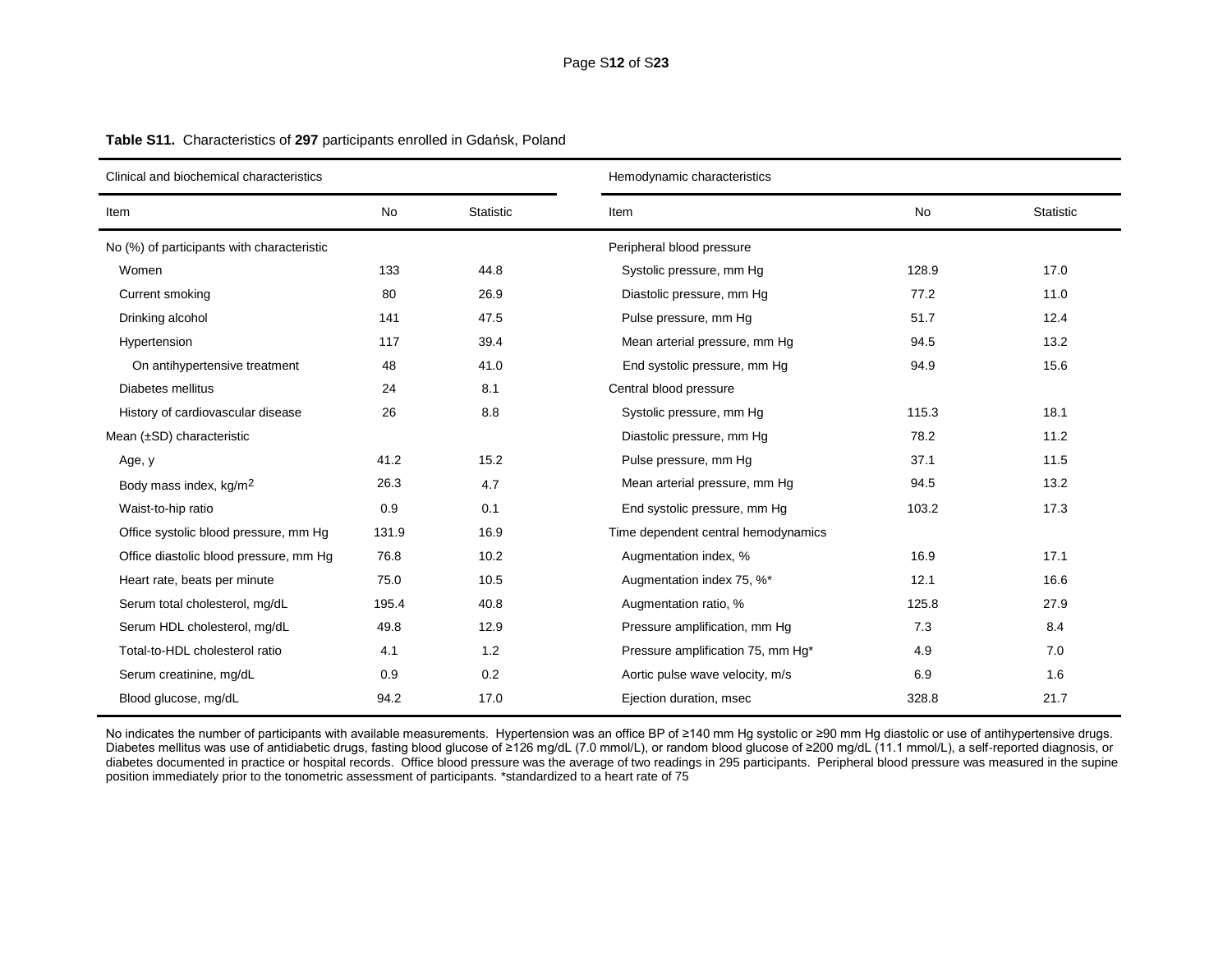| Clinical and biochemical characteristics   |           |                  | Hemodynamic characteristics         |       |                  |  |  |  |
|--------------------------------------------|-----------|------------------|-------------------------------------|-------|------------------|--|--|--|
| Item                                       | <b>No</b> | <b>Statistic</b> | Item                                | No    | <b>Statistic</b> |  |  |  |
| No (%) of participants with characteristic |           |                  | Peripheral blood pressure           |       |                  |  |  |  |
| Women                                      | 211       | 54.0             | Systolic pressure, mm Hg            | 130.1 | 18.8             |  |  |  |
| Current smoking                            | 96        | 24.6             | Diastolic pressure, mm Hg           | 79.9  | 12.6             |  |  |  |
| Drinking alcohol                           | 124       | 31.7             | Pulse pressure, mm Hq               | 50.2  | 12.6             |  |  |  |
| Hypertension                               | 130       | 33.3             | Mean arterial pressure, mm Hg       | 96.4  | 14.9             |  |  |  |
| On antihypertensive treatment              | 79        | 60.8             | End systolic pressure, mm Hg        | 97.2  | 16.3             |  |  |  |
| Diabetes mellitus                          | 15        | 3.8              | Central blood pressure              |       |                  |  |  |  |
| History of cardiovascular disease          | 41        | 10.5             | Systolic pressure, mm Hg            | 116.0 | 19.8             |  |  |  |
| Mean $(\pm SD)$ characteristic             |           |                  | Diastolic pressure, mm Hg           | 80.8  | 12.4             |  |  |  |
| Age, y                                     | 37.9      | 14.9             | Pulse pressure, mm Hg               | 35.0  | 11.7             |  |  |  |
| Body mass index, kg/m <sup>2</sup>         | 25.4      | 5.0              | Mean arterial pressure, mm Hg       | 96.2  | 14.5             |  |  |  |
| Waist-to-hip ratio                         | 0.8       | 0.1              | End systolic pressure, mm Hg        | 105.8 | 18.4             |  |  |  |
| Office systolic blood pressure, mm Hg      | 126.6     | 18.4             | Time dependent central hemodynamics |       |                  |  |  |  |
| Office diastolic blood pressure, mm Hg     | 78.5      | 11.2             | Augmentation index, %               | 14.6  | 17.3             |  |  |  |
| Heart rate, beats per minute               | 70.5      | 10.1             | Augmentation index 75, %*           | n/a   | n/a              |  |  |  |
| Serum total cholesterol, mg/dL             | 192.0     | 43.3             | Augmentation ratio, %               | 121.9 | 26.0             |  |  |  |
| Serum HDL cholesterol, mg/dL               | 59.5      | 15.3             | Pressure amplification, mm Hg       | 6.3   | 8.1              |  |  |  |
| Total-to-HDL cholesterol ratio             | 3.4       | 1.2              | Pressure amplification 75, mm Hg*   | n/a   | n/a              |  |  |  |
| Serum creatinine, mg/dL                    | 0.9       | 0.2              | Aortic pulse wave velocity, m/s     | 7.3   | 2.1              |  |  |  |
| Blood glucose, mg/dL                       | 84.3      | 20.9             | Ejection duration, msec             | 301.4 | 25.5             |  |  |  |

**Table S12.** Characteristics of **391** participants enrolled in Kraków, Poland

No indicates the number of participants with available measurements. Hypertension was an office BP of ≥140 mm Hg systolic or ≥90 mm Hg diastolic or use of antihypertensive drugs. Diabetes mellitus was use of antidiabetic drugs, fasting blood glucose of ≥126 mg/dL (7.0 mmol/L), or random blood glucose of ≥200 mg/dL (11.1 mmol/L), a self-reported diagnosis, or diabetes documented in practice or hospital records. Office blood pressure was the average of two readings in 391 participants. Peripheral blood pressure was measured in the supine position immediately prior to the tonometric assessment of participants. n/a data not available. \*standardized to a heart rate of 75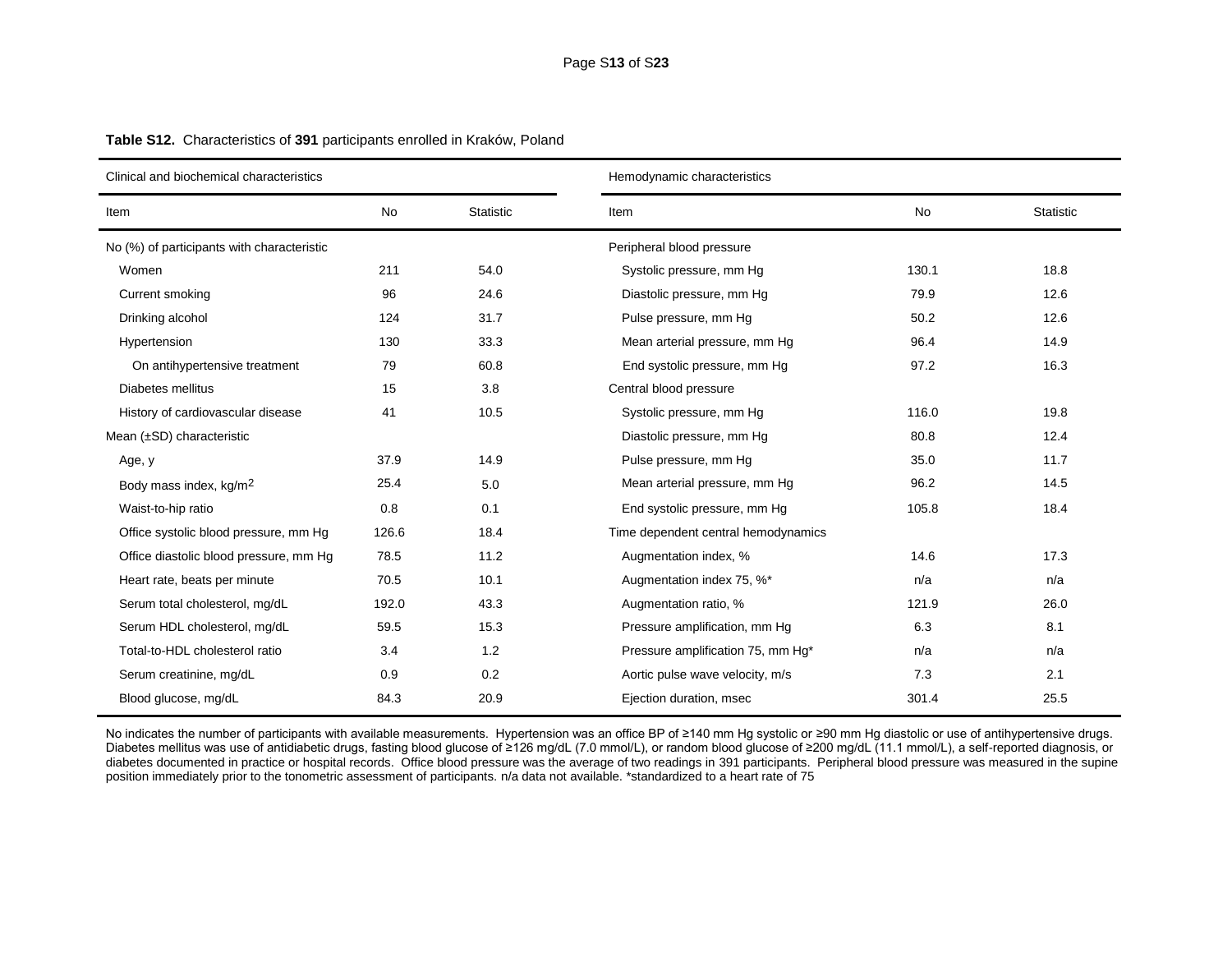| Clinical and biochemical characteristics   |       |                  | Hemodynamic characteristics         |           |      |  |
|--------------------------------------------|-------|------------------|-------------------------------------|-----------|------|--|
| Item                                       | No    | <b>Statistic</b> | Item                                | <b>No</b> |      |  |
| No (%) of participants with characteristic |       |                  | Peripheral blood pressure           |           |      |  |
| Women                                      | 931   | 66.5             | Systolic pressure, mm Hg            | 128.4     | 22.1 |  |
| Current smoking                            | 213   | 15.2             | Diastolic pressure, mm Hg           | 83.3      | 12.5 |  |
| Drinking alcohol                           | 291   | 20.8             | Pulse pressure, mm Hq               | 45.0      | 15.5 |  |
| Hypertension                               | 678   | 48.4             | Mean arterial pressure, mm Hg       | 99.7      | 15.5 |  |
| On antihypertensive treatment              | 352   | 51.9             | End systolic pressure, mm Hg        | n/a       | n/a  |  |
| Diabetes mellitus                          | 156   | 11.1             | Central blood pressure              |           |      |  |
| History of cardiovascular disease          | 34    | 2.4              | Systolic pressure, mm Hg            | 119.7     | 22.0 |  |
| Mean $(\pm SD)$ characteristic             |       |                  | Diastolic pressure, mm Hg           | 84.2      | 12.7 |  |
| Age, y                                     | 44.5  | 18.2             | Pulse pressure, mm Hq               | 35.4      | 14.4 |  |
| Body mass index, kg/m <sup>2</sup>         | 29.7  | 8.0              | Mean arterial pressure, mm Hg       | 99.7      | 15.5 |  |
| Waist-to-hip ratio                         | 0.8   | 0.1              | End systolic pressure, mm Hg        | 110.7     | 19.5 |  |
| Office systolic blood pressure, mm Hg      | 130.6 | 22.0             | Time dependent central hemodynamics |           |      |  |
| Office diastolic blood pressure, mm Hg     | 83.7  | 12.4             | Augmentation index, %               | 27.1      | 12.5 |  |
| Heart rate, beats per minute               | 69.6  | 10.7             | Augmentation index 75, %*           | 22.7      | 12.1 |  |
| Serum total cholesterol, mg/dL             | 178.1 | 38.9             | Augmentation ratio, %               | 141.2     | 24.8 |  |
| Serum HDL cholesterol, mg/dL               | 54.1  | 15.2             | Pressure amplification, mm Hg       | 10.5      | 7.6  |  |
| Total-to-HDL cholesterol ratio             | 3.5   | 1.8              | Pressure amplification 75, mm Hg*   | n/a       | n/a  |  |
| Serum creatinine, mg/dL                    | 0.8   | 0.3              | Aortic pulse wave velocity, m/s     | 6.3       | 2.6  |  |
| Blood glucose, mg/dL                       | 93.1  | 42.9             | Ejection duration, msec             | 322.3     | 25.4 |  |

**Table S13.** Characteristics of **1400** participants enrolled in Johannesburg, South Africa

No indicates the number of participants with available measurements. Hypertension was an office BP of ≥140 mm Hg systolic or ≥90 mm Hg diastolic or use of antihypertensive drugs. Diabetes mellitus was use of antidiabetic drugs, fasting blood glucose of ≥126 mg/dL (7.0 mmol/L), or random blood glucose of ≥200 mg/dL (11.1 mmol/L), a self-reported diagnosis, or diabetes documented in practice or hospital records. Office blood pressure was the average of two readings in 1400 participants. Peripheral blood pressure was measured in the supine position immediately prior to the tonometric assessment of participants. n/a data not available. \*standardized to a heart rate of 75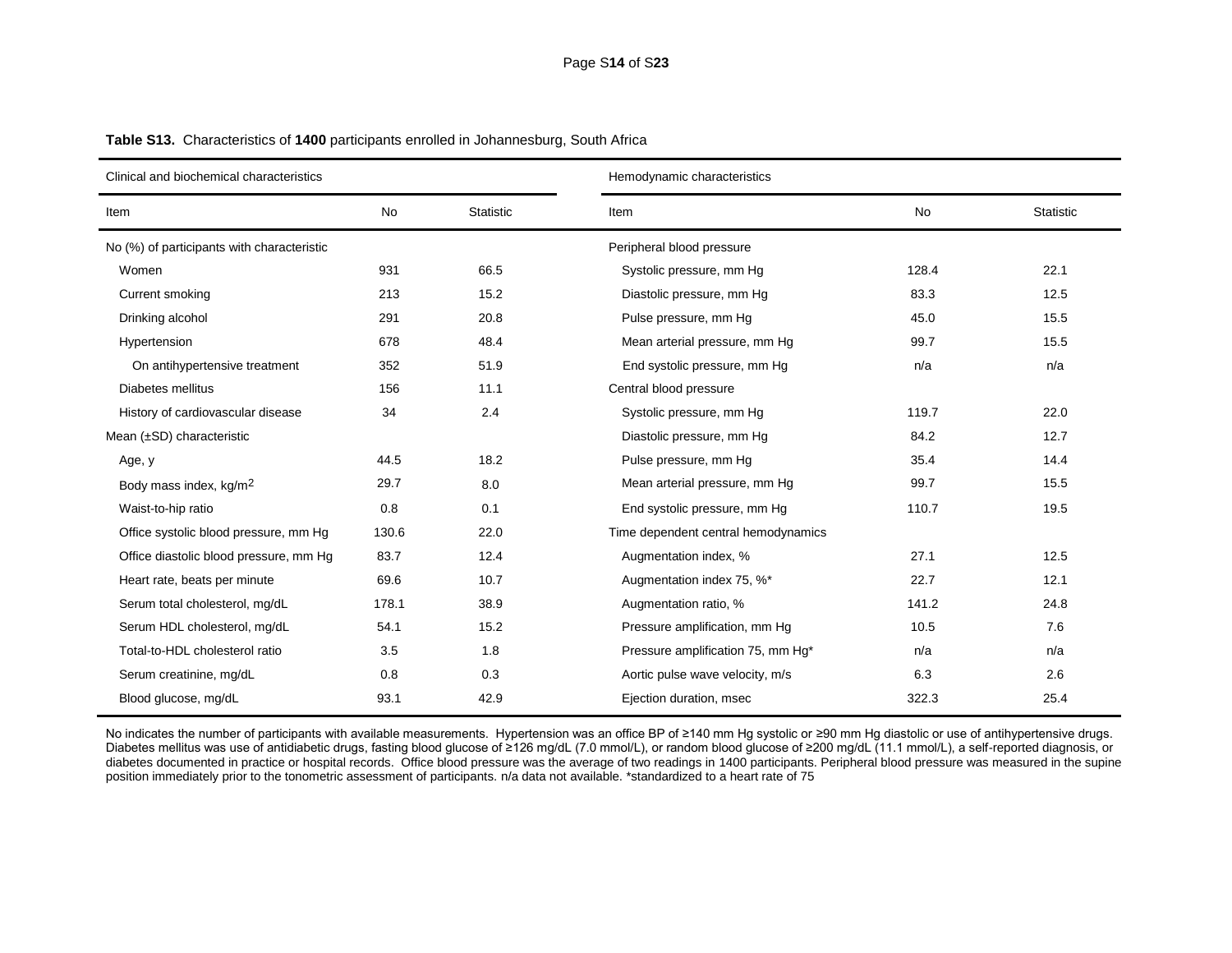| Clinical and biochemical characteristics   |           |                  | Hemodynamic characteristics         |       |                  |  |  |
|--------------------------------------------|-----------|------------------|-------------------------------------|-------|------------------|--|--|
| Item                                       | <b>No</b> | <b>Statistic</b> | <b>No</b><br>Item                   |       | <b>Statistic</b> |  |  |
| No (%) of participants with characteristic |           |                  | Peripheral blood pressure           |       |                  |  |  |
| Women                                      | 624       | 51.9             | Systolic pressure, mm Hg            | 122.7 | 10.4             |  |  |
| Current smoking                            | 286       | 23.8             | Diastolic pressure, mm Hg           | 73.4  | 7.8              |  |  |
| Drinking alcohol                           | 674       | 56.1             | Pulse pressure, mm Hq               | 49.3  | 7.8              |  |  |
| Hypertension                               | 137       | 11.4             | Mean arterial pressure, mm Hg       | n/a   | n/a              |  |  |
| On antihypertensive treatment              | 0         | 0.0              | End systolic pressure, mm Hg        | n/a   | n/a              |  |  |
| Diabetes mellitus                          | 3         | 0.3              | Central blood pressure              |       |                  |  |  |
| History of cardiovascular disease          | 8         | 0.7              | Systolic pressure, mm Hg            | 108.1 | 9.6              |  |  |
| Mean $(\pm SD)$ characteristic             |           |                  | Diastolic pressure, mm Hg           | 74.1  | 7.8              |  |  |
| Age, y                                     | 25.0      | 3.1              | Pulse pressure, mm Hg               | 34.0  | 5.7              |  |  |
| Body mass index, kg/m <sup>2</sup>         | 25.1      | 5.6              | Mean arterial pressure, mm Hg       | 87.2  | 8.5              |  |  |
| Waist-to-hip ratio                         | 0.8       | 0.1              | End systolic pressure, mm Hg        | 96.5  | 10.1             |  |  |
| Office systolic blood pressure, mm Hg      | 119.3     | 12.1             | Time dependent central hemodynamics |       |                  |  |  |
| Office diastolic blood pressure, mm Hg     | 78.5      | 7.9              | Augmentation index, %               | 11.0  | 11.5             |  |  |
| Heart rate, beats per minute               | 63.3      | 10.5             | Augmentation index 75, %*           | 4.5   | 12.8             |  |  |
| Serum total cholesterol, mg/dL             | 144.5     | 46.1             | Augmentation ratio, %               | 116.0 | 10.1             |  |  |
| Serum HDL cholesterol, mg/dL               | 44.5      | 16.0             | Pressure amplification, mm Hg       | 4.0   | 4.4              |  |  |
| Total-to-HDL cholesterol ratio             | 3.5       | 1.3              | Pressure amplification 75, mm Hg*   | n/a   | n/a              |  |  |
| Serum creatinine, mg/dL                    | 0.8       | 0.2              | Aortic pulse wave velocity, m/s     | 6.3   | 0.9              |  |  |
| Blood glucose, mg/dL                       | 73.1      | 19.1             | Ejection duration, msec             | n/a   | n/a              |  |  |

**Table S14.** Characteristics of **1202** participants enrolled in Potchefstroom, South Africa

No indicates the number of participants with available measurements. Hypertension was an office BP of ≥140 mm Hg systolic or ≥90 mm Hg diastolic or use of antihypertensive drugs. Diabetes mellitus was use of antidiabetic drugs, fasting blood glucose of ≥126 mg/dL (7.0 mmol/L), or random blood glucose of ≥200 mg/dL (11.1 mmol/L), a self-reported diagnosis, or diabetes documented in practice or hospital records. Office blood pressure was the average of two readings in 1202 participants. Peripheral blood pressure was measured in the supine position immediately prior to the tonometric assessment of participants. n/a data not available. \*standardized to a heart rate of 75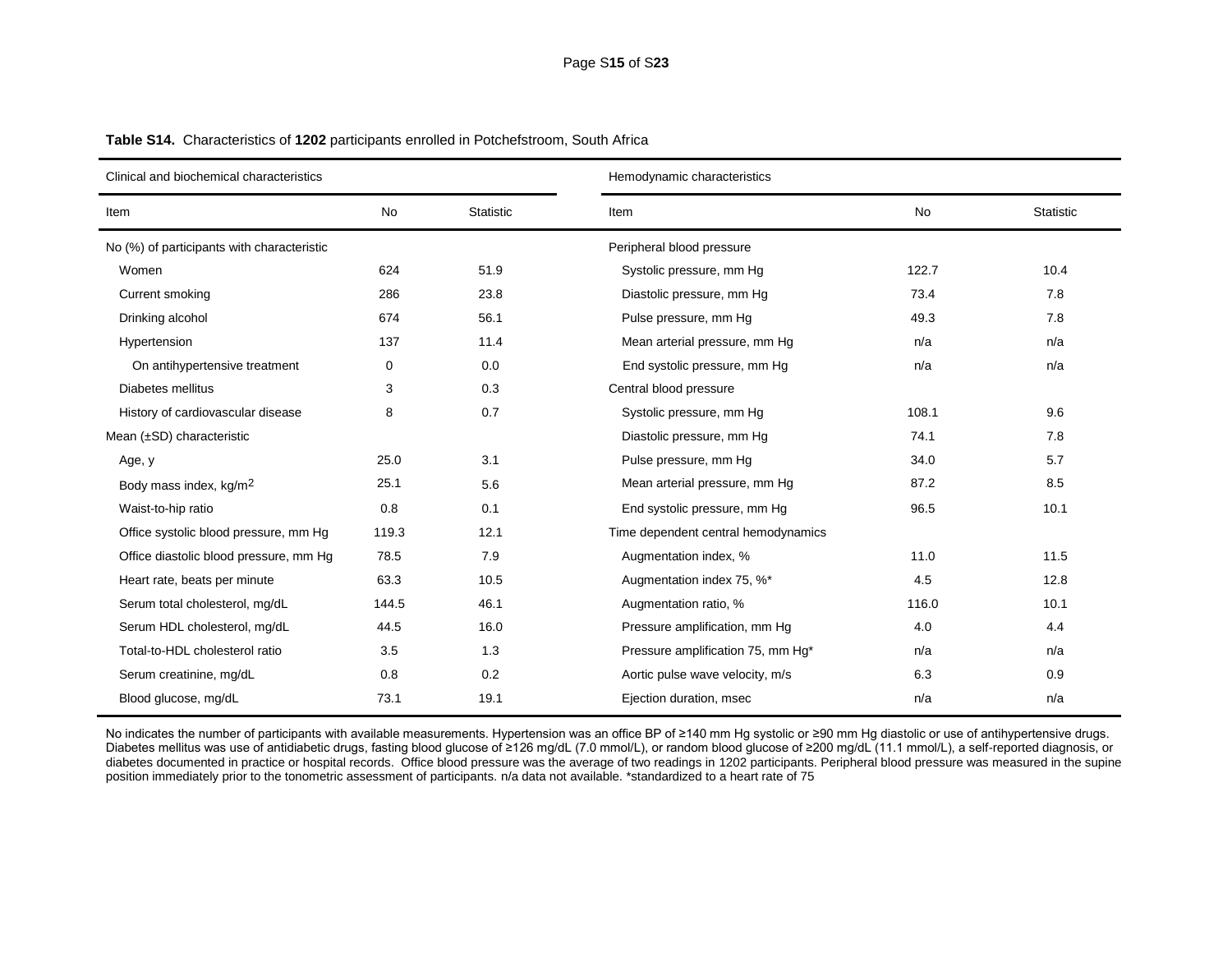| Clinical and biochemical characteristics   |       |                  | Hemodynamic characteristics         |           |      |  |  |
|--------------------------------------------|-------|------------------|-------------------------------------|-----------|------|--|--|
| Item                                       | No    | <b>Statistic</b> | Item                                | <b>No</b> |      |  |  |
| No (%) of participants with characteristic |       |                  | Peripheral blood pressure           |           |      |  |  |
| Women                                      | 569   | 52.2             | Systolic pressure, mm Hg            | 125.0     | 18.0 |  |  |
| Current smoking                            | 271   | 24.8             | Diastolic pressure, mm Hg           | 77.7      | 9.5  |  |  |
| Drinking alcohol                           | 691   | 64.0             | Pulse pressure, mm Hg               | 47.3      | 14.3 |  |  |
| Hypertension                               | 297   | 27.2             | Mean arterial pressure, mm Hg       | 94.5      | 12.4 |  |  |
| On antihypertensive treatment              | 217   | 73.1             | End systolic pressure, mm Hg        | 97.1      | 14.4 |  |  |
| Diabetes mellitus                          | 47    | 4.3              | Central blood pressure              |           |      |  |  |
| History of cardiovascular disease          | 127   | 11.8             | Systolic pressure, mm Hg            | 115.2     | 18.9 |  |  |
| Mean $(\pm SD)$ characteristic             |       |                  | Diastolic pressure, mm Hg           | 78.6      | 9.7  |  |  |
| Age, y                                     | 47.3  | 17.5             | Pulse pressure, mm Hq               | 36.6      | 14.4 |  |  |
| Body mass index, kg/m <sup>2</sup>         | 24.9  | 4.5              | Mean arterial pressure, mm Hg       | 94.5      | 12.4 |  |  |
| Waist-to-hip ratio                         | 0.9   | 0.1              | End systolic pressure, mm Hg        | 104.7     | 16.7 |  |  |
| Office systolic blood pressure, mm Hg      | 119.0 | 17.1             | Time dependent central hemodynamics |           |      |  |  |
| Office diastolic blood pressure, mm Hg     | 75.6  | 9.8              | Augmentation index, %               | 22.8      | 16.0 |  |  |
| Heart rate, beats per minute               | 66.3  | 11.1             | Augmentation index 75, %*           | 15.9      | 16.3 |  |  |
| Serum total cholesterol, mg/dL             | 195.3 | 40.8             | Augmentation ratio, %               | 135.2     | 29.1 |  |  |
| Serum HDL cholesterol, mg/dL               | 58.4  | 16.5             | Pressure amplification, mm Hg       | 9.7       | 9.1  |  |  |
| Total-to-HDL cholesterol ratio             | 3.6   | 1.1              | Pressure amplification 75, mm Hg*   | 6.4       | 7.4  |  |  |
| Serum creatinine, mg/dL                    | 0.8   | 0.2              | Aortic pulse wave velocity, m/s     | 8.0       | 2.3  |  |  |
| Blood glucose, mg/dL                       | 92.5  | 13.0             | Ejection duration, msec             | 338.0     | 21.6 |  |  |

**Table S15.** Characteristics of **1091** participants enrolled in Bern, Geneva and Lausanne, Switzerland

No indicates the number of participants with available measurements. Hypertension was an office BP of ≥140 mm Hg systolic or ≥90 mm Hg diastolic or use of antihypertensive drugs. Diabetes mellitus was use of antidiabetic drugs, fasting blood glucose of ≥126 mg/dL (7.0 mmol/L), or random blood glucose of ≥200 mg/dL (11.1 mmol/L), a self-reported diagnosis, or diabetes documented in practice or hospital records. Office blood pressure was the average of two readings in 1089 participants. Peripheral blood pressure was measured in the supine position immediately prior to the tonometric assessment of participants. \*standardized to a heart rate of 75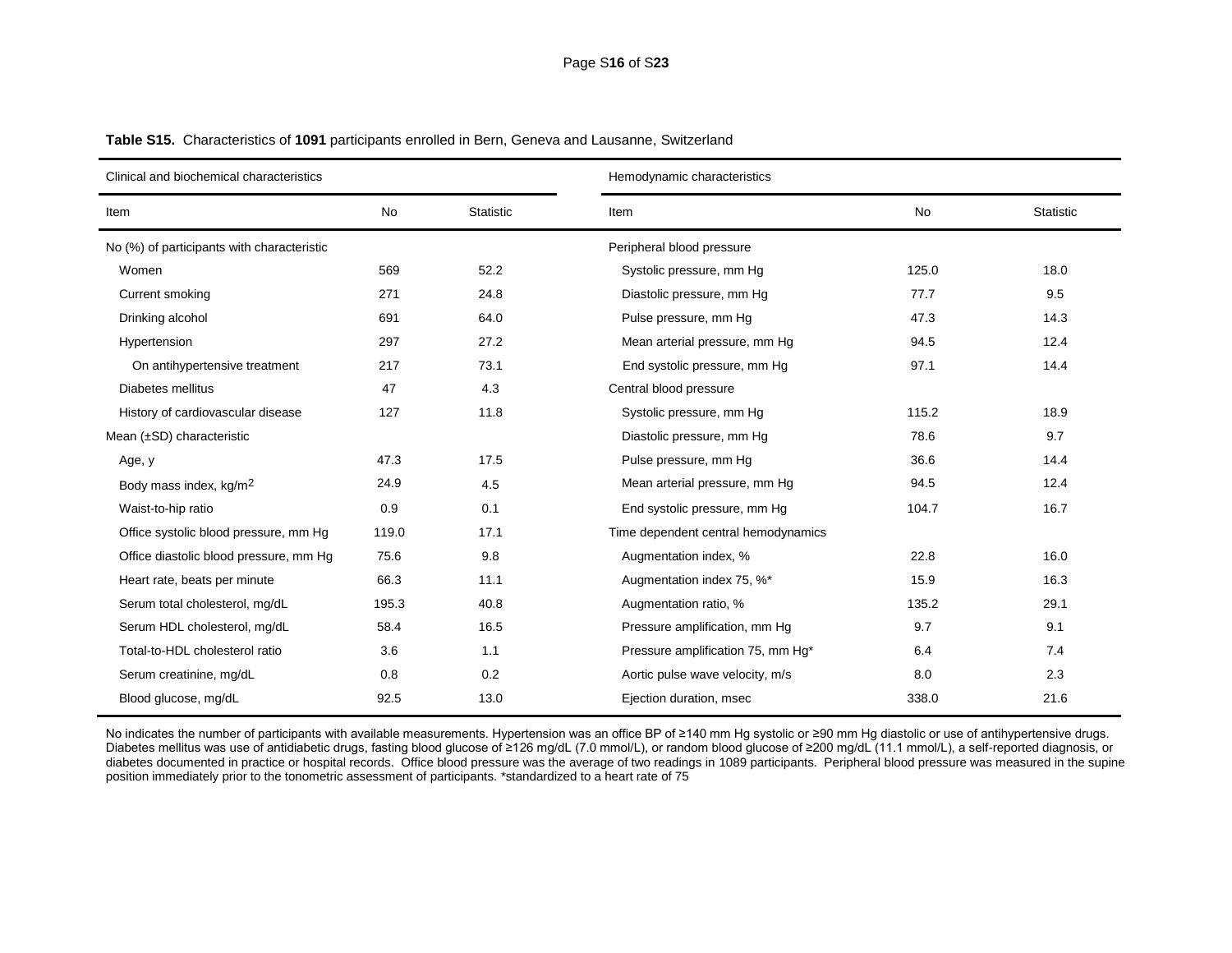| Clinical and biochemical characteristics   |       |           | Hemodynamic characteristics         |       |                  |  |  |
|--------------------------------------------|-------|-----------|-------------------------------------|-------|------------------|--|--|
| Item                                       | No    | Statistic | Item                                | No    | <b>Statistic</b> |  |  |
| No (%) of participants with characteristic |       |           | Peripheral blood pressure           |       |                  |  |  |
| Women                                      | 206   | 63.4      | Systolic pressure, mm Hg            | 130.5 | 18.9             |  |  |
| Current smoking                            | 69    | 21.2      | Diastolic pressure, mm Hg           | 82.4  | 12.7             |  |  |
| Drinking alcohol                           | 119   | 36.6      | Pulse pressure, mm Hg               | 48.1  | 14.0             |  |  |
| Hypertension                               | 163   | 50.2      | Mean arterial pressure, mm Hg       | 99.5  | 14.4             |  |  |
| On antihypertensive treatment              | 123   | 75.5      | End systolic pressure, mm Hg        | 99.6  | 15.9             |  |  |
| Diabetes mellitus                          | 44    | 13.5      | Central blood pressure              |       |                  |  |  |
| History of cardiovascular disease          | 53    | 16.3      | Systolic pressure, mm Hg            | 120.1 | 19.3             |  |  |
| Mean $(\pm SD)$ characteristic             |       |           | Diastolic pressure, mm Hg           | 83.5  | 12.8             |  |  |
| Age, y                                     | 54.5  | 17.4      | Pulse pressure, mm Hq               | 36.6  | 13.3             |  |  |
| Body mass index, kg/m <sup>2</sup>         | 29.5  | 6.2       | Mean arterial pressure, mm Hg       | 99.5  | 14.4             |  |  |
| Waist-to-hip ratio                         | 0.9   | 0.1       | End systolic pressure, mm Hg        | 108.8 | 17.6             |  |  |
| Office systolic blood pressure, mm Hg      | 129.8 | 22.9      | Time dependent central hemodynamics |       |                  |  |  |
| Office diastolic blood pressure, mm Hg     | 81.6  | 11.8      | Augmentation index, %               | 23.9  | 15.8             |  |  |
| Heart rate, beats per minute               | 72.0  | 9.3       | Augmentation index 75, %*           | 21.4  | 15.3             |  |  |
| Serum total cholesterol, mg/dL             | 205.5 | 44.5      | Augmentation ratio, %               | 137.1 | 29.9             |  |  |
| Serum HDL cholesterol, mg/dL               | 51.3  | 14.8      | Pressure amplification, mm Hg       | 9.8   | 8.6              |  |  |
| Total-to-HDL cholesterol ratio             | 4.3   | 1.3       | Pressure amplification 75, mm Hg*   | 8.4   | 7.6              |  |  |
| Serum creatinine, mg/dL                    | 0.8   | 0.2       | Aortic pulse wave velocity, m/s     | 8.0   | 4.2              |  |  |
| Blood glucose, mg/dL                       | 97.9  | 28.0      | Ejection duration, msec             | 321.2 | 24.6             |  |  |

**Table S16.** Characteristics of **325** participants enrolled in Montevideo, Uruguay

No indicates the number of participants with available measurements. Hypertension was an office BP of ≥140 mm Hg systolic or ≥90 mm Hg diastolic or use of antihypertensive drugs. Diabetes mellitus was use of antidiabetic drugs, fasting blood glucose of ≥126 mg/dL (7.0 mmol/L), or random blood glucose of ≥200 mg/dL (11.1 mmol/L), a self-reported diagnosis, or diabetes documented in practice or hospital records. Office blood pressure was the average of two readings in 324 participants or based on a single reading in 1 participant. Peripheral blood pressure was measured in the supine position immediately prior to the tonometric assessment of participants. \*standardized to a heart rate of 75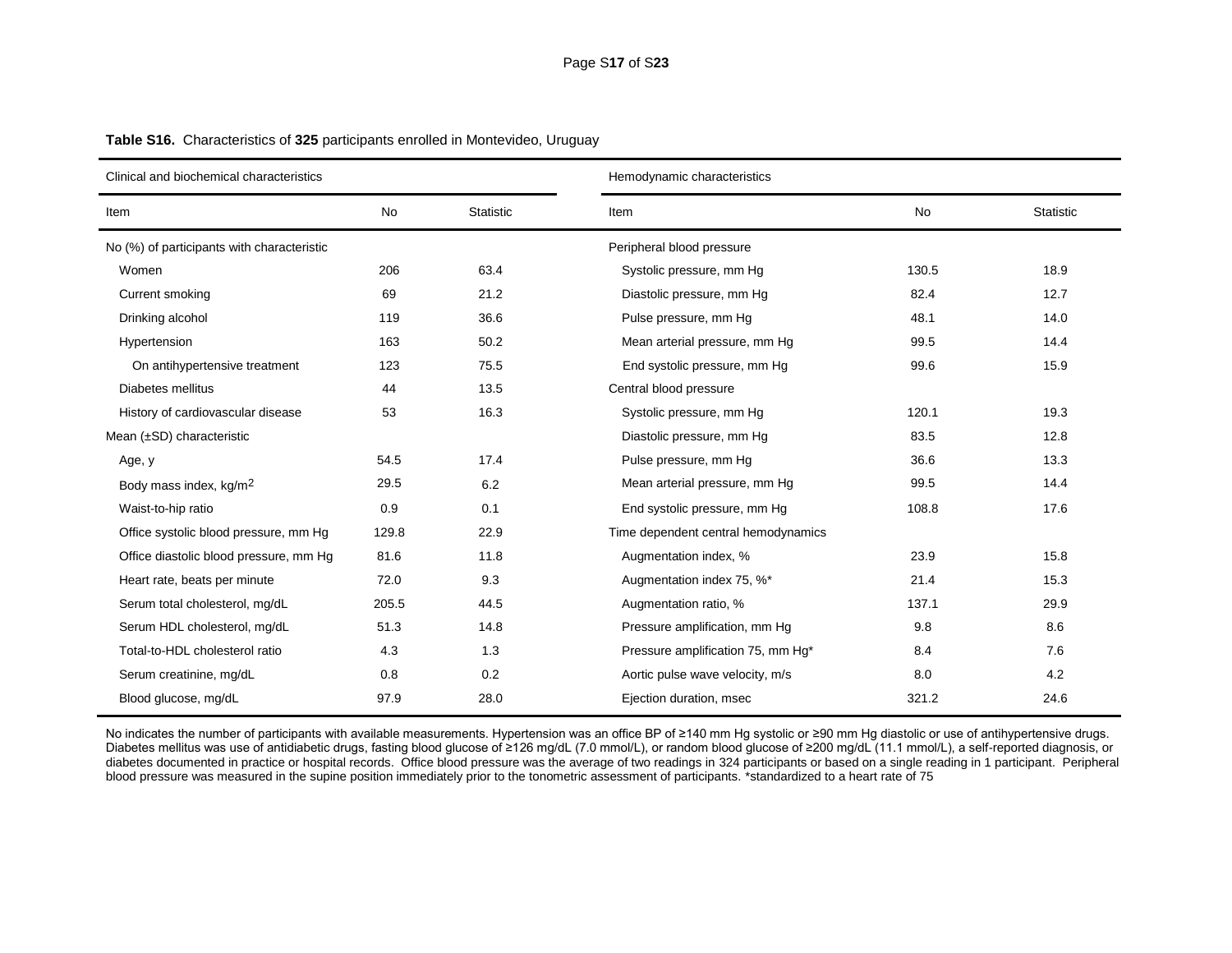|                                     |      | Women            | Men  |                  | Δ                               |          |
|-------------------------------------|------|------------------|------|------------------|---------------------------------|----------|
| Hemodynamic variable                | No   | <b>Statistic</b> | No   | <b>Statistic</b> | $\Delta$ (95% CI)               | P        |
| Peripheral blood pressure           |      |                  |      |                  |                                 |          |
| Systolic pressure, mm Hg            | 5942 | $127.9 \pm 21.7$ | 4892 | $131.4 \pm 18.6$ | $3.5(2.8-4.3)$                  | < 0.0001 |
| Diastolic pressure, mm Hg           | 5943 | $77.7 \pm 11.3$  | 4893 | $80.0 \pm 10.9$  | $2.2(1.8-2.7)$                  | < 0.0001 |
| Pulse pressure, mm Hq               | 5942 | $50.1 \pm 16.5$  | 4892 | $51.4 \pm 14.2$  | $1.3(0.7-1.9)$                  | < 0.0001 |
| Mean arterial pressure, mm Hg       | 5321 | $96.7 \pm 15.0$  | 4316 | $97.9 \pm 13.6$  | $1.2(0.6-1.8)$                  | < 0.0001 |
| Central blood pressure              |      |                  |      |                  |                                 |          |
| Systolic pressure, mm Hg            | 5942 | $118.0 \pm 22.2$ | 4892 | $118.4 \pm 19.2$ | $0.4 (-0.4 - 1.2)$              | 0.3      |
| Diastolic pressure, mm Hg           | 5942 | $78.7 \pm 11.5$  | 4893 | $80.9 \pm 11.1$  | $2.2(1.7-2.6)$                  | < 0.0001 |
| Pulse pressure, mm Hq               | 5941 | $39.3 \pm 16.2$  | 4892 | $37.6 \pm 13.6$  | $-1.7$ $(-2.3 - [-1.2])$        | < 0.0001 |
| Mean arterial pressure, mm Hg       | 5942 | $95.6 \pm 14.8$  | 4893 | $96.7 \pm 13.5$  | $1.1(0.6-1.6)$                  | < 0.0001 |
| Time dependent central hemodynamics |      |                  |      |                  |                                 |          |
| Augmentation index, %               | 5931 | $25.9 \pm 14.6$  | 4881 | $17.7 \pm 15.5$  | $-8.2$ ( $-8.8$ -[ $-7.7$ ])    | < 0.0001 |
| Augmentation index 75, %*           | 5457 | $22.4 \pm 13.8$  | 4451 | $12.2 \pm 15.0$  | $-10.2$ ( $-10.8$ -[ $-9.6$ ])  | < 0.0001 |
| Augmentation ratio, %               | 5929 | $140.3 \pm 27.6$ | 4881 | $126.3 \pm 25.1$ | $-14.0$ ( $-15.0$ -[ $-13.0$ ]) | < 0.0001 |
| Pressure amplification, mm Hg       | 5930 | $11.5 \pm 9.5$   | 4881 | $7.8 \pm 8.6$    | $-3.7(-4.0[-3.3])$              | < 0.0001 |
| Pressure amplification 75, mm Hg*   | 3907 | $10.5 \pm 8.1$   | 3413 | $5.8 \pm 7.1$    | $-4.7$ ( $-5.1$ -[ $-4.4$ ])    | < 0.0001 |
| Aortic pulse wave velocity, m/s     | 4250 | $7.1 \pm 2.3$    | 3351 | $7.5 \pm 2.3$    | $0.4(0.3-0.5)$                  | < 0.0001 |
| Ejection duration, msec             | 5319 | $325.0 \pm 27.7$ | 4314 | $318.0 \pm 27.5$ | $-7.0$ ( $-8.2$ -[ $-5.9$ ])    | < 0.0001 |

**Table S17.** Hemodynamic measurements in 5943 women and 4893 men

 reported with 95% confidence interval (95 % CI) refers the difference (men minus women). No indicates the number of participants with available measurements. Peripheral blood pressure was measured in the supine position immediately prior to the tonometric assessment of participants. \*The time-dependent measurements were standardized to a heart rate of 75 beats per minute.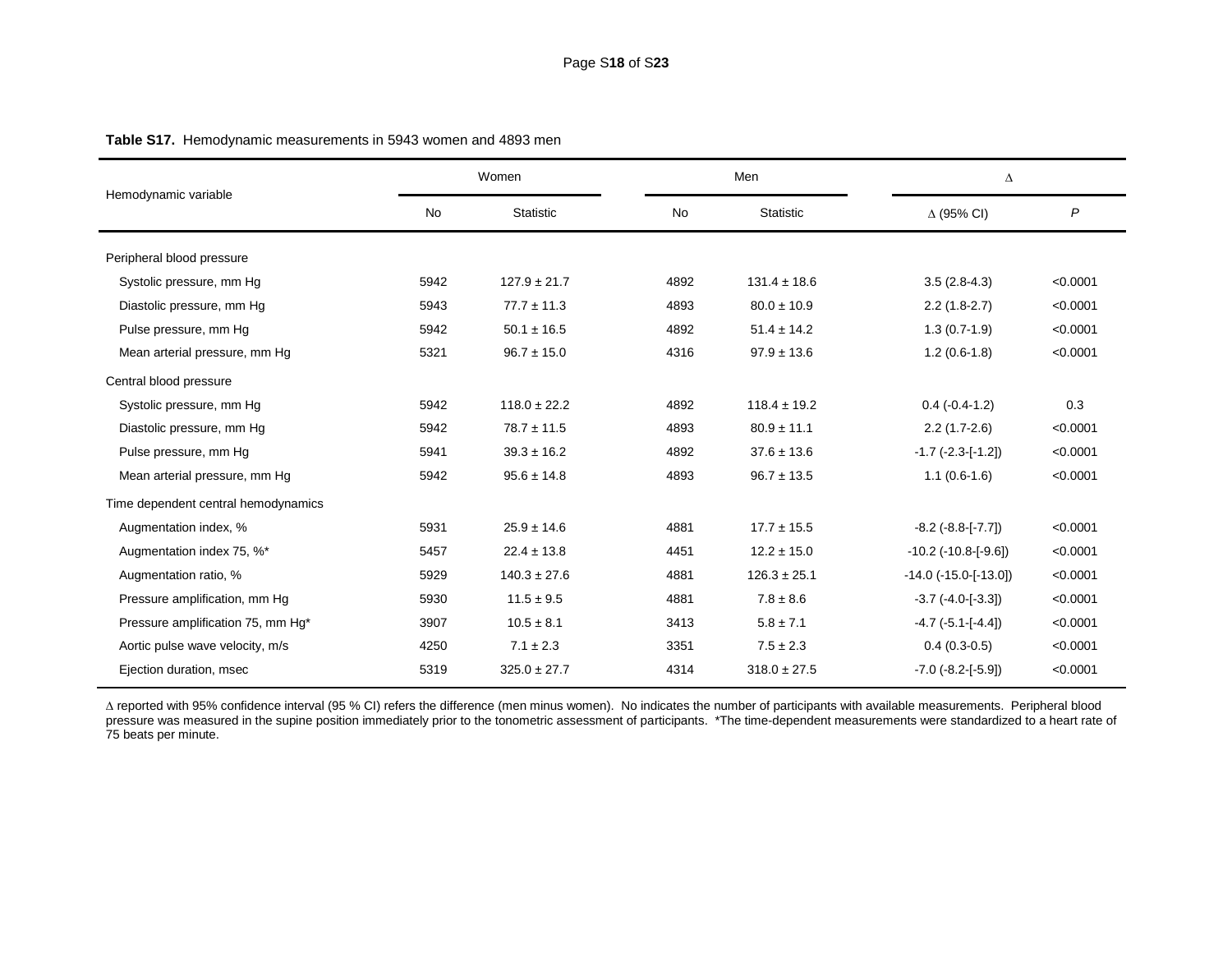

## **Figure S1.**

Pressure-only pulse wave analysis. The central waveform is derived from the radial waveform by means of a validated transfer function. P1 and P2 indicate the first and second peak of the central waveform, cPP the central pulse pressure, and Pf and Pb the forward and reflected pulse wave amplitude. The central pressure waveform can be separated in its forward and backward pulse wave component using a triangular-shaped flow estimate. Start, peak and end of the estimated flow curve are derived from the ejection period and the first shoulder (P1) of the central pressure curve.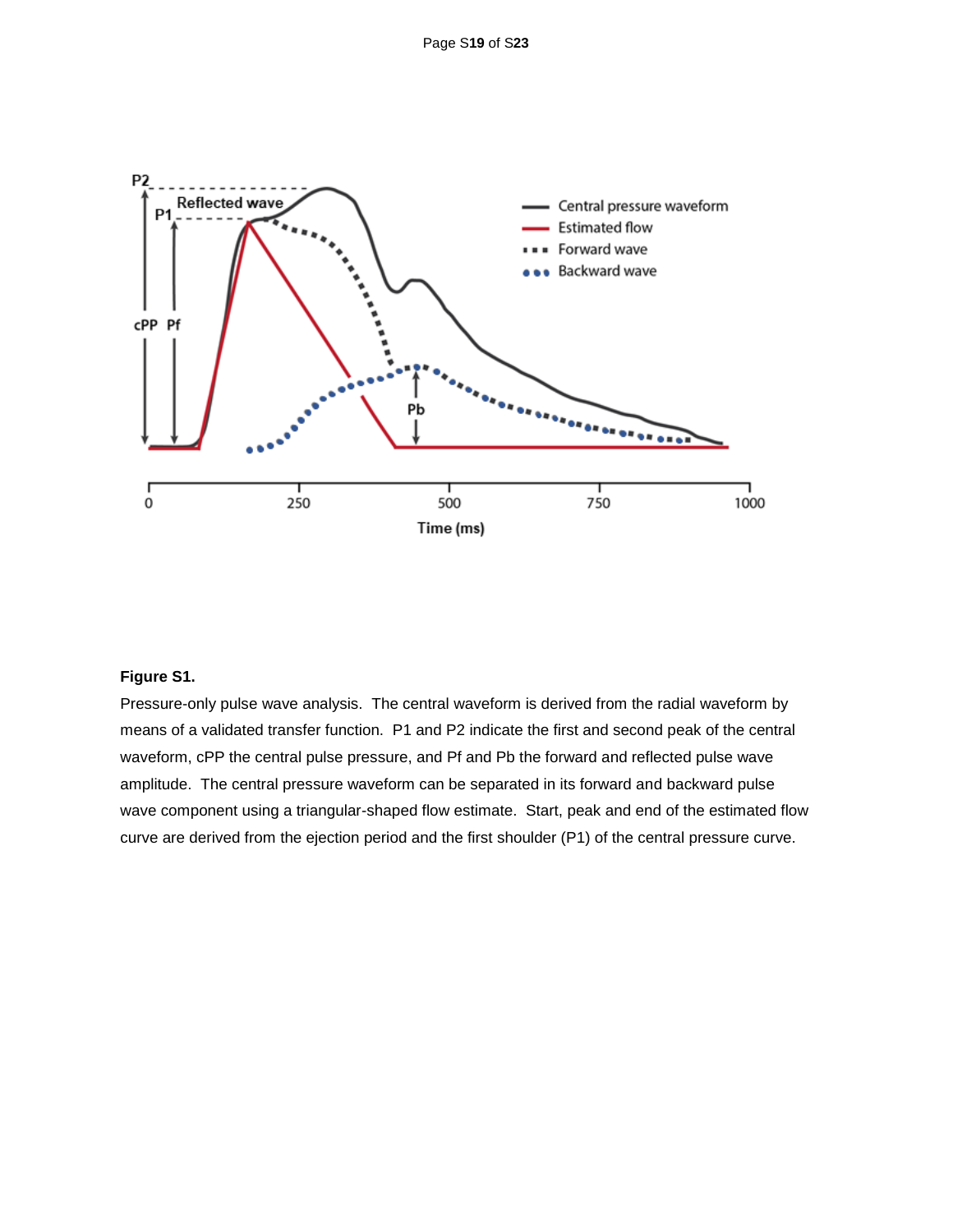## **References**

- 1. Aparicio LS, Barochiner J, Peuchot VA, Giunta DH, Martínez R, Morales MS et al. Comparing office, central, home and ambulatory blood pressure in predicting left ventricular mass. *Hipertens Riesgo Vasc* 2019; 36:5-13.
- 2. Cuffaro P, Morales M, Barochiner J, Rada M, Alfie J, Aparicio L et al. Validation of a new pizoelectric device for noninvasive measurement of central aortic systolic blood pressure. *Blood Press Monit* 2018; 23:49-51.
- 3. Jin Y, Kuznetsova T, Maillard M, Richter T, Thijs L, Bochud M et al. Independent relations of left ventricular structure with the 24-hour urinary excretion of sodium and aldosterone. *Hypertension* 2009; 54:489-495.
- 4. Stolarz-Skrzypek K, Kuznetsova T, Thijs L, Tikhonoff V, Seidlerova J, Richart T et al. Fatal and nonfatal outcomes, incidence of hypertension, and blood pressure changes in relation to urinary sodium excretion. *J Am Med Ass* 2011; 305:1777-1785.
- 5. Wei FF, Trenson S, Monney P, Yang WY, Pruijm M, Zhang ZY et al. Epidemiological and histological findings implicate matrix Gla protein in diastolic left ventricular dysfunction. *PLoS One* 2018; 13:e0193967.
- 6. Liu YP, Thijs L, Kuznetsova T, Gu YM, Asayama K, Stolarz-Skrzypek K et al. Central systolic augmentation indexes and urinary sodium in a white population. *Am J Hypertens* 2013; 26:95-103.
- 7. Liu YP, Gu YM, Thijs L, Asayama K, Jin Y, Jacobs L et al. Do level and variability of systolic blood pressure predict arterial properties or vice versa? *J Hum Hypertens* 2013; 28:316-322.
- 8. Li Y, Wang JG, Nawrot T, Wang GL, Qian YS, Staessen JA et al. Are published characteristics of the ambulatory blood pressure generalizable to rural Chinese ? The JingNing population study. *Blood Press Monit* 2005; 10:125-134.
- 9. Li Y, Thijs L, Kuznetsova T, Zagato L, Struijker-Boudier H, Bianchi G et al. Cardiovascular risk in relation to a-addicin Gly460Trp polymorphism and systolic pressure. A prospective population study.1708. Hypertension 2005; 46:527-532.
- 10. Li Y, Staessen JA, Li LH, Gao PJ, Thijs L, Brand E et al. Blood pressure and urinary sodium excretion in relation to the A-1984G adrenomedullin polymorphism in a Chinese population. Kidney Intern 2006; 69:1153-1158.
- 11. Li Y, Wang JG, Gao PJ, Wang GL, Qian YS, Zhu DL et al. Interaction between body mass index and alcohol intake in relation to blood pressure in HAN and SHE Chinese. *Am J Hypertens* 2006; 19:448-453.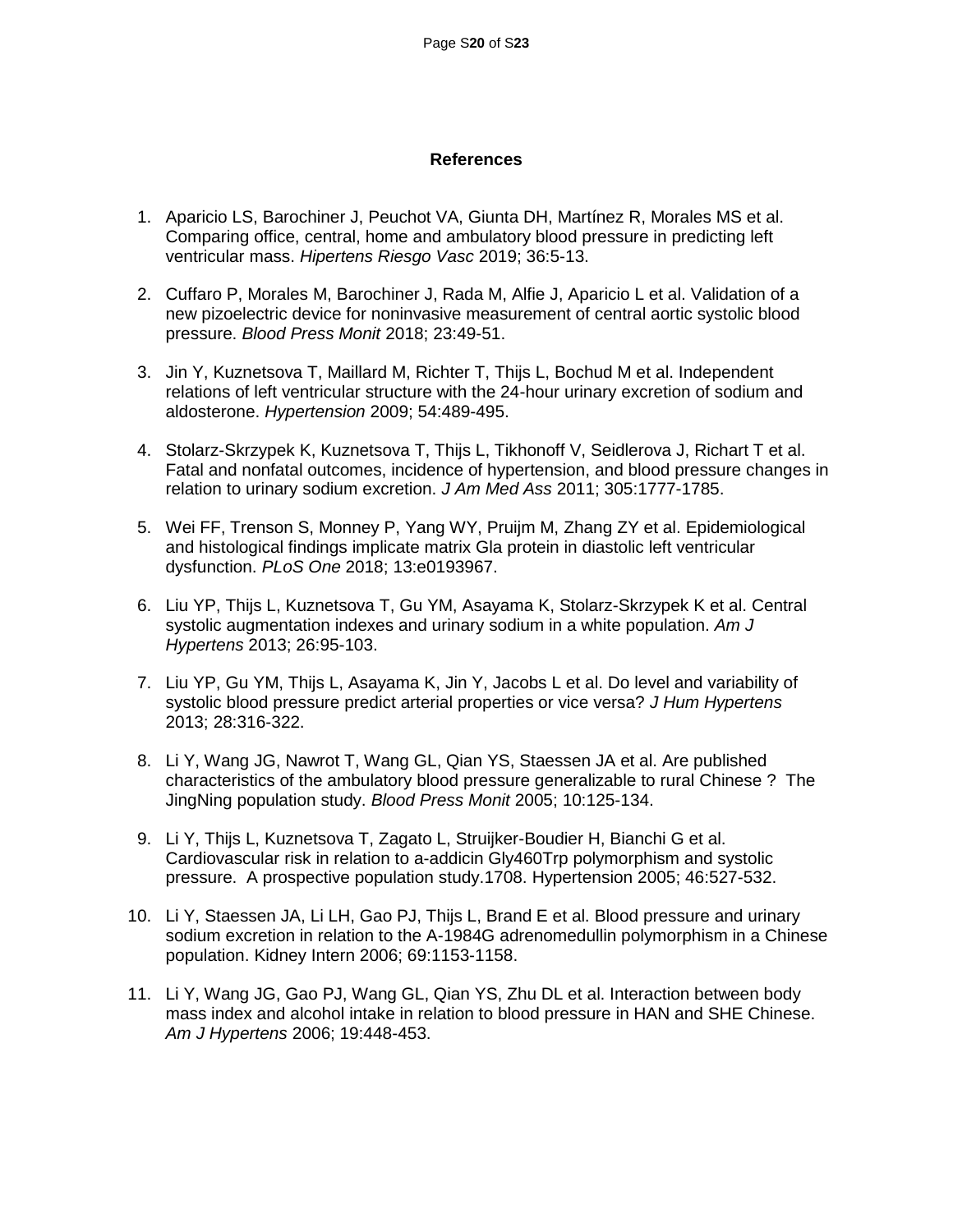- 12. Li Y, Staessen JA, Sheng CS, Huang QF, O'Rourke M, Wang JG. Age dependency of peripheral and central systolic pressures: cross-sectional and longitudinal observations in a Chinese population. *Hypertens Res* 2012; 35:115-122.
- 13. Chirinos JA, Kips JG, Roman MJ, Medina-Lezama J, Li Y, Woodiwiss AJ et al. Ethnic differences in arterial wave reflections and normative equations for augmentation index. *Hypertension* 2011; 57:1108-1116.
- 14. Wang Y, Zhang DY, Guo QH, Cheng YB, Huang QF, Sheng CS et al. Short-term reproducibility of the 24-h ambulatory monitoring of brachial and central hemodynamics in untreated Chinese. *Blood Press* 2019; 28:250-257.
- 15. Kuznetsova T, Staessen JA, Kawecka-Jaszcz K, Babeanu S, Casiglia E, Filipovsky J et al. Quality control of the blood pressure phenotype in the European Project on Genes in hypertension. *Blood Press Monit* 2002; 7:215-224.
- 16. Wojciechowska W, Staessen JA, Nawrot T, Cwynar M, Sleidlerová J, Stolarz K et al. Reference values in White Europeans for the arterial pulse wave recorded by means of the ShygmoCor device. *Hypertens Res* 2006; 29:475-483.
- 17. Vartiainen E, Laatikainen T, Peltonen M, Juolevi A, Männistö S, Sundvall J et al. Thirtyfive-year trends in cardiovascular risk factors in Finland. *Int J Epidemiol* 2010; 39:504- 518.
- 18. Johansson JK, Puukka PJ, Jula AM. Interarm blood pressure difference and target organ damage in the general population. *J Hypertens* 2014; 32:260-266.
- 19. Odili AN, Ogedengbe JO, Nwegbu M, Anumak FO, Asala S, Staessen JA. Nigerian Population Research on Environment, Gene and Health (NIPREGH) — objectives and protocol. *J Biomed Res* 2014; 28:360-367.
- 20. Odili AN, Ameh VO, Ogedengbe J, Staessen JA. Quality of blood pressure phenotype in the Nigerian population research on environment gene and health. *Blood Press Monit* 2014; 19:220-225.
- 21. Odili AN, Thijs L, Hara A, Wei FF, Ogedengbe JO, Nwegbu MM et al. Prevalence and determinants of masked hypertension among black Nigerians compared with a reference population. *Hypertension* 2016; 67:1249-1255.
- 22. Odili AN, Chori BS, Danladi B, Yang WY, Zhang ZY, Thijs L et al. Electrocardiographic left ventricular hypertrophy in relation to peripheral and central blood pressure indices in a Nigerian population. *Blood Press* 2020; 29:39-46.
- 23. Šwierblewska E, Wolf J, Kunicka K, Graff B, Polonis K, Hoffmann M et al. Prevalence and distribution of left ventricular diastolic dysfunction in treated patients with longlasting hypertension. *Blood Press* 2018; 27:376-384.
- 24. Polonis K, Hoffmann M, Szyndler A, Wolf J, Nowak R, Becari C et al. A multilocus genetic risk score is associated with arterial stiffness in hypertensive patients : the CARE NORTH study. *J Hypertens* 2018; 36:1882-1888.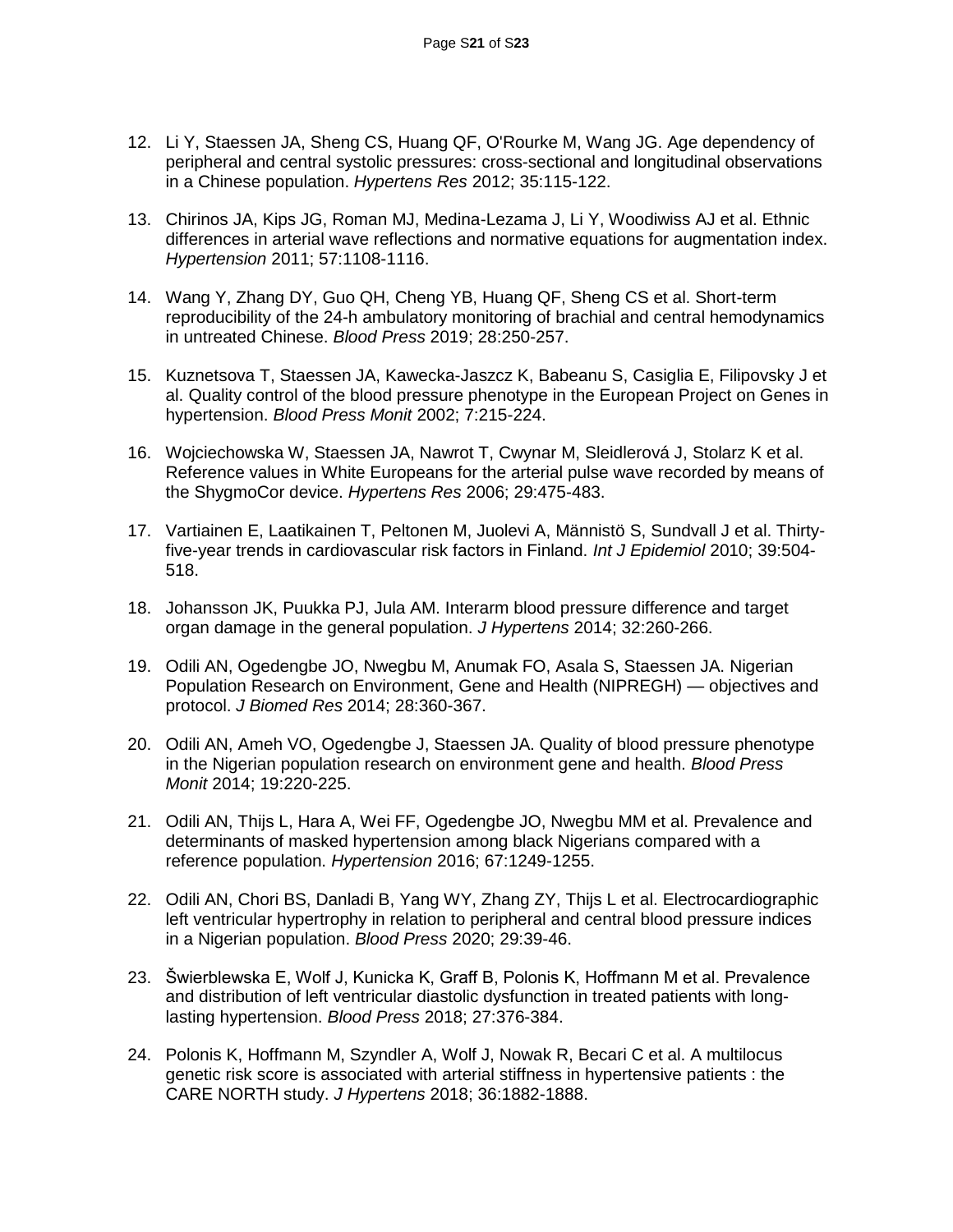- 25. Majane OHI, Norton GR, Maseko M, Makaula S, Crowther N, Paiker J et al. The association of waist circumference with ambulatory blood pressure is independent of alternative adiposity indices. *J Hypertens* 2007; 23:1798-1806.
- 26. Norton GR, Maseko M, Libhaber E, Libhaber CD, Majane OHI, Dessein P et al. Is prehypertension an independent predictor of target organ damage in young-to-middleaged persons of African descent? *J Hypertens* 2008; 26:2279-2287.
- 27. Shiburi CP, Staessen JA, Maseko M, Wojciechowska W, Thijs L, Van Bortel LM et al. Reference values for SphygmoCor measurements in South Africans of African ancestry. *Am J Hypertens* 2006; 19:40-46.
- 28. Redelinghuys M, Norton GR, Scott L, Maseko MJ, Brooksband R, Majane OHI et al. Relationship between urinary salt excretion and pulse pressure and central aortic hemodynamics independent of steady state pressure in the general population. *Hypertension* 2010; 56:584-590.
- 29. Booysen HL, Woodiwiss AJ, Sibiya MJ, Hodson B, Raymond A, Libhaber E et al. Indexes of aortic pressure augmentation markedly underestimate the contribution of reflected waves toward variation in aortic pressure and left ventricular mass. *Hypertension* 2015; 65:540-546.
- 30. Schutte AE, Huismans HW, van Rooyen JM, Malan L, Malan NT, Fourie CMT et al. A significant decline in IGF-I may predispose young Africans to subsequent cardiometabolic vulnerability. *J Clin Endocrinol Metab* 2010; 95:2503-2507.
- 31. Schutte AE, Schutte R, Huisman HW, van Rooyen JM, Fourie CMT, Malan NT et al. Are behavioural risk factors to be blamed for the conversion from optimal blood pressure to hypertensive status in Black South Africans? *Int J Epidemiol* 2012;1114- 1123.
- 32. Wei FF, Drummen NEA, Schutte AE, Thijs L, Jacobs L, Petit T et al. Vitamin K dependent protection of renal function in multi-ethnic population studies. *EBioMed* 2016; 4:162-169.
- 33. Breet Y, Huisman HW, Kruger R, van Rooyen JM, Gafane-Matemane LF, Ware LJ et al. Pulse pressure amplification and its relationship with age in young, apparently healthy black and white adults. The African-PREDICT study. *Int J Cardiol* 2017; 249:387-391.
- 34. Maritz M, Fourie CMT, van Rooyen JM, Moss SJ, Schutte AE. Large artery stiffness is associated with gamma-glutamyltransferase in young, healthy adults: the African-PREDICT study. *J Am Soc Hypertens* 2016; 10:772-781.
- 35. Strauss M, Smith W, Wei W, Bagrov AY, Fedorova OV, Schutte AE. Large artery stiffness is associated with marinobufagenin in young adults: the African-PREDICT study. *J Hypertens* 2018; 36:2333-2339.
- 36. Mels CM, Delles C, Louw R, Schutte AE. Central systolic pressure and a nonessential amino acid metabolomics profile : the African Prospectie Study on the Early Detection